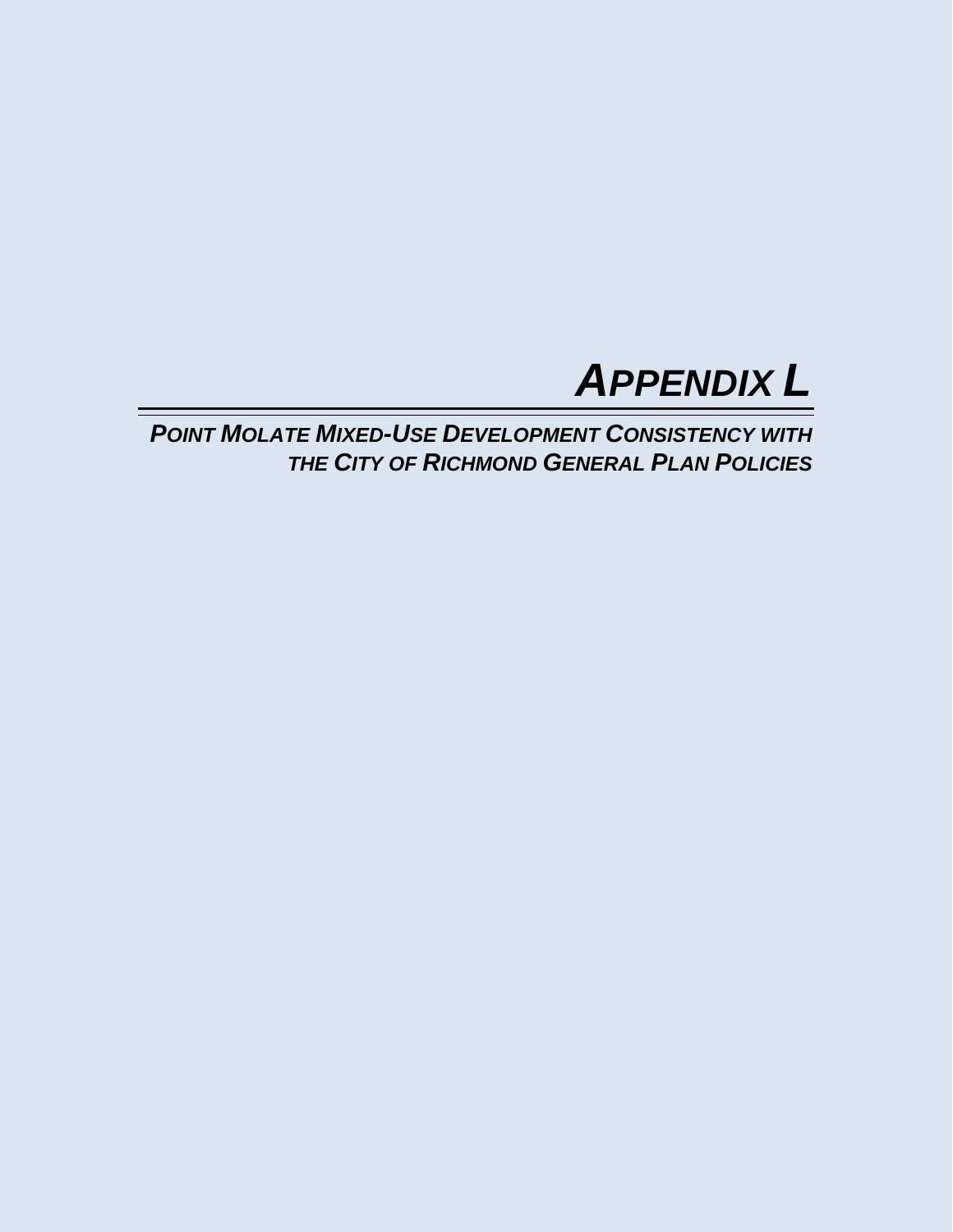## **POINT MOLATE MIXED-USE DEVELOPMENT CONSISTENCY WITH THE CITY OF RICHMOND GENERAL PLAN POLICIES**

An SEIR must discuss "any inconsistencies between the Modified Project and the applicable general plans" (CEQA Guidelines § 15125(d)). For the Modified Project, the applicable plan is the City of Richmond General Plan 2030. The focus of this appendix is the identification of policies in the General Plan that apply to the proposed land uses of this particular project. This appendix does not discuss policies that apply to the City itself or policies that apply only to some other type of land use not included in the Modified Project. Policies that are not applicable to the Modified Project for either reason have not been included in the following discussion.

This appendix discusses consistencies as well as inconsistencies between the Modified Project and the relevant policies of the General Plan. If an inconsistency has been identified, the analysis in this SEIR focuses on whether that inconsistency may contribute to some direct or reasonably foreseeable indirect environmental impact. An inconsistency between the Modified Project and a policy in the General Plan or Bay Plan does not in itself mandate a finding of significance. Rather, like social and economic effects, a planning inconsistency is a factor to be considered in determining the significance of changes in the physical environment caused by the Modified Project. (*Lighthouse Field Beach Rescue v. City of Santa Cruz* (2005) 131 Cal.App.4th 1170, 1207 ["an inconsistency between a project and other land use controls does not in itself mandate a finding of significance. . . . It is merely a factor to be considered in determining whether a particular project may cause a significant environmental effect."]; see also *Sequoyah Hills Homeowners Assn. v. City of Oakland* (1993) 23 Cal.App.4th 704, 717–718 [to be consistent, a project must "be 'compatible with the objectives, policies, general land uses, and programs specified in' the applicable plan."].) While this SEIR analyzes the Modified Project's consistency with applicable policies, it is the Planning Commission and/or the City Council who will make the ultimate determination in regard to the proposed project's consistency with the General Plan.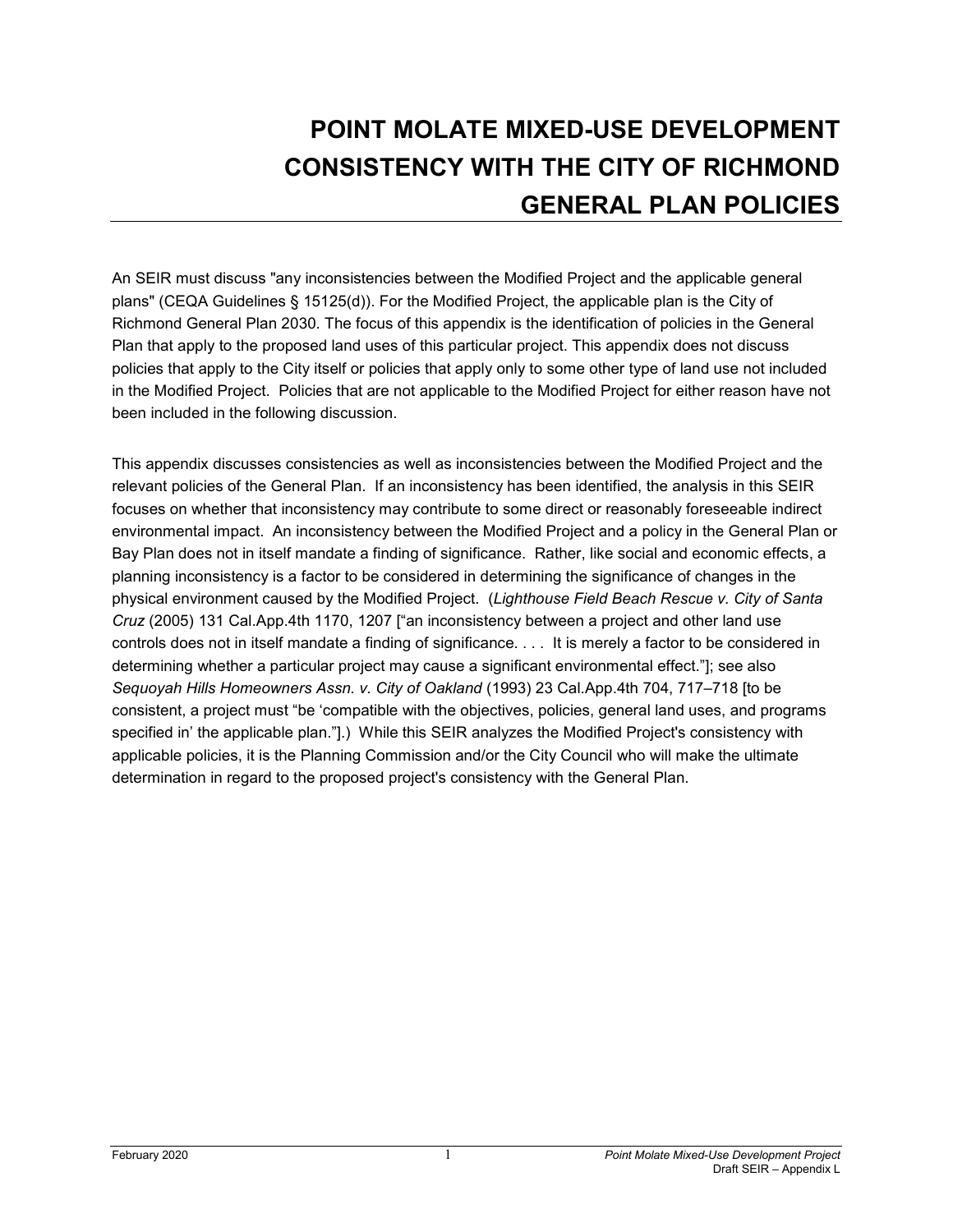|              | <b>General Plan Policy</b>                                                                                                                                                                                                                                                                                                                                                                                                                                                                                                                                                                                                                                                                                                                                     | <b>Modified</b><br>Project<br><b>Consistent</b><br>with General<br><b>Plan Policy?</b> | <b>Discussion</b>                                                                                                                                                                                                                                                                                                                                                                                                                                                                                                                                                                                                                                                                                                                                                                                                                                                                                                                                                                                                                                                                                                                                                                                       |
|--------------|----------------------------------------------------------------------------------------------------------------------------------------------------------------------------------------------------------------------------------------------------------------------------------------------------------------------------------------------------------------------------------------------------------------------------------------------------------------------------------------------------------------------------------------------------------------------------------------------------------------------------------------------------------------------------------------------------------------------------------------------------------------|----------------------------------------------------------------------------------------|---------------------------------------------------------------------------------------------------------------------------------------------------------------------------------------------------------------------------------------------------------------------------------------------------------------------------------------------------------------------------------------------------------------------------------------------------------------------------------------------------------------------------------------------------------------------------------------------------------------------------------------------------------------------------------------------------------------------------------------------------------------------------------------------------------------------------------------------------------------------------------------------------------------------------------------------------------------------------------------------------------------------------------------------------------------------------------------------------------------------------------------------------------------------------------------------------------|
|              | <b>Land Use Element</b>                                                                                                                                                                                                                                                                                                                                                                                                                                                                                                                                                                                                                                                                                                                                        |                                                                                        |                                                                                                                                                                                                                                                                                                                                                                                                                                                                                                                                                                                                                                                                                                                                                                                                                                                                                                                                                                                                                                                                                                                                                                                                         |
| <b>LU1.1</b> | <b>Higher-Density and Infill Mixed-Use Development</b><br>Provide higher-density and infill mixed-use development<br>affordable to all incomes on vacant and underutilized parcels<br>throughout the City. Ensure efficient use of land and existing<br>circulation infrastructure by:<br>Promoting higher-density, transit-oriented and<br>$\bullet$<br>pedestrian-friendly development along key commercial<br>corridors, at key intersections (community nodes and<br>gateways); and<br>Supporting local-serving commercial activities in<br>$\bullet$<br>residential areas to provide needed services and<br>amenities close to where people live and work.                                                                                                | Yes                                                                                    | The Modified Project is an infill, mixed-use project. The Modified<br>Project would include retail/restaurant space that would provide<br>needed services and amenities close to residences. A portion of<br>the housing provided by the Modified Project would be affordable<br>housing per the Inclusionary Housing Ordinance. The Modified<br>Project would be pedestrian friendly with trails throughout the site,<br>providing access to the retail uses in the central development<br>areas.                                                                                                                                                                                                                                                                                                                                                                                                                                                                                                                                                                                                                                                                                                      |
|              | LU1.4 Active Streets and Safe Public Spaces.<br>Promote active use of public spaces in neighborhoods and<br>commercial areas at all times of day to provide "eyes-on-the-<br>street." Provide an appropriate mix of uses, high-quality<br>design, and appropriate programming of uses to facilitate<br>natural surveillance in public spaces. Improve the sense of<br>safety for potential users by providing and maintaining<br>amenities and services such as restrooms, street furniture, bus<br>shelters, street lighting, trees for shade, public art, and secure<br>bicycle parking and by restricting or prohibiting uses that are<br>incompatible with community needs and priorities including, but<br>not limited to, liquor stores and smoke shops. | Yes                                                                                    | The Modified Project would include a mix of uses, including retail,<br>restaurant, and residential development. Additionally, street lighting<br>and other safety measures would be incorporated as required by<br>City Code. Moreover, new pedestrian and bicycle facilities would<br>be constructed where none are currently provided. The Modified<br>Project Site would include a newly constructed segment of the Bay<br>Trail which would provide bicycle and pedestrian access from I-580<br>to Stenmark Drive and around San Pablo Point to the San Pablo<br>Yacht Harbor which would facilitate natural surveillance from<br>bicyclists and pedestrians. Furthermore, the Modified Project would<br>support the established goals and policies of the Richmond Bicycle<br>Master Plan and Richmond Pedestrian Plan by expanding and<br>improving the City's bicycle and pedestrian network, and would<br>provide shade trees along Stenmark Drive and other public rights of<br>ways. The Modified Project would provide a new police substation<br>and fire station, as well as appropriate street lighting and secure<br>bicycle parking to improve the sense of safety for potential users. |
| <b>LU2.1</b> | Mixed-Income and Integrated Neighborhoods<br>Promote mixed-income development and inclusion of<br>affordable housing units in all neighborhoods. Encourage the<br>integration of market rate housing with affordable units at the                                                                                                                                                                                                                                                                                                                                                                                                                                                                                                                              | Yes                                                                                    | The Modified Project Site would include varying densities of<br>housing which would lead to mixed-income housing. The Modified<br>Project also would include affordable housing. Furthermore, the<br>residential developments would be located close to the waterfront                                                                                                                                                                                                                                                                                                                                                                                                                                                                                                                                                                                                                                                                                                                                                                                                                                                                                                                                  |

**TABLE 1** CITY OF RICHMOND GENERAL PLAN CONSISTENCY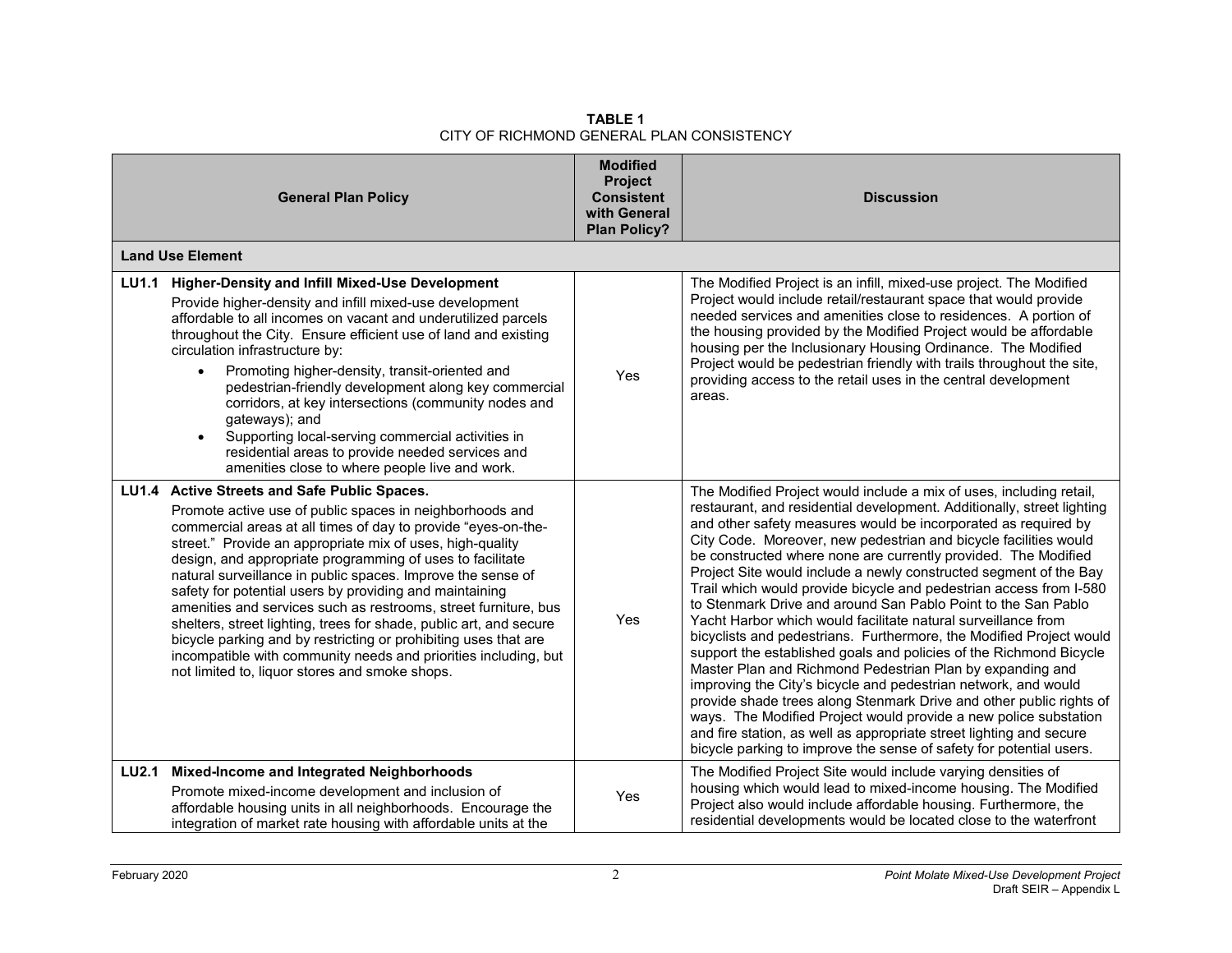|              | <b>General Plan Policy</b>                                                                                                                                                                                                                                                                                                                                                                                                                                                                                                                                                                                                                                                                                                                                                                                                                                                                                                                                                                                                                                                         | <b>Modified</b><br>Project<br><b>Consistent</b><br>with General<br><b>Plan Policy?</b> | <b>Discussion</b>                                                                                                                                                                                                                                                                                                                                                                                                                                                                                                                                                                                                                                                                                                                                                                                                                                                                                                                                                                                                             |
|--------------|------------------------------------------------------------------------------------------------------------------------------------------------------------------------------------------------------------------------------------------------------------------------------------------------------------------------------------------------------------------------------------------------------------------------------------------------------------------------------------------------------------------------------------------------------------------------------------------------------------------------------------------------------------------------------------------------------------------------------------------------------------------------------------------------------------------------------------------------------------------------------------------------------------------------------------------------------------------------------------------------------------------------------------------------------------------------------------|----------------------------------------------------------------------------------------|-------------------------------------------------------------------------------------------------------------------------------------------------------------------------------------------------------------------------------------------------------------------------------------------------------------------------------------------------------------------------------------------------------------------------------------------------------------------------------------------------------------------------------------------------------------------------------------------------------------------------------------------------------------------------------------------------------------------------------------------------------------------------------------------------------------------------------------------------------------------------------------------------------------------------------------------------------------------------------------------------------------------------------|
|              | project level as well as at the neighborhood level. Affordable<br>housing units should be located close to community and retail<br>amenities such as parks, full-service grocery stores, local<br>public transit stops, retail, and public services.                                                                                                                                                                                                                                                                                                                                                                                                                                                                                                                                                                                                                                                                                                                                                                                                                               |                                                                                        | park, Bay Trail, walking trails, and commercial (retail/restaurant)<br>development, and would be served by public transit or a private<br>shuttle that provides service to the Richmond BART station.                                                                                                                                                                                                                                                                                                                                                                                                                                                                                                                                                                                                                                                                                                                                                                                                                         |
| <b>LU2.2</b> | <b>Compact Walkable Neighborhoods and Livable Streets</b><br>Promote safe and walkable neighborhoods and inter-connected<br>streets through the design of streetscapes, public gathering<br>places and all types of physical development. Provide<br>pedestrian amenities such as sidewalks and street trees, transit<br>and bike improvements, lighting and landscaping and<br>appropriate traffic calming measures to ensure a safe<br>pedestrian environment. Support uses and public space<br>improvements that generate street-level activity, create eyes-<br>on-the-street, provide opportunities for community interaction<br>and encourage a sense of collective ownership of common<br>areas. Encourage mixed-use development that attracts people<br>and facilitates activity throughout the day. Prohibit isolated or<br>gated communities in order to improve physical connectivity<br>throughout the City, and create incentives to remove barriers in<br>existing gated areas. Maintain streets to ensure that<br>neighborhoods and streets are safe and well used. | Yes                                                                                    | The Modified Project would improve the pedestrian or bicycle<br>conditions in the area by providing new pedestrian and bicycle<br>facilities where none are currently provided. The Modified Project<br>would include a newly constructed segment of the Bay Trail. The<br>Bay Trail will provide bicycle and pedestrian access from I-580 to<br>Stenmark Drive and around San Pablo Point to the San Pablo<br>Yacht Harbor. Additionally, implementation of the Modified Project<br>would support the established goals and policies of the Richmond<br>Bicycle Master Plan and Richmond Pedestrian Plan by expanding<br>and improving the City's bicycle and pedestrian network.<br>The Modified Project would be a mixed-use development that would<br>include a plaza, street landscaping, walking trails, sidewalks, street<br>trees, pedestrian crosswalks, street lights, commercial<br>development, a waterfront park, and an onsite police and fire<br>station. The Modified Project would not be a gated community. |
| <b>LU2.4</b> | <b>Equitable Distribution and Access</b><br>Continue to promote equitable distribution of community<br>facilities and infrastructure. Community facilities should<br>continue to be located near residents in order to serve as<br>neighborhood centers and maximize use. As Richmond grows,<br>facilities will be sited to accommodate current and future<br>residents. Prioritize the development of new, upgraded or<br>revitalized parks; community facilities such as libraries, medical<br>centers and schools; circulation and safety improvements; and<br>infrastructure in neighborhoods that are currently underserved,<br>have a high proportion of low-income households, and are<br>impacted due to high crime and physical blight. Tailor<br>improvements to the specific needs of residents in these<br>neighborhoods.                                                                                                                                                                                                                                              | Yes                                                                                    | The Modified Project would include an improved waterfront park,<br>new sections of the Bay Trail, and new hillside trails that are<br>accessible to the community. The Modified Project also would<br>include neighborhood parks that are open to the public. A portion<br>of the housing provided by the Modified Project would be affordable<br>housing per the Inclusionary Housing Ordinance. The Modified<br>Project also would upgrade existing infrastructure and construct<br>new infrastructure for its proposed neighborhoods.                                                                                                                                                                                                                                                                                                                                                                                                                                                                                      |
| <b>LU3.3</b> | <b>Recreation and Tourism Industry</b>                                                                                                                                                                                                                                                                                                                                                                                                                                                                                                                                                                                                                                                                                                                                                                                                                                                                                                                                                                                                                                             | Yes                                                                                    | The Modified Project would allow for a segment of the Bay Trail to<br>be located along the shoreline and at least 70 percent of the Project                                                                                                                                                                                                                                                                                                                                                                                                                                                                                                                                                                                                                                                                                                                                                                                                                                                                                   |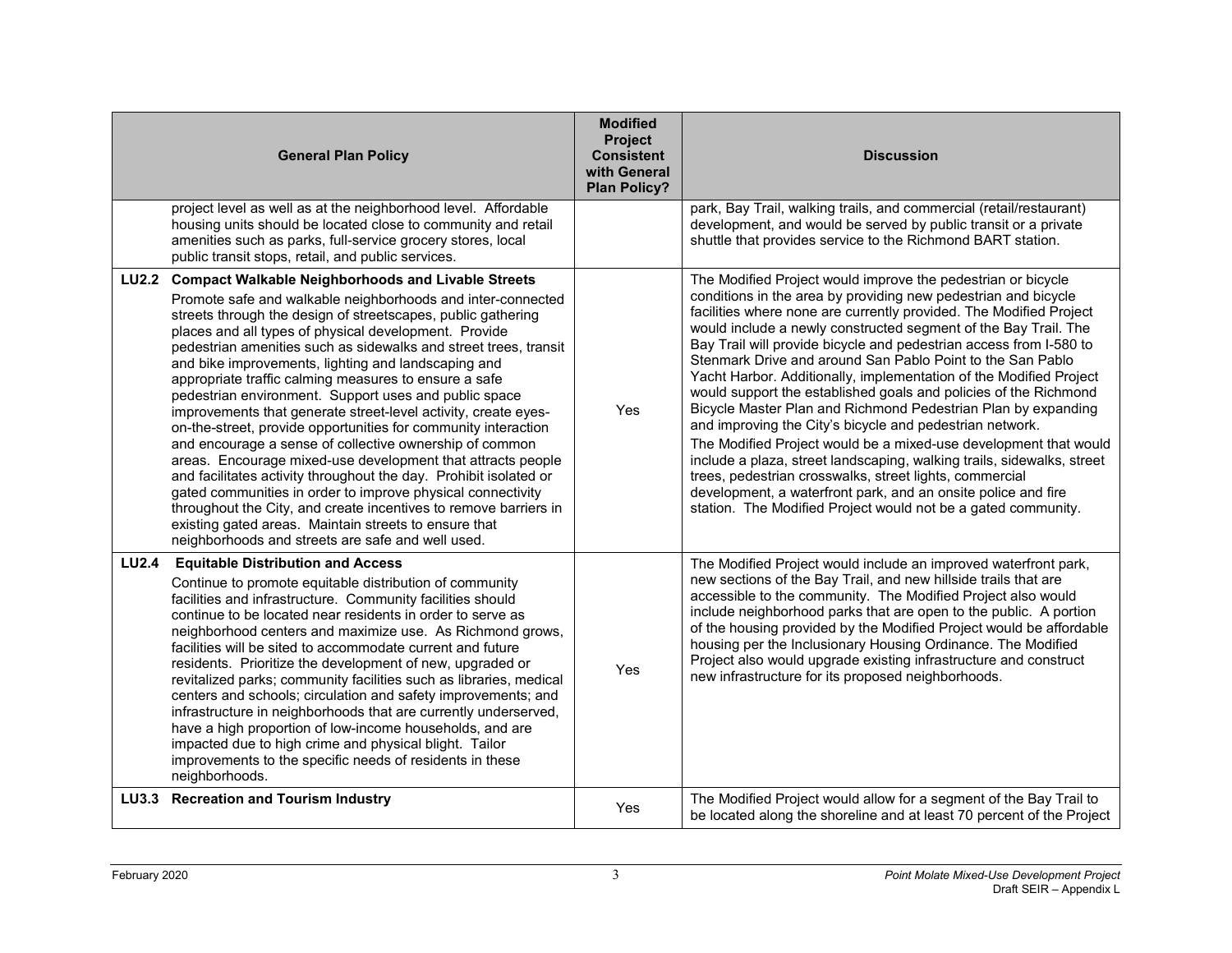| <b>General Plan Policy</b>                                                                                                                                                                                                                                                                                                                                                                                                                                                                                                                                                                                                                                                                                                                                                                                                                            | <b>Modified</b><br>Project<br><b>Consistent</b><br>with General<br><b>Plan Policy?</b> | <b>Discussion</b>                                                                                                                                                                                                                                                                                                                                                                                                                                                                                                                                                                                                                                                                                   |
|-------------------------------------------------------------------------------------------------------------------------------------------------------------------------------------------------------------------------------------------------------------------------------------------------------------------------------------------------------------------------------------------------------------------------------------------------------------------------------------------------------------------------------------------------------------------------------------------------------------------------------------------------------------------------------------------------------------------------------------------------------------------------------------------------------------------------------------------------------|----------------------------------------------------------------------------------------|-----------------------------------------------------------------------------------------------------------------------------------------------------------------------------------------------------------------------------------------------------------------------------------------------------------------------------------------------------------------------------------------------------------------------------------------------------------------------------------------------------------------------------------------------------------------------------------------------------------------------------------------------------------------------------------------------------|
| Support the emerging recreation and tourism economy by<br>protecting, enhancing and showcasing the natural, cultural and<br>historic resources and assets. Encourage the creation of<br>tourist-serving amenities and infrastructure in key areas such<br>as Southern Shoreline, Point Molate and Downtown, and<br>enhance amenities in existing tourist destinations such as Point<br>Richmond. Expand and complete the Bay Trail to enhance<br>regional connections with Richmond's shoreline. Support the<br>development of the southern shoreline as the "Richmond<br>cultural heritage shoreline" to promote economic development<br>in the City while protecting historic and cultural resources and<br>providing opportunities for interpretation, education and<br>recreation.                                                                |                                                                                        | Site would remain open space areas. The Modified Project would<br>include the preservation and reuse of the historic Winehaven<br>buildings and provide publicly accessible streets and walking<br>paths/sidewalks to and through the historic district. Furthermore,<br>the Modified Project would improve the existing public waterfront<br>park with recreational amenities and expand the park. The Modified<br>Project also would provide interpretative panels that discuss the<br>site's history.                                                                                                                                                                                            |
| <b>Efficient and Productive Use of Land</b><br><b>LU3.4</b><br>Promote the efficient and productive use of industrial and<br>commercial land resources to maximize jobs and revenue.<br>Encourage the reuse of underutilized vacant or blighted sites<br>that may impact the viability of surrounding uses. Prioritize<br>public investment in catalytic projects in major city centers such<br>as Downtown, Hilltop and the Ford Peninsula in Marina Bay<br>and the entire Southern Shoreline Area. Support the<br>transformation of the Richmond Port into a 21st century<br>business. Ensure that all planning and development efforts<br>prioritize the needs of the local community and provide access<br>and benefits for Richmond residents. This includes job creation<br>and training, and access to recreation amenities and open<br>space. | Yes                                                                                    | The Modified Project would remediate the Project Site, which was a<br>former Naval Fuel Depot, and rehabilitate now vacant historic<br>buildings for mixed use development. The Modified Project would<br>add or improve recreational facilities, such as a waterfront park, and<br>trails that would be open to the general public. During construction,<br>the Modified Project would provide construction jobs and after<br>construction, the Modified Project would include commercial space<br>(at least retail and restaurant uses) that would lead to job creation.                                                                                                                          |
| LU4.1 Richmond Shoreline<br>Minimize the impacts of development on the shoreline with special<br>attention to intensity, density, and proximity to the water.<br>Conserve, protect and enhance natural and cultural resources<br>along the Richmond shoreline. Promote a balance of uses along<br>the shoreline that supports multiple community needs such as<br>economic development, job creation, renewable energy<br>generation, recreation, historic preservation and natural resource<br>protection.<br>Provide a mix of residential and recreation uses in the<br>Southern Gateway change area; support an active industrial                                                                                                                                                                                                                  | Yes                                                                                    | The Modified Project's buildings would be built back from the<br>shoreline and would allow for the Bay Trail to be built along the<br>shoreline within the proposed shoreline park. Additionally, the<br>Modified Project would include open space and recreation areas<br>that are open to the public. The historic Winehaven Complex<br>buildings on site would be protected, rehabilitated and utilized. The<br>Modified Project would preserve 70 percent of the Project Site as<br>open space, with trails open to the public. No components of the<br>Modified Project would be located in areas subject to reasonably<br>foreseeable sea level rise. The Project Site is not in the Southern |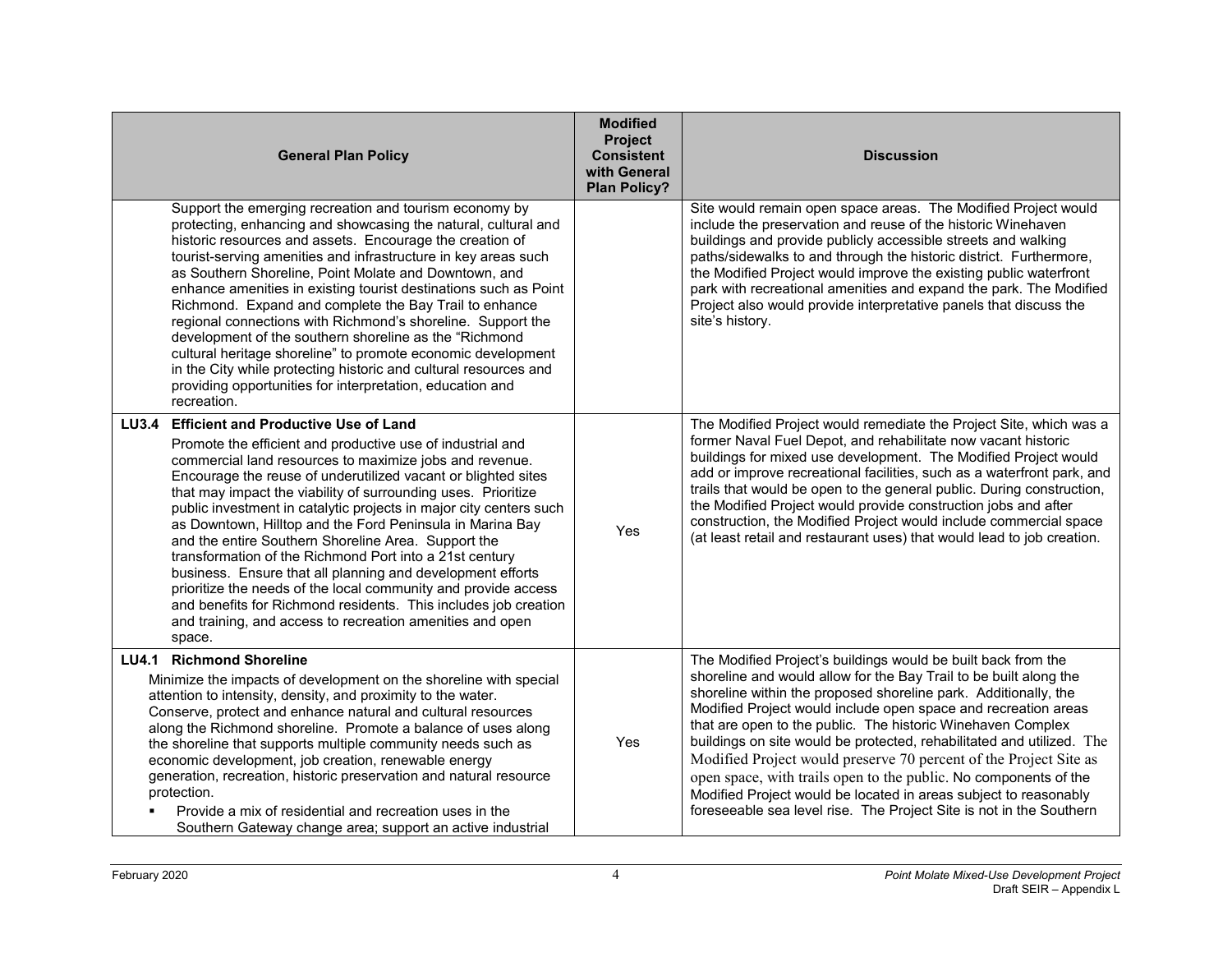|              | <b>General Plan Policy</b>                                                                                                                                                                                                                                                                                                                                                                                                                                                                                                                                                                                                                                                                                                                                                                                                                                                                                                              | <b>Modified</b><br>Project<br><b>Consistent</b><br>with General<br><b>Plan Policy?</b> | <b>Discussion</b>                                                                                                                                                                                                                                                                                                                                                                                                                                                                                                                                                                                                                                                                                   |
|--------------|-----------------------------------------------------------------------------------------------------------------------------------------------------------------------------------------------------------------------------------------------------------------------------------------------------------------------------------------------------------------------------------------------------------------------------------------------------------------------------------------------------------------------------------------------------------------------------------------------------------------------------------------------------------------------------------------------------------------------------------------------------------------------------------------------------------------------------------------------------------------------------------------------------------------------------------------|----------------------------------------------------------------------------------------|-----------------------------------------------------------------------------------------------------------------------------------------------------------------------------------------------------------------------------------------------------------------------------------------------------------------------------------------------------------------------------------------------------------------------------------------------------------------------------------------------------------------------------------------------------------------------------------------------------------------------------------------------------------------------------------------------------|
|              | waterfront around the Port and along the Santa Fe Channel;<br>and promote a cultural heritage shoreline west of the Port.<br>Protect and restore wetlands, native habitats and open space;<br>develop shoreline parks and trails to increase public access;<br>encourage industrial agriculture, recreation and tourism<br>activities, all subject to standards to ensure land use<br>compatibility; and enhance and showcase historic and cultural<br>resources. Prepare, adopt, and implement plans that will to<br>protect natural and built environments from adverse potential<br>impacts of sea level rise due to climate change.                                                                                                                                                                                                                                                                                                 |                                                                                        | Gateway change area and is not around the Port of Richmond or<br>along the Santa Fe channel, or west of the Port.                                                                                                                                                                                                                                                                                                                                                                                                                                                                                                                                                                                   |
| <b>LU4.2</b> | <b>Open Space and Conservation Areas</b><br>Preserve open space areas along the shoreline, creeks, and in<br>the hills to protect natural habitat. Maintain the integrity of<br>hillsides, creeks and wetlands. Protect existing open space,<br>agricultural lands and parks.                                                                                                                                                                                                                                                                                                                                                                                                                                                                                                                                                                                                                                                           | Yes                                                                                    | The Modified Project would retain 70 percent of the Project Site as<br>open space. Most of this open space would be in hillside areas.<br>The Modified Project also would enhance and enlarge a shoreline<br>park and construct a portion of the Bay Trail.                                                                                                                                                                                                                                                                                                                                                                                                                                         |
| <b>LU4.4</b> | <b>Toxic and Contaminated Sites</b><br>Continue to work with the appropriate local, state, and federal<br>agencies to promote the clean-up and reuse of contaminated<br>sites to protect human and environmental health. Work with<br>property owners and regional agencies to prevent, reduce or<br>eliminate soil and water contamination from industrial<br>operations, the Port and other activities that use, produce or<br>dispose of hazardous or toxic substances. Implement<br>appropriate mitigation measures and clean-up of sites that are<br>known to contain toxic materials as a condition of reuse.<br>Support the remediation and reuse of large, disturbed sites,<br>such as the Winehaven complex at Point Molate and the<br>Terminal 4 site at Point San Pablo, into mixed-use centers that<br>provide the maximum benefit to the community without<br>compromising the integrity of the surrounding natural areas. | Yes                                                                                    | The Modified Project would comply with the Regional Water Quality<br>Control Board's Order No. R2-2011-0087 to remediate the existing<br>environmental conditions at the Point Molate Site to residential and<br>commercial standards. This includes the removal of contaminated<br>materials, from debris to soil, from the Point Molate Site to be<br>properly disposed offsite. As part of the rehabilitation process, the<br>Winehaven complex would have its historical integrity preserved<br>while being rehabilitated for various uses. The Modified Project<br>also would retain 70 percent of the Project Site as open space to<br>ensure the integrity of the surrounding natural areas. |
| <b>LU5.1</b> | A Balanced Mix of Land Uses<br>Promote a balanced mix of uses in major activity centers,<br>community nodes and gateways, in neighborhood nodes<br>(corner commercial clusters), and along key corridors as well<br>as in industrial areas. Uses may include diverse housing<br>options, office, civic, commercial, retail and parks and open<br>space. In residential areas, the re-establishment of                                                                                                                                                                                                                                                                                                                                                                                                                                                                                                                                   | Yes                                                                                    | The Modified Project would include a variety of uses such as<br>residential, retail, and restaurant. The residential development<br>would offer diverse housing options such as multifamily and single<br>family homes. Furthermore, the Modified Project includes a<br>waterfront park that is within walking distance from the residential<br>buildings and trails within the hillside open space. The Modified<br>Project also would rehabilitate the historic buildings in the<br>Winehaven Historic District, preventing their further deterioration,                                                                                                                                          |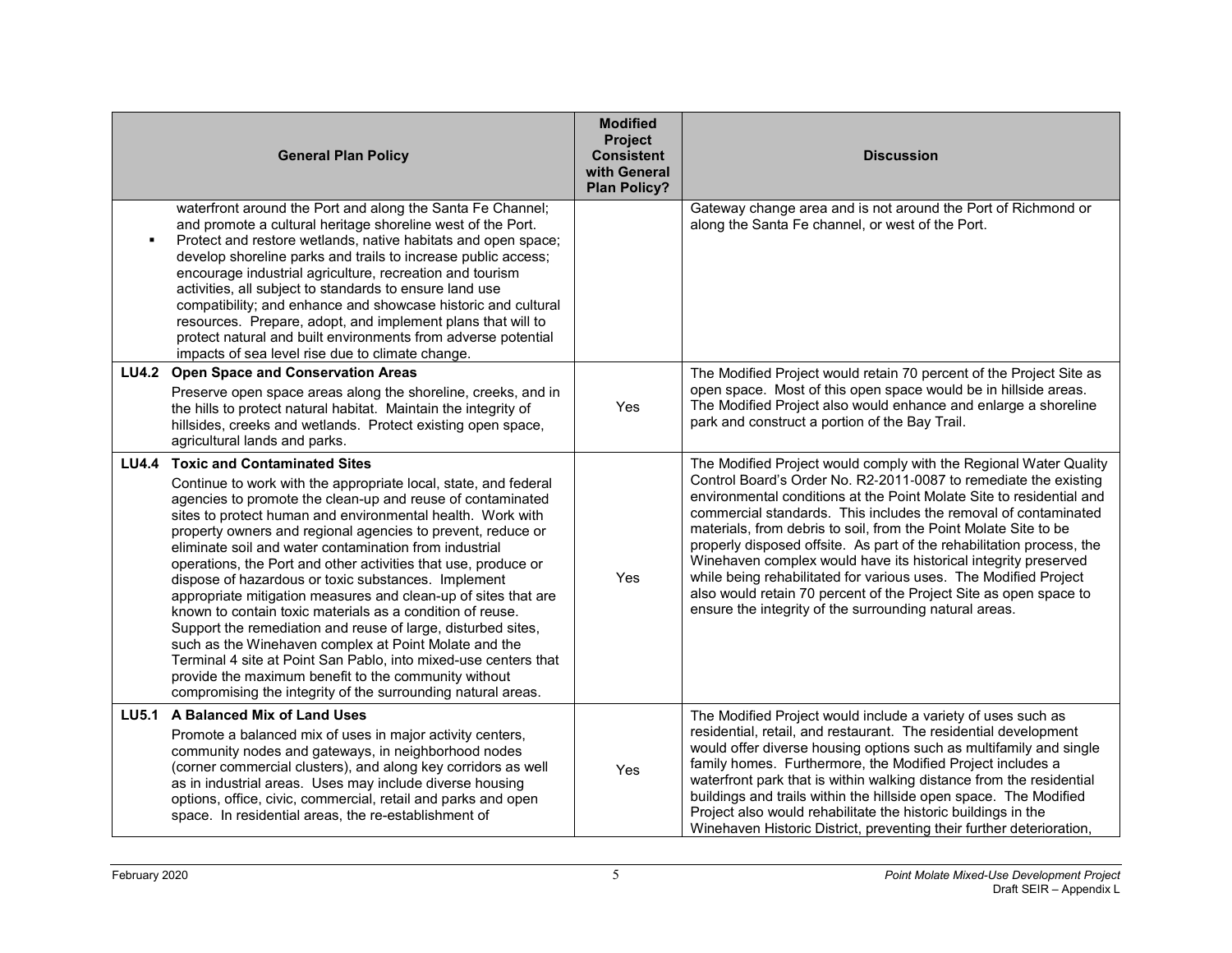|              | <b>General Plan Policy</b>                                                                                                                                                                                                                                                                                                                                                                                                                                                                                                                                                                                                                                                                                                                                                                                                                                                                                                                                                            | <b>Modified</b><br>Project<br><b>Consistent</b><br>with General<br><b>Plan Policy?</b> | <b>Discussion</b>                                                                                                                                                                                                                                                                                                                                                                                                                                                                                                                                                                                                                                                                                                                                                                          |
|--------------|---------------------------------------------------------------------------------------------------------------------------------------------------------------------------------------------------------------------------------------------------------------------------------------------------------------------------------------------------------------------------------------------------------------------------------------------------------------------------------------------------------------------------------------------------------------------------------------------------------------------------------------------------------------------------------------------------------------------------------------------------------------------------------------------------------------------------------------------------------------------------------------------------------------------------------------------------------------------------------------|----------------------------------------------------------------------------------------|--------------------------------------------------------------------------------------------------------------------------------------------------------------------------------------------------------------------------------------------------------------------------------------------------------------------------------------------------------------------------------------------------------------------------------------------------------------------------------------------------------------------------------------------------------------------------------------------------------------------------------------------------------------------------------------------------------------------------------------------------------------------------------------------|
|              | neighborhood nodes allow walkable access to neighborhood<br>retail, services, public parks and other neighborhood amenities<br>that support the daily needs of residents. A mix of uses such<br>as business, residential, light industrial, waterfront commercial,<br>and open space will enhance economic vitality and provide the<br>flexibility needed to adapt to changing economic conditions.<br>Along Richmond's shoreline, diverse uses should balance<br>community needs for recreation, interpretation, conservation,<br>historic and cultural preservation with economic development<br>opportunities.                                                                                                                                                                                                                                                                                                                                                                     |                                                                                        | and install interpretive panels near trail heads or along trails that<br>address the site's ecology and history.                                                                                                                                                                                                                                                                                                                                                                                                                                                                                                                                                                                                                                                                           |
|              | LU5.2 A Mixed-Use Waterfront<br>Continue to create a dynamic mixed-use waterfront that<br>includes amenities and attractions for residents and visitors.<br>There are a number of different uses, features and assets<br>along Richmond's shoreline that can be enhanced to create a<br>series of distinct places along the waterfront.<br>The San Pablo Peninsula is characterized by large natural open<br>spaces, shoreline parks and beaches, sweeping views of the<br>San Francisco Bay Area and historic structures. The City will<br>support development on the Peninsula as a regional recreation<br>destination that is well connected to rest of the City and<br>accessible to the greater community. Disturbed sites such as<br>the Winehaven complex at Point Molate and the Terminal 4 site<br>at Point San Pablo will be remediated and redeveloped into<br>mixed-use activity centers to serve a broad range of visitors<br>and provide long-term revenue to the City. | Yes                                                                                    | The Modified Project would remediate and redevelop the<br>Winehaven complex into a mixed-use development, with restaurant<br>and retail uses that could serve residents and visitors.<br>Furthermore, the Modified Project includes a waterfront park that is<br>within walking distance from the residential buildings and trails<br>within the hillside open space. Additionally, the Project Site would<br>be served by public transit or a private shuttle that provides service<br>to the Richmond BART station. This would create a mixed-use<br>neighborhood and recreation area that would be available for the<br>public to use while also serving a broad range of visitors. The new<br>uses proposed for Point Molate also would provide long-term<br>revenue for the City.     |
| <b>LU5.3</b> | <b>Land Use Compatibility</b><br>Minimize conflicts between land uses to protect wetlands,<br>marshlands, and creeks, human and environmental health and<br>safety, preserve community character and retain job generating<br>activities that have long-term viability. Types, intensities and<br>ranges of use and development should be compatible with<br>existing uses and should minimize or eliminate conflicts that<br>adversely impact wetlands, marshlands, creeks, mudflats,<br>public safety, human or environmental health or generate<br>nuisances. All new development must avoid or mitigate to the<br>greatest extent feasible potential negative impacts such as<br>noise, odors, and pollution.                                                                                                                                                                                                                                                                     | Yes                                                                                    | The new development included in the Modified Project would<br>complement the existing historic structures on the site and the<br>natural landscape. The new development is designed to minimize<br>impacts to wetlands and other biologically sensitive site features.<br>The Project would rehabilitate the historic Winehaven buildings and<br>maintain 70 percent of the Project Site as open space.<br>Development would take into account the visual appearance of and<br>be in scale with existing structures. Furthermore, the Modified<br>Project's land uses would not conflict with surrounding land uses.<br>Potrero Ridge would continue to buffer the Project Site's non-<br>industrial uses from the industrial activities at the Chevron-<br>Richmond Refinery to the east. |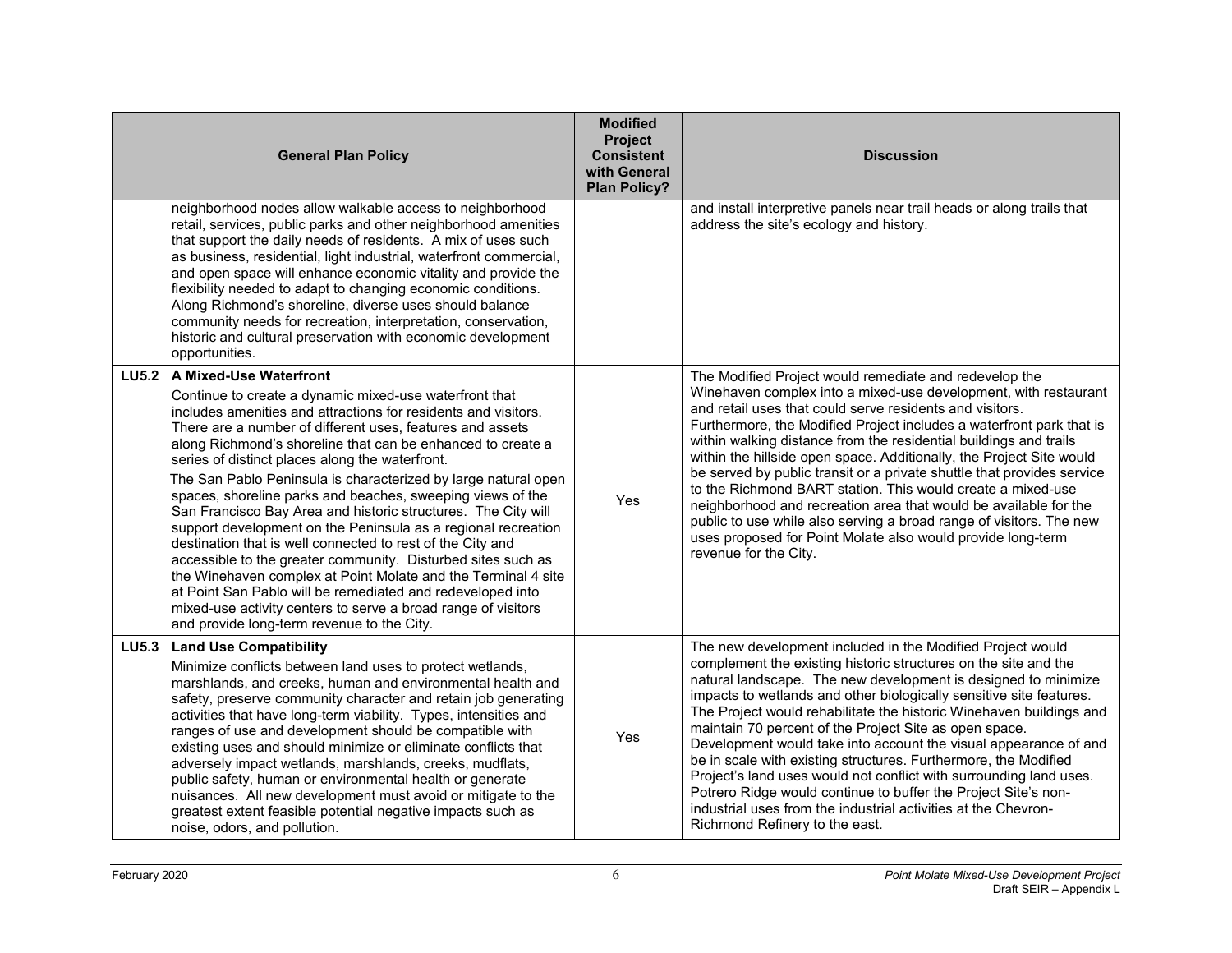|              | <b>General Plan Policy</b>                                                                                                                                                                                                                                                                                                                                                                                                                                                                                                                                                                                                                                                                                                                                                                                                                                                                                                                                                                                                                                                                                                                                                                                                                                                                                                                                                                                                                                                            | <b>Modified</b><br>Project<br><b>Consistent</b><br>with General<br><b>Plan Policy?</b> | <b>Discussion</b>                                                                                                                                                                                                                                                                                                                                                                                                                                                                                                                                                                                                                                                                                                                                                                                                                                                                                                                                                                                                                                                                                                                                                                                                                                                  |
|--------------|---------------------------------------------------------------------------------------------------------------------------------------------------------------------------------------------------------------------------------------------------------------------------------------------------------------------------------------------------------------------------------------------------------------------------------------------------------------------------------------------------------------------------------------------------------------------------------------------------------------------------------------------------------------------------------------------------------------------------------------------------------------------------------------------------------------------------------------------------------------------------------------------------------------------------------------------------------------------------------------------------------------------------------------------------------------------------------------------------------------------------------------------------------------------------------------------------------------------------------------------------------------------------------------------------------------------------------------------------------------------------------------------------------------------------------------------------------------------------------------|----------------------------------------------------------------------------------------|--------------------------------------------------------------------------------------------------------------------------------------------------------------------------------------------------------------------------------------------------------------------------------------------------------------------------------------------------------------------------------------------------------------------------------------------------------------------------------------------------------------------------------------------------------------------------------------------------------------------------------------------------------------------------------------------------------------------------------------------------------------------------------------------------------------------------------------------------------------------------------------------------------------------------------------------------------------------------------------------------------------------------------------------------------------------------------------------------------------------------------------------------------------------------------------------------------------------------------------------------------------------|
|              | Consistent with the City's Industrial Buffer Zone Ordinance,<br>prohibit the location of residential uses in the area between<br>Harbour Way South and Marina Way South and between<br>Interstate 580 and Hall Avenue.<br>Encourage existing larger industries that have surplus land to<br>develop modern industrial parks that could attract new and<br>existing industries and facilitate a reduction of existing and<br>future land use conflicts.<br>New development should complement the character and scale<br>of existing neighborhoods, cultural resources, historic<br>structures and landscapes. In particular, existing industrial and<br>residential uses can successfully coexist through well-<br>conceived circulation and urban design strategies including<br>buffers (which may be in the form of sound walls and/or<br>enclosed buildings and appropriate transitional habitat zones<br>between wetlands, marshlands, creeks, and mudflats) and<br>transitional uses, rerouting of truck traffic and design<br>components that mark transitions in land use. Similar to other<br>cities that host mixed uses, consider requiring land use<br>covenants for new development in areas where new uses may<br>generate a perception of conflict with existing uses. Require<br>sufficient visual open space and/or landscaped screening<br>between industrial operations and adjacent residential or<br>recreational activities in order to create adequate buffers. |                                                                                        | With mitigation (see Section 4.2), emissions from construction and<br>operation of the Modified Project would not significantly increase<br>potential health risks to both existing off-site sensitive receptors and<br>proposed on-site sensitive receptors.<br>Noise generated from construction and operation of the Modified<br>Project would not adversely affect residential and sensitive uses in<br>the community. With the mitigation as described in this EIR, the<br>future noise levels onsite at project sensitive receptors would not<br>exceed the City of Richmond noise level limits (Appendix T).<br>Additionally, the Modified Project will control operational stormwater<br>pollution by incorporating low impact development features and<br>centralized stormwater capture facilities to treat runoff prior to<br>discharging to the Bay. The only odor-producing use associated<br>with the Project is a potential waste-water treatment plant, which<br>would be located away from existing residential and odor-sensitive<br>uses and would be designed to prevent odor nuisance.<br>The Project Site does not include the area between Harbour Way<br>South and Marina Way south or the area between Interstate 580<br>and Hall Avenue. |
| <b>LU6.2</b> | <b>Complete Streets.</b><br>Promote mixed-use urban streets that balance public transit,<br>walking, and bicycling with other modes of travel. Support<br>pedestrian and bicycle connectivity by restoring and reinforcing<br>Richmond's grid-based network of streets with landscaping and<br>amenities for transit, bicycles, pedestrians, and people with<br>disabilities. Establish a process for modifying streets to support<br>various modes of travel. Prohibit future construction of projects<br>with long block lengths, cul-de-sacs, and gated streets.                                                                                                                                                                                                                                                                                                                                                                                                                                                                                                                                                                                                                                                                                                                                                                                                                                                                                                                   | Yes                                                                                    | The Modified Project would expand and improve the City's bicycle<br>and pedestrian network with dedicated bike lanes and a sidewalk<br>along the widened Stenmark Drive. Furthermore, the Modified<br>Project would include street landscaping, walking trails, sidewalks,<br>pedestrian crosswalks, street lights, and secure bicycle parking.<br>Improvements would comply with the Americans with Disabilities<br>Act. The project does not include any gated streets.                                                                                                                                                                                                                                                                                                                                                                                                                                                                                                                                                                                                                                                                                                                                                                                          |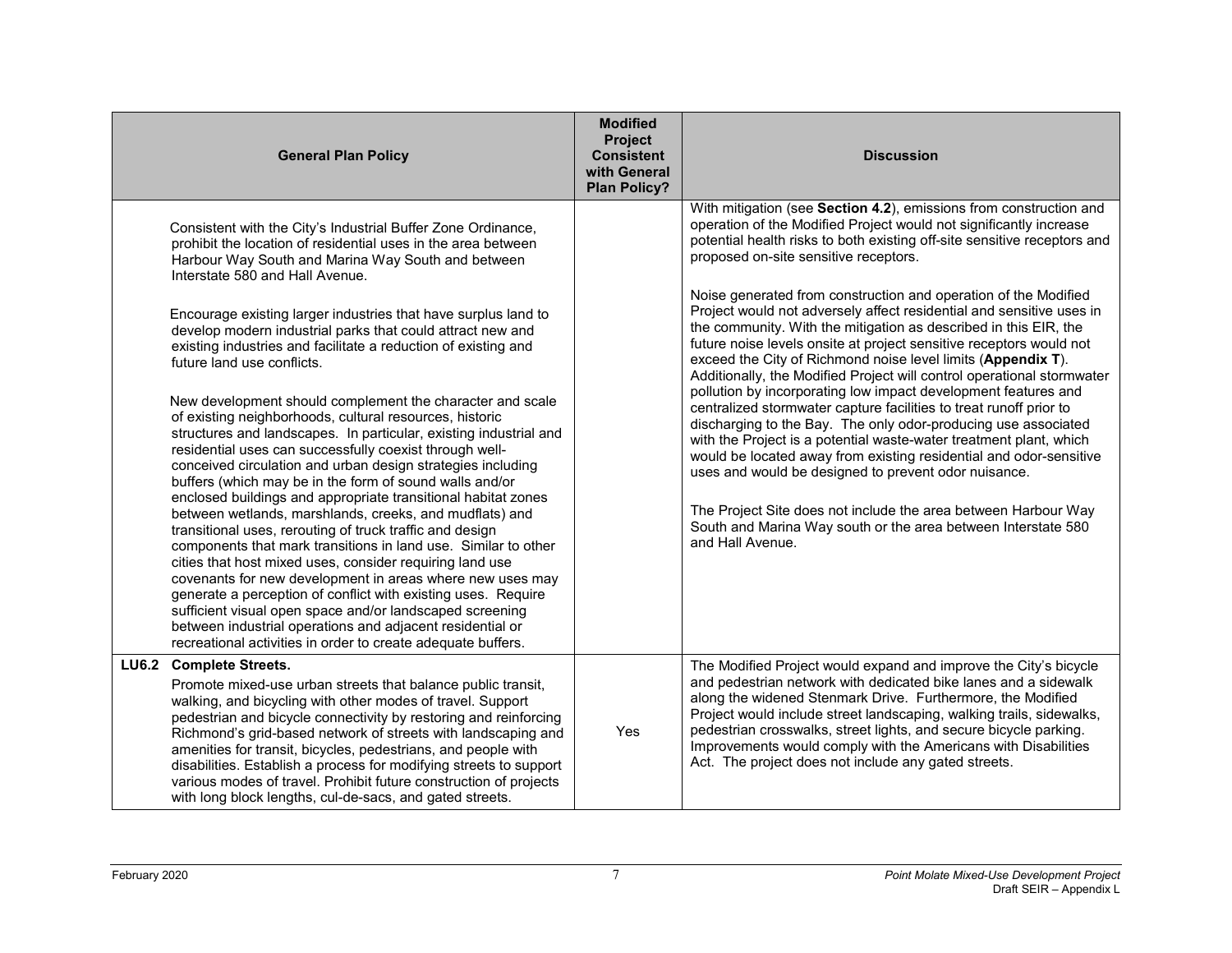|              | <b>General Plan Policy</b>                                                                                                                                                                                                                                                                                                                                                                                                                                                                                                                                                                                                                                                                                           | <b>Modified</b><br><b>Project</b><br><b>Consistent</b><br>with General<br><b>Plan Policy?</b> | <b>Discussion</b>                                                                                                                                                                                                                                                                                                                                                                                                                                                                                                                                                                                                                                                                                                                                                                                                                                                                                                                                                                                   |
|--------------|----------------------------------------------------------------------------------------------------------------------------------------------------------------------------------------------------------------------------------------------------------------------------------------------------------------------------------------------------------------------------------------------------------------------------------------------------------------------------------------------------------------------------------------------------------------------------------------------------------------------------------------------------------------------------------------------------------------------|-----------------------------------------------------------------------------------------------|-----------------------------------------------------------------------------------------------------------------------------------------------------------------------------------------------------------------------------------------------------------------------------------------------------------------------------------------------------------------------------------------------------------------------------------------------------------------------------------------------------------------------------------------------------------------------------------------------------------------------------------------------------------------------------------------------------------------------------------------------------------------------------------------------------------------------------------------------------------------------------------------------------------------------------------------------------------------------------------------------------|
|              | LU6.4 Long-Term Environmental Sustainability.<br>Promote development standards and land use patterns that<br>encourage long-term sustainability. Support the restoration of<br>natural features such as creeks and wetlands in urban areas<br>and existing neighborhoods as a means of connecting<br>residents with nature and reversing damage to natural systems.<br>Promote landscaping that incorporates native, drought-tolerant<br>plants and sustainable maintenance practices and standards.<br>Provide trees on residential and mixed-use streets and green<br>infrastructure to reduce stormwater runoff. Encourage compact<br>development close to amenities and green buildings to reduce<br>energy use. | Yes                                                                                           | The Modified Project would preserve 70 percent of the Project Site<br>as open space, leaving natural features in their current state and<br>would provide trails open to the public to connect with nature. The<br>Modified Project would provide shade trees along Stenmark Drive<br>and other public rights of ways.<br>The Modified Project proposes landscaping consisting of native and<br>drought-tolerant plants to reduce irrigation demands, encouraging<br>long-term sustainability. The Modified Project includes stormwater<br>detention basins and storm drains throughout the Project Site to<br>encourage water infiltration, reducing runoff.<br>The Modified Project would include a mix of uses located close to<br>the waterfront park, Bay Trail, walking trails, and retail<br>development. The Modified Project would reduce energy use by<br>including solar photovoltaic systems on all new homes and efficient<br>lighting and appliances throughout the Modified Project. |
|              | <b>Economic Development Element</b>                                                                                                                                                                                                                                                                                                                                                                                                                                                                                                                                                                                                                                                                                  |                                                                                               |                                                                                                                                                                                                                                                                                                                                                                                                                                                                                                                                                                                                                                                                                                                                                                                                                                                                                                                                                                                                     |
|              | ED1.1 Safe, Well-Maintained Neighborhoods and Public Spaces<br>Reduce crime and violence and maintain safe and clean<br>neighborhoods and public spaces. Poorly maintained and<br>underutilized streets and property can detract from Richmond's<br>image as a viable place to live and do business. Assertive<br>code enforcement by the City will help ensure that Richmond's<br>neighborhoods are safe and retain their value.                                                                                                                                                                                                                                                                                    | Yes                                                                                           | The Modified Project would include an adequately equipped and<br>staffed on-site joint fire and police station that would serve the law<br>enforcement requirements of the project in order to keep the Point<br>Molate development areas safe and clean. Additionally, street<br>lighting and other safety measures would be incorporated as<br>required by City Code.                                                                                                                                                                                                                                                                                                                                                                                                                                                                                                                                                                                                                             |
| <b>ED1.2</b> | <b>High Quality Infrastructure and Public Services</b><br>Provide a range of high quality infrastructure and public<br>services for residents and visitors. Adequate and well-<br>maintained infrastructure such as streets, freeways and utilities<br>are essential for improving the quality of life for residents and<br>attracting businesses to locate in Richmond. Public amenities<br>such as schools, libraries, parks, emergency and public safety<br>services and public transit add to the attractiveness of a<br>community.                                                                                                                                                                              | Yes                                                                                           | The Modified Project would contract with the public utilities as<br>necessary in order to provide adequate utility services to the Point<br>Molate Site. Furthermore, the Modified Project would also remove<br>existing infrastructure and install new infrastructure in order to<br>provide high quality utility services. The Modified Project would<br>contribute a proportionate share toward necessary roadway<br>improvements in order to provide well-maintained transportation<br>infrastructure within the region. The Modified Project would add<br>additional open space/parks to the City, along with a joint fire and<br>police station for additional protection and emergency services.<br>Finally, the Modified Project would be served by public transit or a<br>private shuttle that provides commuter service to the Richmond<br><b>BART</b> station.                                                                                                                           |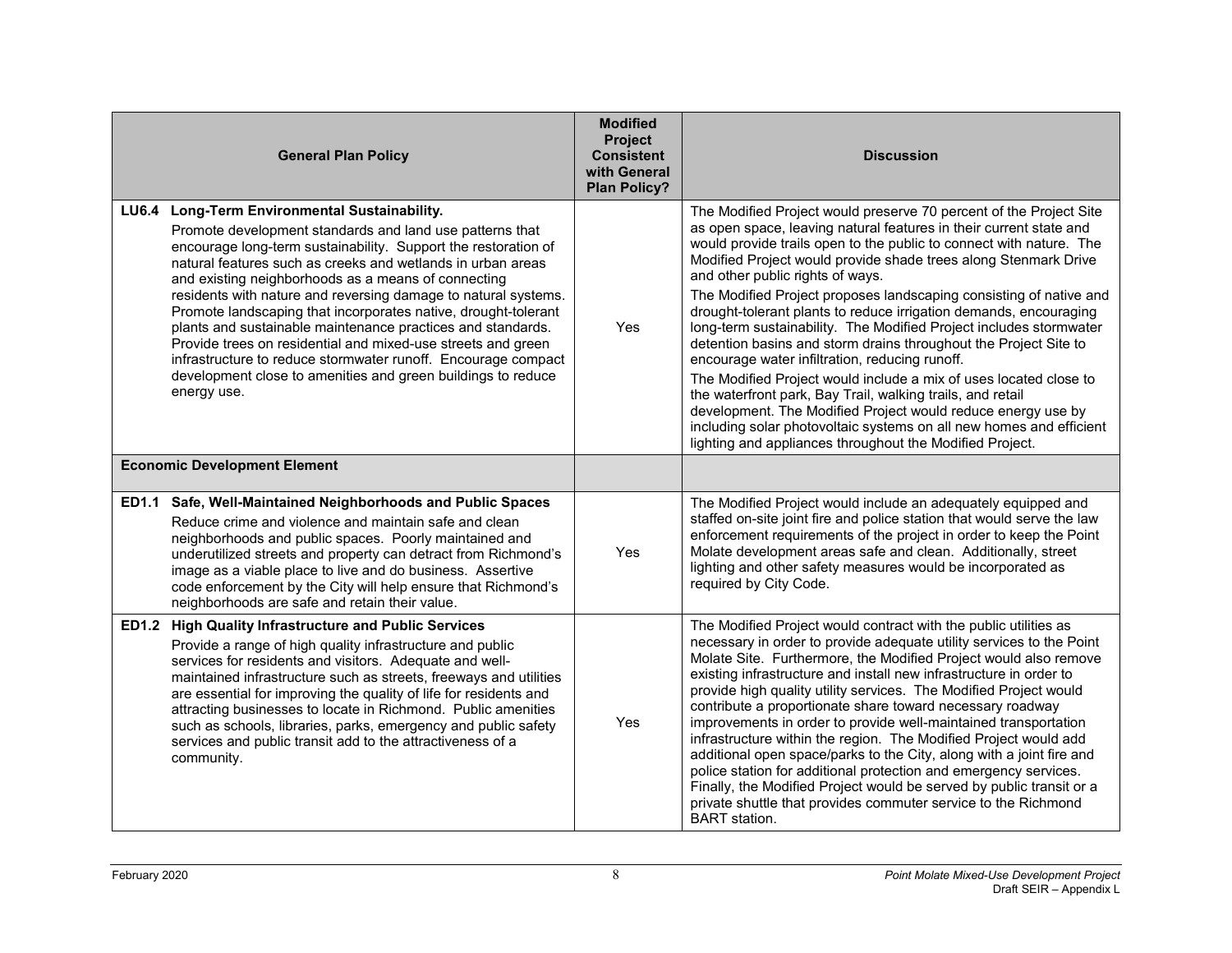| <b>General Plan Policy</b>                                                                                                                                                                                                                                                                                                                                                                                                                                                                                                                | <b>Modified</b><br>Project<br><b>Consistent</b><br>with General<br><b>Plan Policy?</b> | <b>Discussion</b>                                                                                                                                                                                                                                                                                                                                                                                                                                                                                                                                                                                                                                                                                                                |
|-------------------------------------------------------------------------------------------------------------------------------------------------------------------------------------------------------------------------------------------------------------------------------------------------------------------------------------------------------------------------------------------------------------------------------------------------------------------------------------------------------------------------------------------|----------------------------------------------------------------------------------------|----------------------------------------------------------------------------------------------------------------------------------------------------------------------------------------------------------------------------------------------------------------------------------------------------------------------------------------------------------------------------------------------------------------------------------------------------------------------------------------------------------------------------------------------------------------------------------------------------------------------------------------------------------------------------------------------------------------------------------|
| <b>ED1.3 Toxic and Contaminated Sites.</b><br>Continue to work with the appropriate local, state, and federal<br>agencies to promote the clean-up and reuse of contaminated<br>sites to protect human and environmental health. Work with<br>property owners and regional agencies to prevent, reduce or<br>eliminate soil and water contamination from industrial<br>operations, the Port and other activities that use, produce or                                                                                                      |                                                                                        | Same as Policy LU4.4                                                                                                                                                                                                                                                                                                                                                                                                                                                                                                                                                                                                                                                                                                             |
| dispose of hazardous or toxic substances. Implement<br>appropriate mitigation measures and clean-up of sites that are<br>known to contain toxic materials as a condition of reuse.<br>Support the remediation and reuse of large, disturbed sites,<br>such as the Winehaven complex at Point Molate and the<br>Terminal 4 site at Point San Pablo, into mixed-use centers that<br>provide the maximum benefit to the community without<br>compromising the integrity of the surrounding natural areas.                                    | Yes                                                                                    |                                                                                                                                                                                                                                                                                                                                                                                                                                                                                                                                                                                                                                                                                                                                  |
| ED1.5 A Range of Housing Types.<br>Continue to require developers to provide a range of housing<br>types and residential densities to meet the needs of all age<br>groups, income levels, and household sizes. In the Bay Area's<br>high-priced housing market, employers often look to relatively<br>affordable housing as factors in location decisions. The local<br>housing stock should continue to include condominiums,<br>single-family homes, apartments, townhouses, lofts and other<br>products to provide a range of options. |                                                                                        | The Modified Project would include a range of housing options to<br>bring a diverse population to the community, including single family<br>homes, townhomes, condominiums, and affordable housing.                                                                                                                                                                                                                                                                                                                                                                                                                                                                                                                              |
| ED1.7 Richmond's Waterfront as a Community Amenity<br>Continue to redevelop Richmond's waterfront as a publicly<br>accessible amenity to attract new residential and commercial<br>development and provide expanded recreational activities and<br>open space. Waterfront sites with quality views can be<br>leveraged for residential, commercial and recreational uses.<br>The City's parks should also be maintained and enhanced to<br>maximize their benefit to the community and as an attraction for<br>new businesses.            | Yes                                                                                    | The Modified Project includes a mix of uses, in addition to an<br>improved waterfront park, with approximately 1.5 miles of the Bay<br>Trail running along the park and accessible to the community.<br>Furthermore, the waterfront park will include public recreational<br>facilities as part of the development, such as picnic areas, play<br>areas, and restrooms facilities. The Project Site has views of the<br>waterfront, and the Modified Project would develop a mix of uses<br>and recreational uses to leverage those views, including a<br>proposed vista point park. In addition, the Modified Project would<br>provide trails in natural hillside areas that would offer additional<br>public views of the Bay. |
| ED7.3 Open Space, Natural Habitat and Recreation                                                                                                                                                                                                                                                                                                                                                                                                                                                                                          | Yes                                                                                    | The Modified Project includes a public shoreline park that will<br>include recreational facilities and approximately 1.5 miles of the                                                                                                                                                                                                                                                                                                                                                                                                                                                                                                                                                                                            |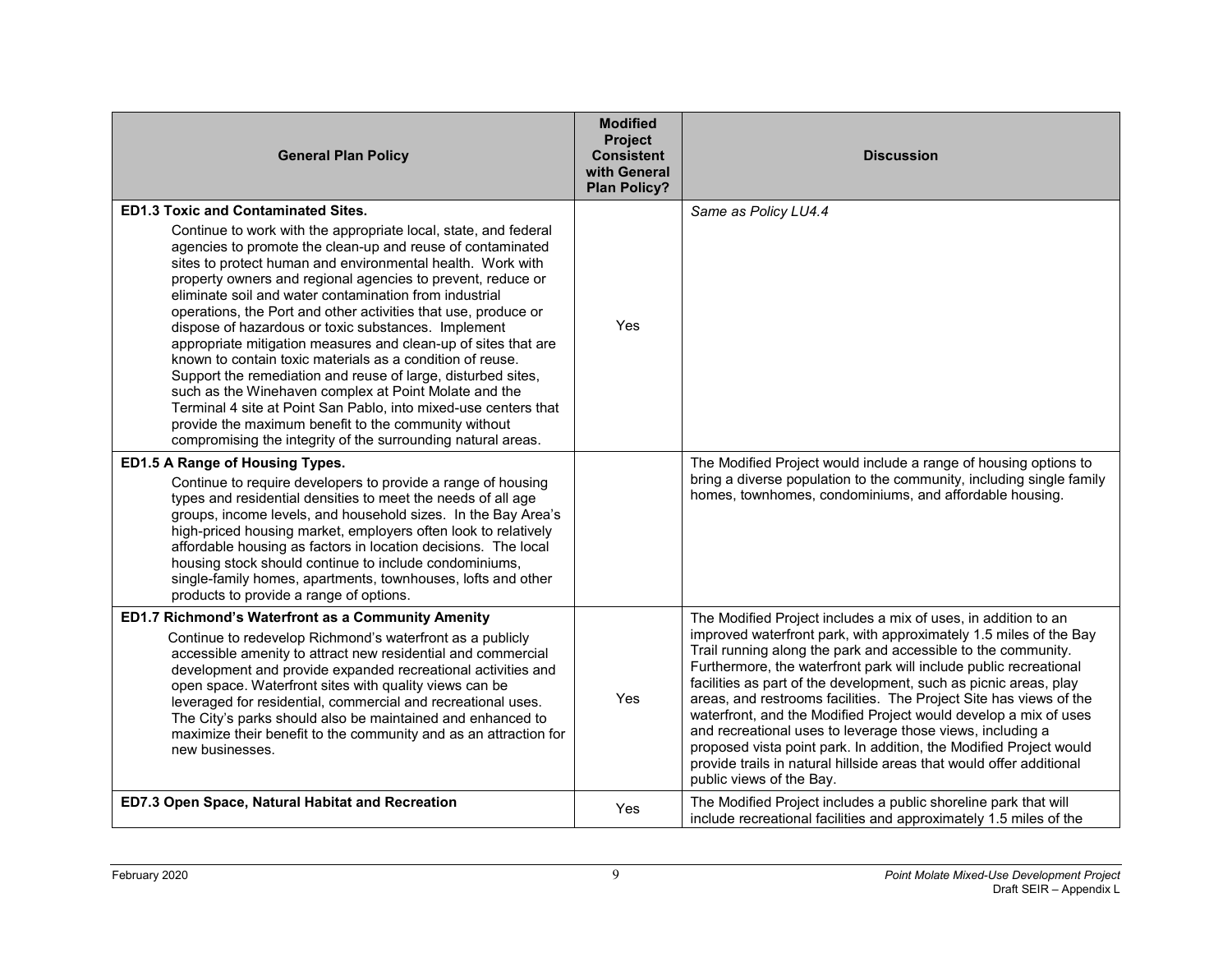| <b>General Plan Policy</b>                                                                                                                                                                                                                                                                                                                                                                                                                                                                                                                                                                                                                                                                                    | <b>Modified</b><br>Project<br><b>Consistent</b><br>with General<br><b>Plan Policy?</b> | <b>Discussion</b>                                                                                                                                                                                                                                                                                                                                                                                                                                                                                                                                                                                                                                                                                                                                                                                                                                                                                                    |
|---------------------------------------------------------------------------------------------------------------------------------------------------------------------------------------------------------------------------------------------------------------------------------------------------------------------------------------------------------------------------------------------------------------------------------------------------------------------------------------------------------------------------------------------------------------------------------------------------------------------------------------------------------------------------------------------------------------|----------------------------------------------------------------------------------------|----------------------------------------------------------------------------------------------------------------------------------------------------------------------------------------------------------------------------------------------------------------------------------------------------------------------------------------------------------------------------------------------------------------------------------------------------------------------------------------------------------------------------------------------------------------------------------------------------------------------------------------------------------------------------------------------------------------------------------------------------------------------------------------------------------------------------------------------------------------------------------------------------------------------|
| Encourage open space, natural habitat and recreational<br>opportunities along the shoreline. Work with the East Bay<br>Regional Park District to improve facilities, highlight the<br>shoreline's presence and develop complementary businesses<br>to serve visitors and protect the natural habitat along the<br>shoreline. Open space along the Richmond Parkway,<br>particularly Point Pinole Regional Shoreline, represents an<br>underutilized resource for the community.                                                                                                                                                                                                                               |                                                                                        | San Francisco Bay Area Trail. Recreational facilities could include<br>a vista overlook, a designated paddle sport launch area, an<br>interpretive center, public art and cultural exhibits, picnic areas, play<br>areas, and restroom facilities. Furthermore, the project will<br>preserve the hillside areas in open space, with trails that will<br>provide additional recreational opportunities to local residents and<br>visitors.<br>The City has been in coordination with the East Bay Regional Park<br>District over construction of the Bay Trail and improvement of the<br>shoreline area, as well as on adjacent open space areas.                                                                                                                                                                                                                                                                     |
| <b>ED8.4 Public Access to the Shoreline</b><br>Improve public access to the shoreline. Support the expansion<br>of trails, viewpoints and supporting infrastructure to fully<br>capitalize on the shoreline's prime access to the Bay, while<br>protecting natural resource areas such as marshlands and<br>wetlands. Promote recreational activities, such as hiking,<br>biking, kayaking, bird watching, and fishing, that respect the<br>Bay and enhance the shoreline as a valuable resource for the<br>community.                                                                                                                                                                                        | Yes                                                                                    | The Modified Project will enhance the value of and improve public<br>access to the shoreline by improving the pier, road infrastructure,<br>and shoreline park. The improved shoreline park will include<br>recreational facilities for hiking and biking and could include<br>equipment rentals. The Modified Project will expand the San<br>Francisco Bay Area Trail with a newly constructed segment of the<br>trail along the shoreline, including a vista overlook. To protect<br>natural resources, the Modified Project would install interpretive<br>panels near trail heads or along trails that address the site's<br>ecology.<br>However, the Project could impact certain wetlands on the site.<br>The impacted wetlands mainly consist of manmade and<br>channelized drainages. Mitigation Measures 4.3-16 and 4.3-19<br>are included in this SEIR to ensure impacts would be less than<br>significant. |
| <b>ED8.7 Visual Appearance</b><br>Support efforts to enhance the appearance of all industrial,<br>commercial, multi-unit residential, institutional, and public<br>properties in the City. The City supports property owners in<br>their efforts to implement improvements such as landscaping,<br>signage, lighting, and other urban design elements. These<br>steps will help promote these areas as models for mixed-use<br>development and attract the co-location of residential and<br>industrial uses in areas where they do not currently exist.<br>Develop urban design guidelines and require these to be<br>incorporated into new development and encourage their<br>application by existing uses. | Yes                                                                                    | The Modified Project would incorporate design guidelines to guide<br>future development of the Project Site and ensure new<br>development is compatible with existing, historic buildings. The<br>Modified Project would enhance the appearance of the historic<br>Winehaven complex by rehabilitating and reusing it as a mixed-use<br>area. Not only will this improve the appearance of the property, but<br>it will also serve as a model for mixed-use development in a historic<br>area. The Modified Project also would add landscaping, signage,<br>lighting, and other urban design elements to create a new mixed-<br>use community.                                                                                                                                                                                                                                                                       |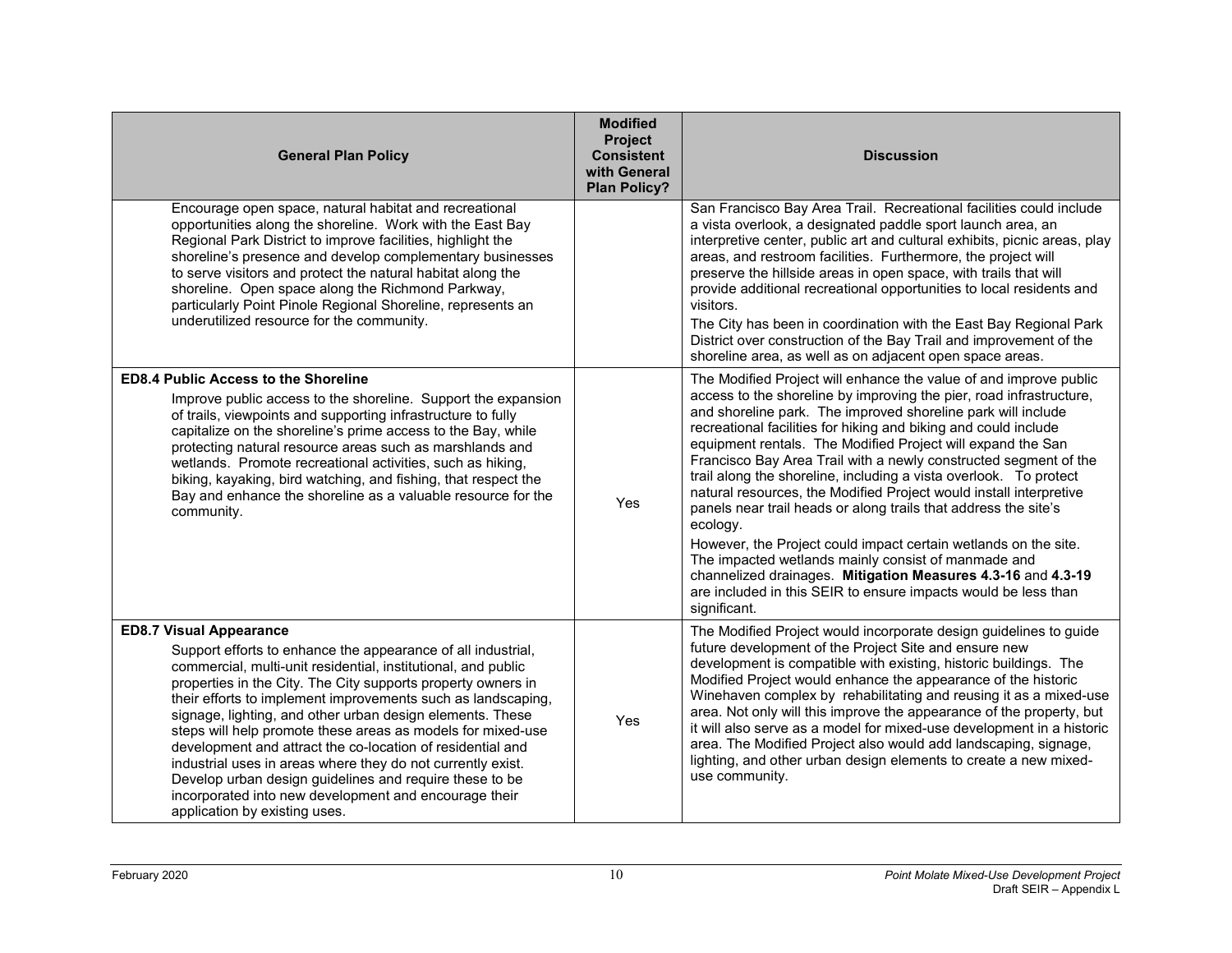| <b>General Plan Policy</b>                                                                                                                                                                                                                                                                                                                                                                                                                                                                                                                                                                                                                                                                                                                                                                                                                                                                                          | <b>Modified</b><br><b>Project</b><br><b>Consistent</b><br>with General<br><b>Plan Policy?</b> | <b>Discussion</b>                                                                                                                                                                                                                                                                                                                                                                                                                                                                                                                                                                                                                                                                                                                                                                                                                                                                                                                                                                                                                                  |
|---------------------------------------------------------------------------------------------------------------------------------------------------------------------------------------------------------------------------------------------------------------------------------------------------------------------------------------------------------------------------------------------------------------------------------------------------------------------------------------------------------------------------------------------------------------------------------------------------------------------------------------------------------------------------------------------------------------------------------------------------------------------------------------------------------------------------------------------------------------------------------------------------------------------|-----------------------------------------------------------------------------------------------|----------------------------------------------------------------------------------------------------------------------------------------------------------------------------------------------------------------------------------------------------------------------------------------------------------------------------------------------------------------------------------------------------------------------------------------------------------------------------------------------------------------------------------------------------------------------------------------------------------------------------------------------------------------------------------------------------------------------------------------------------------------------------------------------------------------------------------------------------------------------------------------------------------------------------------------------------------------------------------------------------------------------------------------------------|
| ED9.1 A Mix of Land Uses.<br>Promote a mix of uses to create a complete community in the<br>San Pablo Peninsula area. Develop lodging and visitor-serving<br>concessions (such as cafes, bike and kayak rental kiosks) to<br>elevate the San Pablo Peninsula as a local and regional<br>destination and complement its potential development as a<br>resort and entertainment center. Residential uses should also<br>be explored for the area to add to its 24-hour vitality and to<br>capitalize on Bay views.                                                                                                                                                                                                                                                                                                                                                                                                    |                                                                                               | The Modified Project includes a mix of uses and open spaces to<br>create a complete community. The recreational uses developed by<br>the Modified Project will ensure that it is a local destination. The<br>Modified Project would include a shoreline park and segment of the<br>Bay Trail, with recreational opportunities for hiking and biking that<br>could include equipment rentals, as well as trails in the hillside open<br>space area. Coupled with visitor-serving amenities, these recreation<br>amenities would ensure that the Modified Project would be a<br>regional destination as well.                                                                                                                                                                                                                                                                                                                                                                                                                                        |
| ED9.2 Public Access to the Shoreline.<br>Improve public access to the Bay. Expand trails, viewpoints,<br>parking, interpretive signs, restrooms, and other supporting<br>infrastructure to allow visitors easy access to green space, the<br>shoreline, and Winehaven. The San Pablo Peninsula should<br>also offer indoor/outdoor recreation opportunities including<br>active and passive open space (such as sports fields, trails,<br>picnic areas, and campsites) as well as family-oriented<br>museums and interactive visitor centers. Fully improved, this<br>area has the potential to become a valuable amenity for the<br>community as well as a regional destination.                                                                                                                                                                                                                                   | Yes                                                                                           | The Modified Project will improve public access to the Bay, with an<br>improved, public shoreline park along the entire shoreline of the<br>Project Site and a newly constructed 1.5-mile segment of the Bay<br>Trail. The shoreline park could include large vegetated areas for<br>walking and enjoying the shoreline, vista overlook, public art and<br>cultural exhibits, picnic areas (both open and reserved), play areas,<br>equipment rentals, a designated paddle sport launch area,<br>interpretive center, and restrooms facilities. Additionally, the<br>Winehaven historic district would be rehabilitated with mixed-use<br>development, bringing more visitors to the Project Site and creating<br>a regional destination spot.                                                                                                                                                                                                                                                                                                     |
| <b>Energy and Climate Change (EC) Element</b>                                                                                                                                                                                                                                                                                                                                                                                                                                                                                                                                                                                                                                                                                                                                                                                                                                                                       |                                                                                               |                                                                                                                                                                                                                                                                                                                                                                                                                                                                                                                                                                                                                                                                                                                                                                                                                                                                                                                                                                                                                                                    |
| EC2.4 Safe and Convenient Walking and Bicycling<br>Promote walking and bicycling as a safe and convenient mode<br>of transportation. Improve pedestrian and bicycle amenities to<br>serve the recreation and travel needs of residents and visitors<br>in all parts of Richmond. Where feasible, the City will: connect<br>major destinations such as parks, open spaces, civic facilities,<br>employment centers, retail and recreation areas with<br>pedestrian and bicycle infrastructure; promote shared<br>roadways in residential streets; require new development and<br>redevelopment projects to provide pedestrian and bicycle<br>amenities, streetscape improvements and linkages to planned<br>and completed City and regional multi-use trails; and develop<br>safe routes to schools and out-of-school programs that allow<br>access by bicycle and pedestrian paths or reliable and safe<br>transit. | Yes                                                                                           | The Modified Project will promote walking and bicycling as safe and<br>convenient modes of transportation by providing street lighting and<br>secure long and short-term bicycle parking. The Modified Project<br>would improve the pedestrian or bicycle conditions in the area by<br>providing new pedestrian and bicycle facilities where none currently<br>exist, which will connect the project's development with its parks<br>and open spaces. The Modified Project would include a newly<br>constructed segment of the Bay Trail and dedicated bike lanes<br>along the widened Stenmark Drive. The Bay Trail will provide<br>bicycle and pedestrian access from I-580 to Stenmark Drive and<br>around San Pablo Point to the San Pablo Yacht Harbor, while<br>connecting the Project Site with the rest of the planned 500-mile<br>regional trail. Additionally, expanding and improving the City's<br>bicycle and pedestrian network would support the established goals<br>and policies of the Richmond Bicycle Master Plan and Richmond |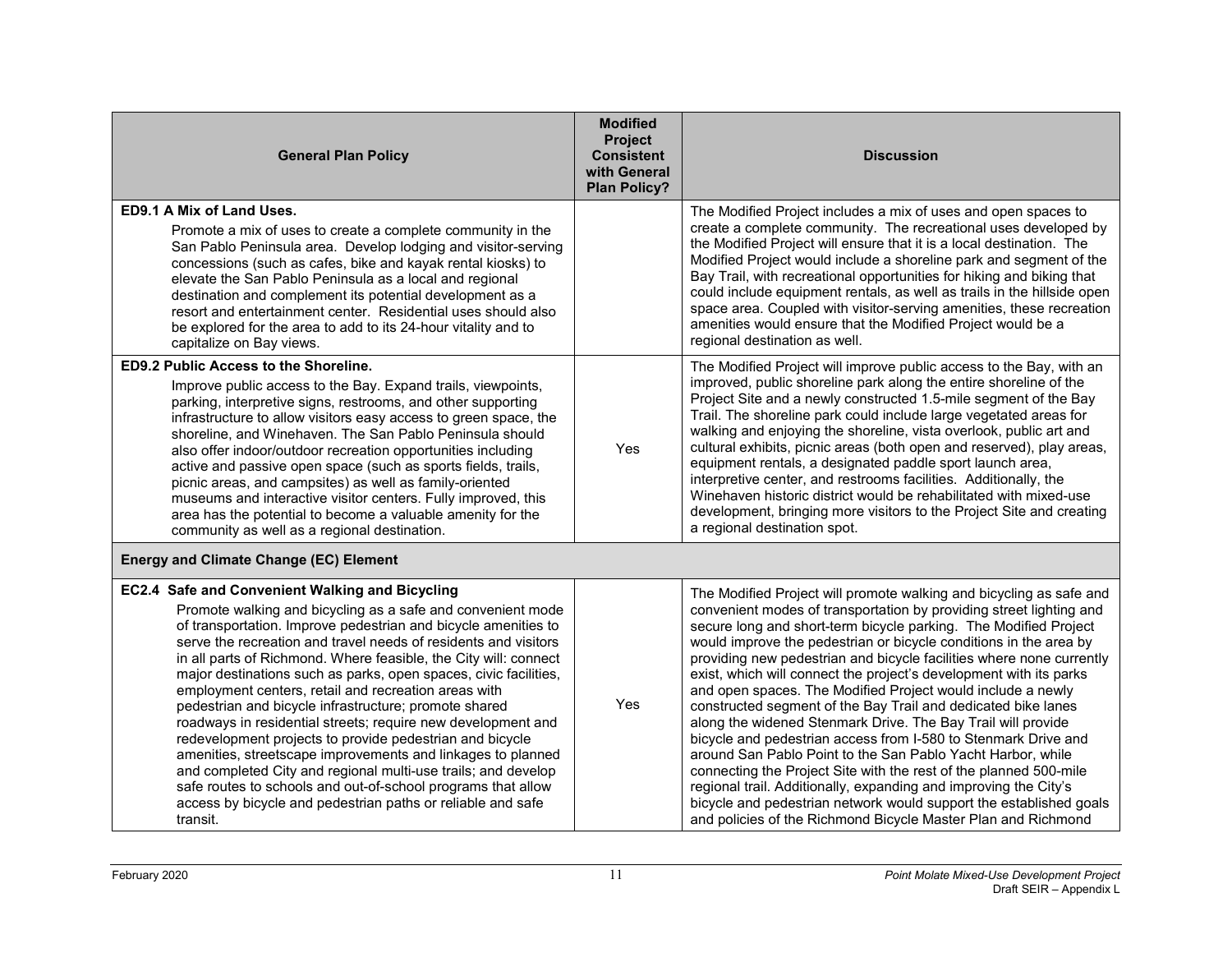|       | <b>General Plan Policy</b>                                                                                                                                                                                                                                                                                                                                                                                                                                                                                                                                                                                                                                                    | <b>Modified</b><br>Project<br><b>Consistent</b><br>with General<br><b>Plan Policy?</b> | <b>Discussion</b>                                                                                                                                                                                                                                                                                                                                                                                                                                                                                                                                                                                                                                                                                                          |
|-------|-------------------------------------------------------------------------------------------------------------------------------------------------------------------------------------------------------------------------------------------------------------------------------------------------------------------------------------------------------------------------------------------------------------------------------------------------------------------------------------------------------------------------------------------------------------------------------------------------------------------------------------------------------------------------------|----------------------------------------------------------------------------------------|----------------------------------------------------------------------------------------------------------------------------------------------------------------------------------------------------------------------------------------------------------------------------------------------------------------------------------------------------------------------------------------------------------------------------------------------------------------------------------------------------------------------------------------------------------------------------------------------------------------------------------------------------------------------------------------------------------------------------|
|       | Explore innovative solutions such as bicycle-sharing programs<br>and encourage businesses, schools and residential<br>developments to provide secure bicycle parking to ensure that<br>these ecologically-friendly, low-impact transportation modes<br>are available to all community members, thereby reducing<br>emissions from vehicles within the City, improving<br>environmental quality and enhancing mobility and connectivity.                                                                                                                                                                                                                                       |                                                                                        | Pedestrian Plan, as well as reduce emissions from vehicles within<br>the City and improve environmental quality.                                                                                                                                                                                                                                                                                                                                                                                                                                                                                                                                                                                                           |
|       | <b>EC2.6 Private Automobile Use</b><br>Work toward creation of an urban landscape that will reduce<br>reliance on private automobiles through land use planning and<br>by providing amenities and infrastructure that encourage safe<br>and convenient use of public transit, walking and bicycling.                                                                                                                                                                                                                                                                                                                                                                          | Yes                                                                                    | In addition to the improvements to pedestrian and bicycle amenities<br>and infrastructure discussed above, the Modified Project would<br>reduce reliance on private automobiles by increasing access to<br>transit. The Modified Project will provide shuttle service from the<br>Project Site to local transit centers, as described under the TDM.<br>Additionally, the reuse of the pier would allow for the addition of<br>passenger ferry service to the Project Site. Ferry service would<br>have a beneficial impact by reducing the load on local vehicular<br>traffic from private automobile use, and would be accessible to<br>visitors and residents of the Modified Project area by trails and bike<br>paths. |
| EC3.1 | <b>Renewable Energy</b><br>Promote the generation, transmission and use of a range of<br>renewable energy sources such as solar, wind power and<br>waste energy to meet current and future demand and<br>encourage new development and redevelopment projects to<br>generate a portion of their energy needs through renewable<br>sources.                                                                                                                                                                                                                                                                                                                                    | Yes                                                                                    | The Modified Project would generate a portion of its energy needs<br>though renewable sources by providing solar photovoltaic systems<br>on all new residential building types, in compliance with the latest<br>Title 24 building standards.                                                                                                                                                                                                                                                                                                                                                                                                                                                                              |
|       | <b>EC3.2 Energy Efficiency and Conservation</b><br>Promote efficient use of energy and conservation of available<br>resources in the design, construction, maintenance and<br>operation of public and private facilities, infrastructure and<br>equipment. Collaborate with partner agencies, utilities and<br>businesses to support a range of energy efficiency,<br>conservation and waste reduction measures including:<br>development and retrofitting of green buildings and<br>infrastructure; installation of energy-efficient appliances and<br>equipment in homes and offices; and heightened awareness<br>of energy and conservation issues. Collaborate with local | Yes                                                                                    | In addition to providing solar photovoltaic systems on all new<br>residential building types, as discussed above, the Modified Project<br>would comply with the latest Title 24 building standards to reduce<br>energy consumption in homes and businesses. These include<br>installing energy-efficient window features, insulation, lighting, and<br>ventilation systems.                                                                                                                                                                                                                                                                                                                                                |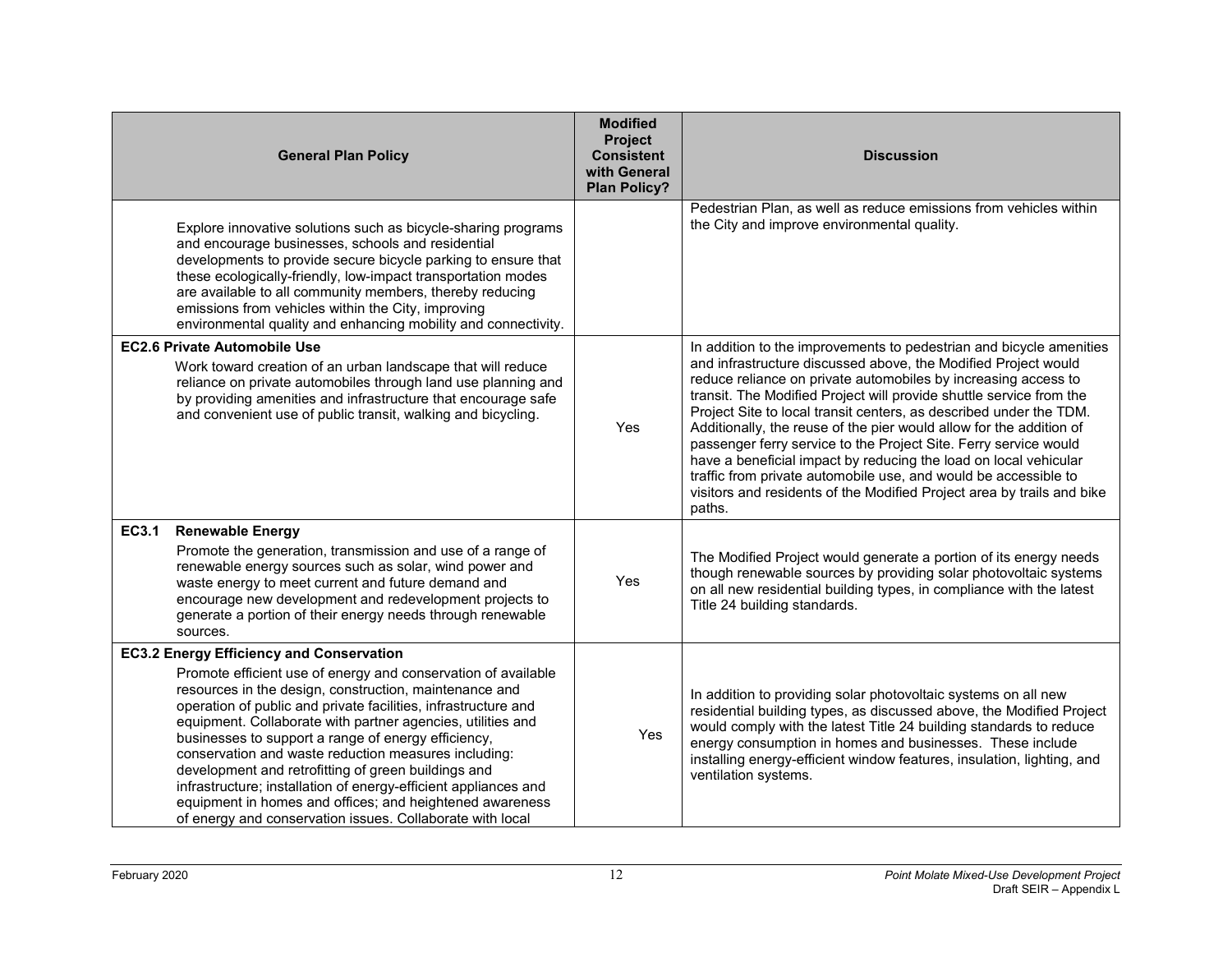|              | <b>General Plan Policy</b>                                                                                                                                                                                                                                                                                                                                                                                                                                                                                                                                                                                                                                                                                                                              | <b>Modified</b><br>Project<br><b>Consistent</b><br>with General<br><b>Plan Policy?</b> | <b>Discussion</b>                                                                                                                                                                                                                                                                                                                                                                                                                                                                                                                                                                                                                                                                                            |
|--------------|---------------------------------------------------------------------------------------------------------------------------------------------------------------------------------------------------------------------------------------------------------------------------------------------------------------------------------------------------------------------------------------------------------------------------------------------------------------------------------------------------------------------------------------------------------------------------------------------------------------------------------------------------------------------------------------------------------------------------------------------------------|----------------------------------------------------------------------------------------|--------------------------------------------------------------------------------------------------------------------------------------------------------------------------------------------------------------------------------------------------------------------------------------------------------------------------------------------------------------------------------------------------------------------------------------------------------------------------------------------------------------------------------------------------------------------------------------------------------------------------------------------------------------------------------------------------------------|
|              | workforce development programs to train and employ<br>Richmond residents in these other green jobs sectors.                                                                                                                                                                                                                                                                                                                                                                                                                                                                                                                                                                                                                                             |                                                                                        |                                                                                                                                                                                                                                                                                                                                                                                                                                                                                                                                                                                                                                                                                                              |
| <b>EC3.4</b> | <b>Water Conservation and Reuse.</b><br>Promote water conservation and recycled water use. Reduce<br>energy consumed for treatment and transportation of water<br>and discharge of wastewater by: encouraging installation of<br>low-flow fixtures; using native planting for landscaping in all<br>City-owned and operated facilities; promoting best practices<br>and technologies for water conservation; considering water<br>use in evaluating and approving development projects;<br>supporting the use of graywater and water catchment systems<br>in residential, commercial and industrial uses; and<br>encouraging new development and redevelopment projects to<br>meet a portion of their water needs through the use of<br>recycled water. | Yes                                                                                    | The Modified Project will use water conservation and water<br>recycling measures. The Modified Project will employ a number of<br>water conservation measures into development and operation of<br>the Modified Project, including the development of a landscape<br>documentation package, the use of native and drought-tolerant<br>plants to reduce irrigation demands, and compliance with relevant<br>water conservation regulations. The Project would comply with<br>CalGreen's mandatory measures, including use of low-flow fixtures.<br>The Project also would use rainwater catchment and recycled water<br>for landscaping where appropriate and feasible.                                       |
| <b>EC4.1</b> | <b>Mixed Use and Infill Development</b><br>Promote mixed-use infill development on vacant and<br>underutilized parcels along commercial corridors, in the<br>Downtown area, at the planned ferry terminal and in the Hilltop<br>area. Support local-serving mixed-use in residential areas to<br>provide needed services and amenities close to where people<br>live and work. Protect existing affordable housing and develop<br>strategies to prevent the displacement of renters and low-<br>income residents. Require property owners to comply with and<br>pay for state and federal requirements for site remediation as<br>a condition for approving development on contaminated sites.                                                          |                                                                                        | The Project Site is not along a commercial corridor, in the<br>Downtown area, at Richmond's ferry terminal, or in the Hilltop area.<br>The Project Site also is not an existing residential area and does<br>not have any existing residences. The Project includes remediation<br>of the Project Site to make it safe for its proposed mixed-use<br>development. The Modified Project would comply with the Regional<br>Water Quality Control Board's Order No. R2-2011-0087 to<br>remediate the existing environmental conditions at the Point Molate<br>Site. This includes the removal of contaminated materials, from<br>debris to soil, from the Point Molate Site to be properly disposed<br>offsite. |
| <b>EC4.2</b> | <b>Compact Walkable Neighborhoods and Livable Streets</b><br>Promote safe and walkable neighborhoods and inter-<br>connected streets through the design of streetscapes, public<br>gathering places and all types of physical development.<br>Provide pedestrian amenities such as sidewalks and street<br>trees, transit and bike improvements, lighting and landscaping<br>and appropriate traffic calming measures to ensure a safe<br>pedestrian environment.<br>Support uses and public space improvements that generate<br>street-level activity, create eyes-on-the-street, provide                                                                                                                                                              | Yes                                                                                    | Same as Policy LU2.2                                                                                                                                                                                                                                                                                                                                                                                                                                                                                                                                                                                                                                                                                         |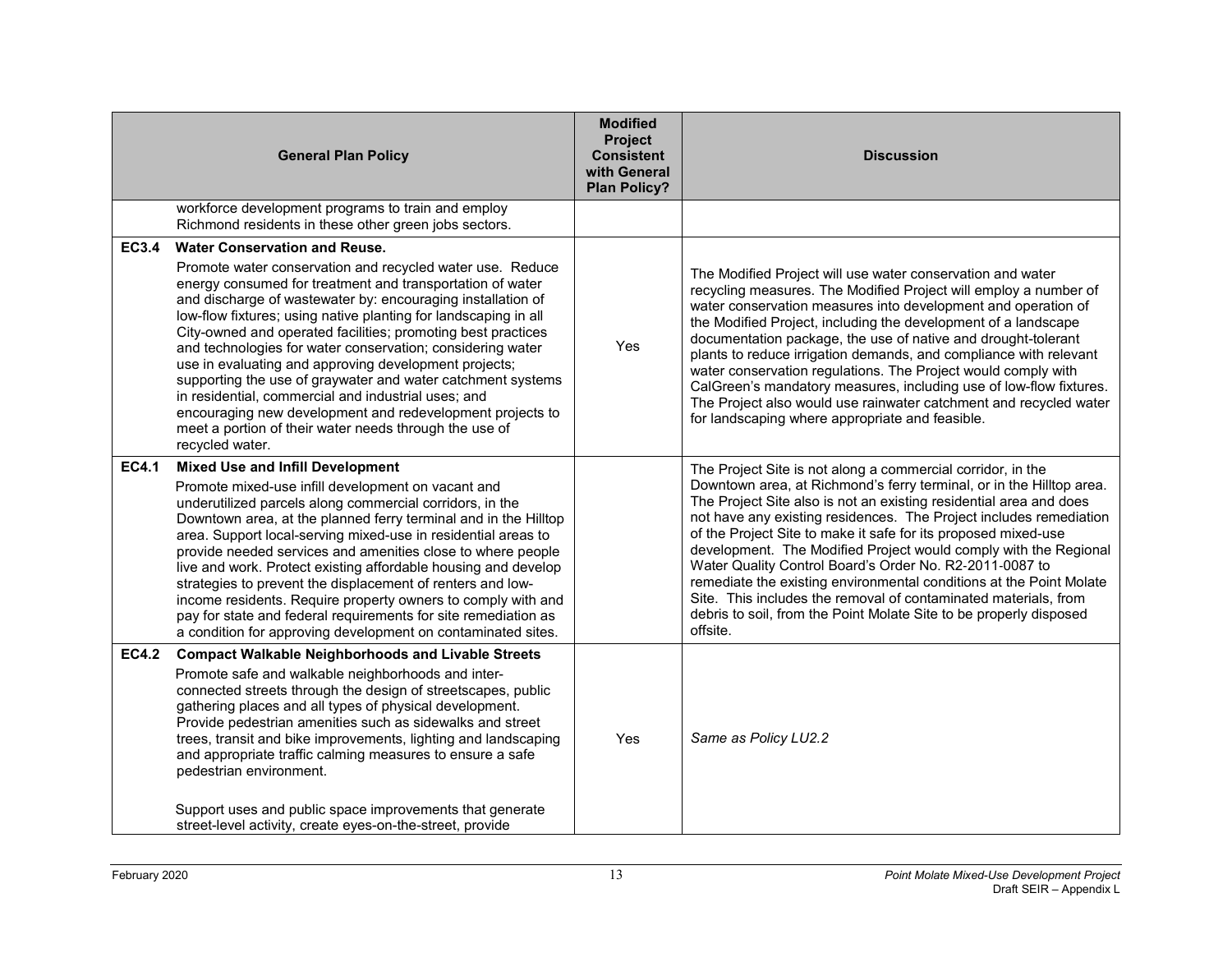|              | <b>General Plan Policy</b>                                                                                                                                                                                                                                                                                                                                                                                                                                                                                                                                                                                                                                                                                                                                                                                        | <b>Modified</b><br>Project<br><b>Consistent</b><br>with General<br><b>Plan Policy?</b> | <b>Discussion</b>                                                                                                                                                                                                                                                                                                                                                                                                                                                                                                                                                                                                                                                                                                                                                                                                                                                                                                                                                                                                                                                                                                                                                                                                                                                                                                                                              |
|--------------|-------------------------------------------------------------------------------------------------------------------------------------------------------------------------------------------------------------------------------------------------------------------------------------------------------------------------------------------------------------------------------------------------------------------------------------------------------------------------------------------------------------------------------------------------------------------------------------------------------------------------------------------------------------------------------------------------------------------------------------------------------------------------------------------------------------------|----------------------------------------------------------------------------------------|----------------------------------------------------------------------------------------------------------------------------------------------------------------------------------------------------------------------------------------------------------------------------------------------------------------------------------------------------------------------------------------------------------------------------------------------------------------------------------------------------------------------------------------------------------------------------------------------------------------------------------------------------------------------------------------------------------------------------------------------------------------------------------------------------------------------------------------------------------------------------------------------------------------------------------------------------------------------------------------------------------------------------------------------------------------------------------------------------------------------------------------------------------------------------------------------------------------------------------------------------------------------------------------------------------------------------------------------------------------|
|              | opportunities for community interaction and encourage a<br>sense of collective ownership of common areas. Encourage<br>mixed-use development that attracts people and facilitates<br>activity throughout the day. Prohibit isolated or gated<br>communities in order to improve physical connectivity<br>throughout the City, and create incentives to remove barriers<br>in existing gated areas. Maintain streets to ensure that<br>neighborhoods and streets are safe and well used.                                                                                                                                                                                                                                                                                                                           |                                                                                        |                                                                                                                                                                                                                                                                                                                                                                                                                                                                                                                                                                                                                                                                                                                                                                                                                                                                                                                                                                                                                                                                                                                                                                                                                                                                                                                                                                |
|              | EC4.3 Green Buildings and Landscaping.<br>Require energy and resource efficient buildings and<br>landscaping in all public and private development projects.<br>Encourage the use of green and sustainable development<br>standards and practices in planning, design, construction and<br>renovation of facilities; promote the use of green streets that<br>incorporate extensive landscaping, pervious surfaces and<br>native planting; encourage new development and<br>redevelopment projects to be LEED-certified green buildings;<br>and promote ecologically-sensitive approaches to<br>landscaping. Adopting green standards and practices will<br>improve the quality of the built environment, reduce<br>environmental impacts and support economic development<br>goals for creating a green economy. | Yes                                                                                    | The new development proposed by the Modified Project would<br>comply with the Title 24 building standards in effect at the time of<br>building permit. Title 24 already requires energy-efficient windows,<br>insulation, lighting, and ventilation systems, and typically become<br>more stringent every three years. The Project also would comply<br>with the City's Commercial and Residential Green Building<br>Standards, under which all residential buildings must achieve the<br>relevant rating according to the GreenPoint Rated checklist and all<br>commercial buildings must meet the relevant LEED requirements.<br>The Modified Project also would rehabilitate existing historic<br>buildings rather than using additional raw materials to construct<br>new buildings.<br>To conserve water throughout development and operation, the<br>Modified Project includes a landscape documentation package that<br>requires uses of native and drought-tolerant plants to reduce<br>irrigation demands. The Modified Project includes stormwater<br>detention basins and storm drains throughout the Project Site to<br>encourage water infiltration, reducing runoff. The Modified Project<br>includes low-impact development (LID) features and centralized<br>stormwater capture facilities to treat runoff prior to discharging to<br>the Bay. |
| <b>EC6.2</b> | Low-Lying Areas in Richmond<br>Protect and manage low-lying areas that are likely to be<br>affected by sea level rise and storm surges. Encourage<br>development patterns, infrastructure and flood management<br>practices that can adapt to potential climate change impacts in<br>these low-lying areas.                                                                                                                                                                                                                                                                                                                                                                                                                                                                                                       | Yes                                                                                    | No components of the Modified Project would be located in low-<br>lying areas likely to be affected by sea level rise.                                                                                                                                                                                                                                                                                                                                                                                                                                                                                                                                                                                                                                                                                                                                                                                                                                                                                                                                                                                                                                                                                                                                                                                                                                         |
|              | <b>EC6.3 Adapting to Climate Change.</b>                                                                                                                                                                                                                                                                                                                                                                                                                                                                                                                                                                                                                                                                                                                                                                          | Yes                                                                                    | No components of the Modified Project would be located in areas<br>likely to be affected by sea level rise.                                                                                                                                                                                                                                                                                                                                                                                                                                                                                                                                                                                                                                                                                                                                                                                                                                                                                                                                                                                                                                                                                                                                                                                                                                                    |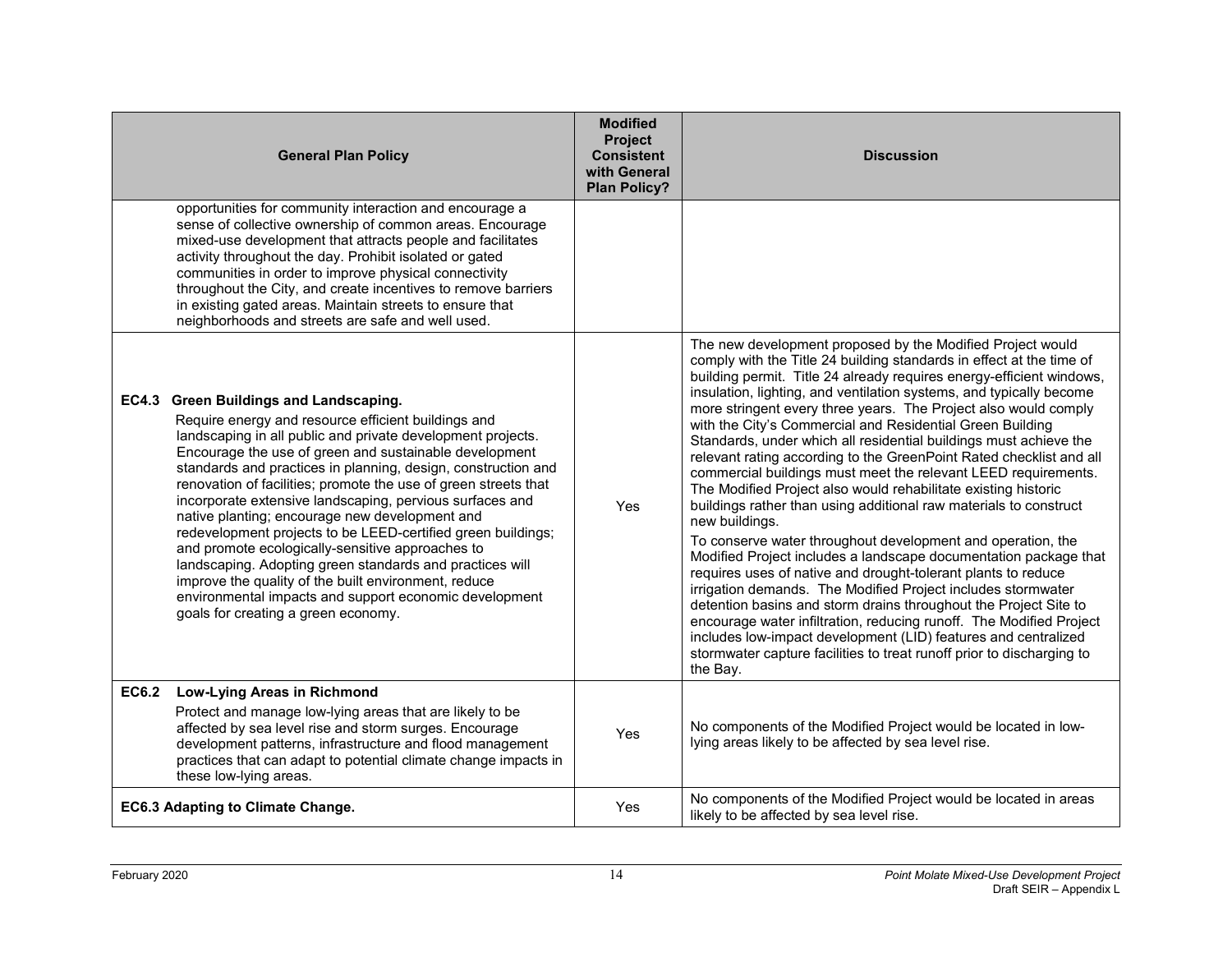| <b>General Plan Policy</b>                                                                                                                                                                                                                                                                                                                                                                                                                                                                                                                                                                                                                                                                                                                | <b>Modified</b><br>Project<br><b>Consistent</b><br>with General<br><b>Plan Policy?</b> | <b>Discussion</b>                                                                                                                                                                                                                                                                                                                                                                                                                                                                                                    |
|-------------------------------------------------------------------------------------------------------------------------------------------------------------------------------------------------------------------------------------------------------------------------------------------------------------------------------------------------------------------------------------------------------------------------------------------------------------------------------------------------------------------------------------------------------------------------------------------------------------------------------------------------------------------------------------------------------------------------------------------|----------------------------------------------------------------------------------------|----------------------------------------------------------------------------------------------------------------------------------------------------------------------------------------------------------------------------------------------------------------------------------------------------------------------------------------------------------------------------------------------------------------------------------------------------------------------------------------------------------------------|
| Prepare for and adapt to future impacts of changing weather<br>patterns and sea level fluctuations. Protect neighborhoods,<br>infrastructure and facilities, the shoreline and natural<br>resources from the impacts of climate change. Require new<br>developments to include an evaluation of climate change<br>impacts in the project review process. Shoreline and public<br>access improvements shall be designed to allow future<br>increases in elevation along the shoreline edge to keep up<br>with higher sea level values, when they occur. Design<br>elements shall include providing adequate setbacks to allow<br>for future elevation increases of at least three feet from the<br>existing elevation along the shoreline. |                                                                                        | As part of the project review process, this EIR includes an<br>evaluation of climate change impacts related to the Modified<br>Project.                                                                                                                                                                                                                                                                                                                                                                              |
| <b>Housing Element</b>                                                                                                                                                                                                                                                                                                                                                                                                                                                                                                                                                                                                                                                                                                                    |                                                                                        |                                                                                                                                                                                                                                                                                                                                                                                                                                                                                                                      |
| H-1.3 Supply of Affordable Housing.<br>Promote the development of homes that are affordable to<br>extremely low, very low, low, and moderate-income<br>households in all new residential developments as well as in<br>existing single-family neighborhoods.                                                                                                                                                                                                                                                                                                                                                                                                                                                                              | Yes                                                                                    | The Modified Project would contain affordable housing and would<br>comply with the Inclusionary Housing Ordinance.                                                                                                                                                                                                                                                                                                                                                                                                   |
| H-1.4 Variety of Housing Choices.<br>Promote a variety of housing types that meet the different<br>lifestyle and life cycle needs of residents including young<br>adults, young couples and single professionals, small and<br>large families, empty-nesters, and older couples.                                                                                                                                                                                                                                                                                                                                                                                                                                                          | Yes                                                                                    | The Modified Project would provide a range of housing types<br>including condominiums, townhouses, and apartments.<br>Additionally, a portion of the Modified Project's housing would be<br>affordable housing. The combination of housing types would lead<br>to a variety of housing choices meant to bring a diverse population<br>to the community, from young adults to older residents.                                                                                                                        |
| H-2.1 High-Quality Living Environments.<br>Promote high-quality living environments by requiring<br>exceptional architectural, urban, landscape, and green<br>building design and by focusing residential development in<br>areas that are within walking and biking distance of jobs,<br>shopping, schools, recreation, entertainment, public<br>transportation, and other community amenities.                                                                                                                                                                                                                                                                                                                                          | Yes                                                                                    | The Modified Project would include high-quality designs, including<br>rehabilitating the historic Winehaven buildings and implementing<br>green building design under the latest Title 24 building standards<br>and the City's Commercial and Residential Green Building<br>Standards. Additionally, due to the mixed-use nature of the<br>Modified Project, residential buildings would be walking and biking<br>distance away from the commercial development, such as<br>shopping, and other community amenities. |
| H-2.6 Toxic and Contaminated Sites.<br>Continue to work with the appropriate local, state, and federal<br>agencies to promote the clean-up and reuse of contaminated<br>sites to protect human and environmental health.                                                                                                                                                                                                                                                                                                                                                                                                                                                                                                                  | Yes                                                                                    | The Modified Project would comply with the Regional Water Quality<br>Control Board's Order No. R2-2011-0087 to remediate the existing<br>environmental conditions at the Point Molate Site to residential and<br>commercial standards to protect human and environmental health.                                                                                                                                                                                                                                     |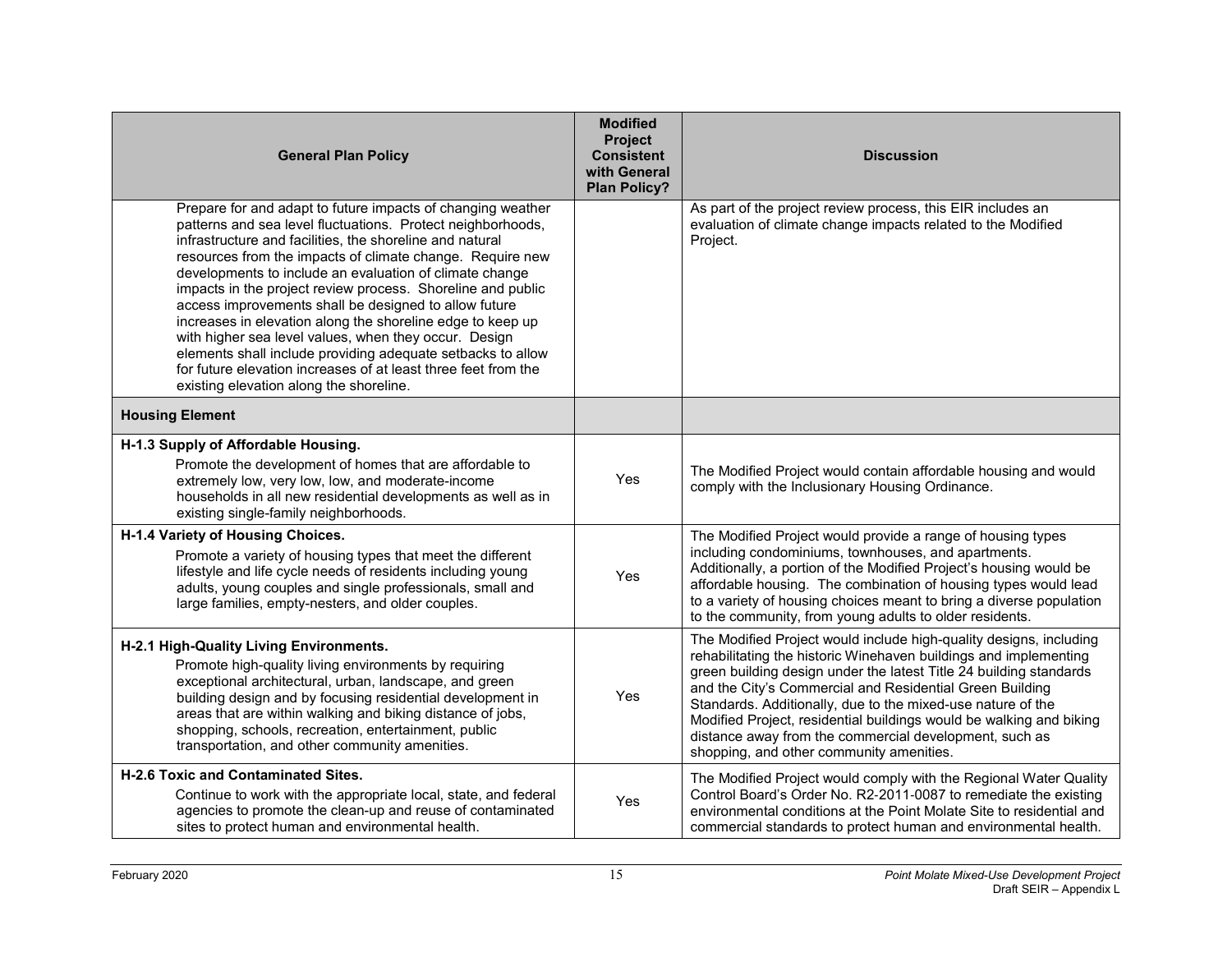| <b>General Plan Policy</b>                                                                                                                                                                                                                                                                                                                                                                                                                                                                                                                                                                                                                                                                                                     | <b>Modified</b><br>Project<br><b>Consistent</b><br>with General<br><b>Plan Policy?</b> | <b>Discussion</b>                                                                                                                                                                                                                                                                                                                                                                                                                                                                                                                                                                                                                                                                                                                                                                                                    |
|--------------------------------------------------------------------------------------------------------------------------------------------------------------------------------------------------------------------------------------------------------------------------------------------------------------------------------------------------------------------------------------------------------------------------------------------------------------------------------------------------------------------------------------------------------------------------------------------------------------------------------------------------------------------------------------------------------------------------------|----------------------------------------------------------------------------------------|----------------------------------------------------------------------------------------------------------------------------------------------------------------------------------------------------------------------------------------------------------------------------------------------------------------------------------------------------------------------------------------------------------------------------------------------------------------------------------------------------------------------------------------------------------------------------------------------------------------------------------------------------------------------------------------------------------------------------------------------------------------------------------------------------------------------|
|                                                                                                                                                                                                                                                                                                                                                                                                                                                                                                                                                                                                                                                                                                                                |                                                                                        | This includes the removal of contaminated materials, from debris to<br>soil, from the Point Molate Site to be properly disposed offsite.                                                                                                                                                                                                                                                                                                                                                                                                                                                                                                                                                                                                                                                                             |
| <b>Community Facilities and Infrastructure</b>                                                                                                                                                                                                                                                                                                                                                                                                                                                                                                                                                                                                                                                                                 |                                                                                        |                                                                                                                                                                                                                                                                                                                                                                                                                                                                                                                                                                                                                                                                                                                                                                                                                      |
| <b>CF1.2 Equitable Distribution and Access</b><br>Continue to promote equitable distribution of community                                                                                                                                                                                                                                                                                                                                                                                                                                                                                                                                                                                                                      |                                                                                        |                                                                                                                                                                                                                                                                                                                                                                                                                                                                                                                                                                                                                                                                                                                                                                                                                      |
| facilities and infrastructure. Community facilities should<br>continue to be located near residents in order to serve as<br>neighborhood centers and maximize use. As Richmond grows,<br>facilities will be sited to accommodate current and future<br>residents. Prioritize the development of new, upgraded or<br>revitalized parks; community facilities such as libraries,<br>medical centers and schools; circulation and safety<br>improvements; and infrastructure in neighborhoods that are<br>currently underserved, have a high proportion of low-income<br>households, and are impacted due to high crime and physical<br>blight. Tailor improvements to the specific needs of residents<br>in these neighborhoods. | Yes                                                                                    | Same as Policy LU2.4                                                                                                                                                                                                                                                                                                                                                                                                                                                                                                                                                                                                                                                                                                                                                                                                 |
| <b>Policy CF1.3 Impacts on Neighborhoods</b><br>Protect the quality of life for residents, businesses and visitors.<br>Consider health, safety and aesthetic impacts of siting new or<br>existing infrastructure and utilities and ensure that impacts and<br>benefits are not disproportionately distributed to any parts of<br>the City                                                                                                                                                                                                                                                                                                                                                                                      | Yes                                                                                    | If Wastewater Treatment Variant A is implemented, the Modified<br>Project would screen the new infrastructure associated with the<br>wastewater treatment plant as described in Section 4.14.                                                                                                                                                                                                                                                                                                                                                                                                                                                                                                                                                                                                                        |
| <b>CF1.4: Concurrent Infrastructure Development</b><br>Require new development to provide proportionate facilities<br>and infrastructure improvements as it occurs. New<br>developments must mitigate impacts or contribute adequate<br>infrastructure to meet additional demand for roads, parks,<br>schools and utilities.                                                                                                                                                                                                                                                                                                                                                                                                   | Yes                                                                                    | The Modified Project would contract with the public utilities as<br>necessary in order to provide adequate utility services to the Point<br>Molate Site. Furthermore, the Modified Project would also improve<br>existing infrastructure and install new infrastructure in order to<br>provide high quality utility services. The Modified Project would<br>contribute a proportionate share toward necessary roadway<br>improvements in order to provide well-maintained transportation<br>infrastructure within the region. The local school district will receive<br>adequate compensation from the fees levied on the Modified<br>Project in order to accommodate the additional school-aged<br>children that will enroll in the area. The Modified Project also would<br>construct additional parks and trails. |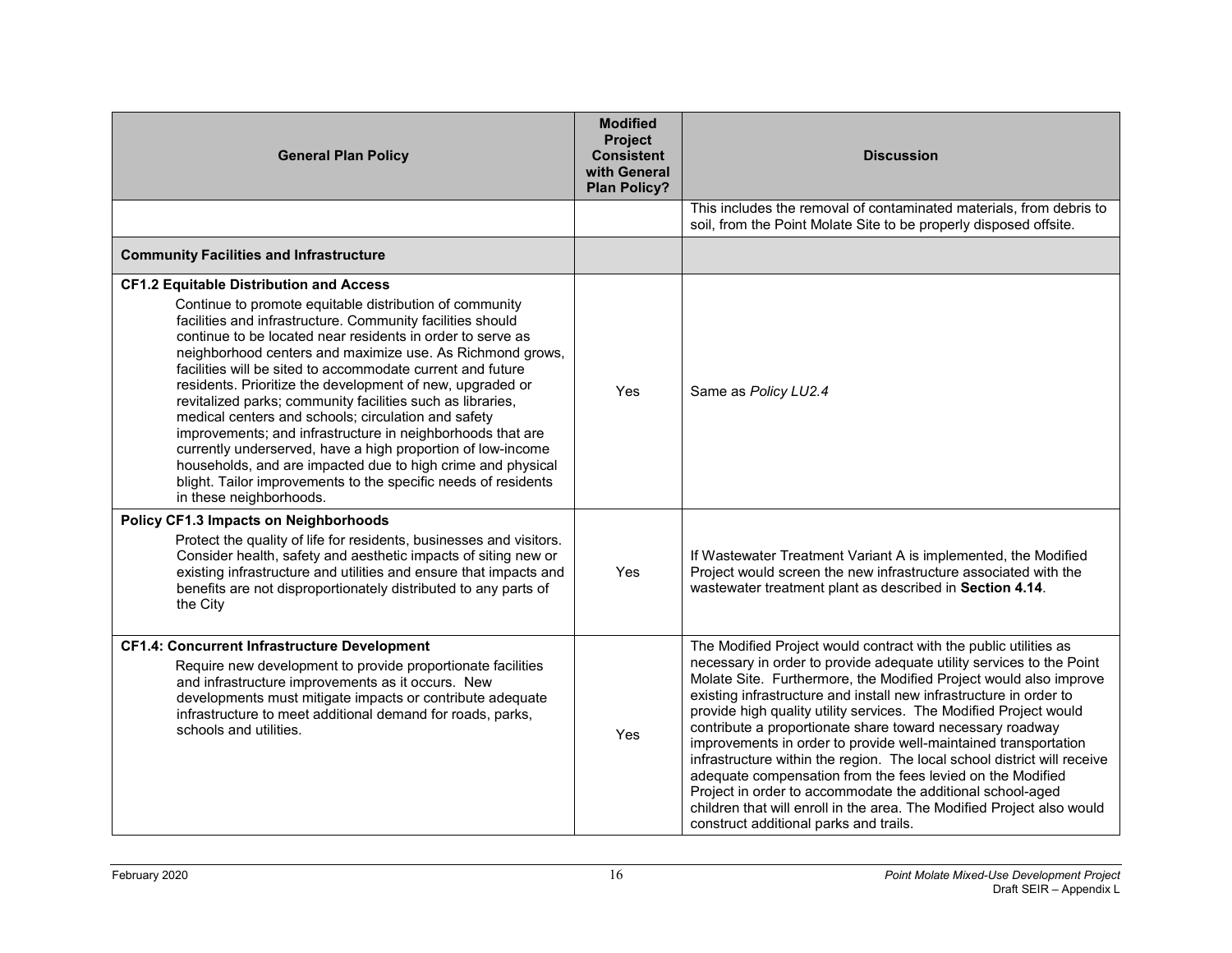|              | <b>General Plan Policy</b>                                                                                                                                                                                                                                                                                                                                                                                                                                                                                                                                                                                                                                                                                                                                                                                                                                                                                                                                  | <b>Modified</b><br>Project<br><b>Consistent</b><br>with General<br><b>Plan Policy?</b> | <b>Discussion</b>                                                                                                                                                                                                                                                                                                                                                                                                                                                                                                                                                                                                                              |
|--------------|-------------------------------------------------------------------------------------------------------------------------------------------------------------------------------------------------------------------------------------------------------------------------------------------------------------------------------------------------------------------------------------------------------------------------------------------------------------------------------------------------------------------------------------------------------------------------------------------------------------------------------------------------------------------------------------------------------------------------------------------------------------------------------------------------------------------------------------------------------------------------------------------------------------------------------------------------------------|----------------------------------------------------------------------------------------|------------------------------------------------------------------------------------------------------------------------------------------------------------------------------------------------------------------------------------------------------------------------------------------------------------------------------------------------------------------------------------------------------------------------------------------------------------------------------------------------------------------------------------------------------------------------------------------------------------------------------------------------|
|              | CF3.2 Green Infrastructure and Landscape.<br>Promote ecologically-sensitive approaches in landscaping,<br>stormwater drainage, groundwater recharge and flood control.<br>Work with EBMUD and local nurseries to promote "waterwise"<br>landscaping. Continue to gather and distribute new<br>information that will assist residents and businesses to<br>establish planted areas that require fewer chemicals or<br>pesticides and help to filter stormwater and recharge<br>groundwater aquifers.                                                                                                                                                                                                                                                                                                                                                                                                                                                         | Yes                                                                                    | The Modified Project includes the use of native and drought-tolerant<br>plants, stormwater detention basins and storm drains throughout<br>the Project Site to encourage water infiltration, reducing runoff. The<br>Modified Project includes LID features and centralized stormwater<br>capture facilities to treat runoff prior to discharging to the Bay.                                                                                                                                                                                                                                                                                  |
|              | <b>Parks and Recreation</b>                                                                                                                                                                                                                                                                                                                                                                                                                                                                                                                                                                                                                                                                                                                                                                                                                                                                                                                                 |                                                                                        |                                                                                                                                                                                                                                                                                                                                                                                                                                                                                                                                                                                                                                                |
| <b>PR1.1</b> | <b>Diverse Range of Park Types and Functions</b><br>Continue to provide a diverse range of park types, functions<br>and recreational opportunities to meet the physical and social<br>needs of the community. Regularly review the design and<br>programming of all City parks to expand and diversify uses.                                                                                                                                                                                                                                                                                                                                                                                                                                                                                                                                                                                                                                                |                                                                                        | The Modified Project includes a public shoreline park area that will<br>include a diverse range of recreational facilities to meet community<br>needs, such as a vista overlook, a designated paddle sport launch<br>area, an interpretive center, public art and cultural exhibits, picnic<br>areas, play areas, and restroom facilities. Furthermore, a newly<br>constructed 1.5-mile segment of the San Francisco Bay Area Trail<br>will run along the park. Besides the shoreline park and Bay Trail,<br>the hillside areas will be additional open space that will provide<br>recreational opportunities to local residents and visitors. |
| <b>PR1.3</b> | <b>Equitable Distribution of Park and Recreation Facilities</b><br>Expand park and recreation opportunities in all neighborhoods<br>and ensure that they are offered within comfortable walking<br>distance of homes, schools and businesses in order to<br>encourage more physically and socially active lifestyles.<br>Continue to implement the parkland development standard of<br>three acres of community or neighborhood parkland per 1,000<br>population in each neighborhood planning area. This<br>represents a minimum provision which should be exceeded<br>whenever possible. In established neighborhoods where land<br>availability for new large parks is limited, prioritize<br>improvement and maintenance of compact parks, play lots<br>and plazas to increase access to recreation opportunities for<br>residents. Encourage developers to meet the City's park<br>development standard within their proposed development<br>projects. |                                                                                        | The Modified Project includes an improved and expanded public<br>shoreline park, featuring a newly constructed 1.5-mile segment of<br>the San Francisco Bay Area Trail, that is within walking distance<br>from the mixed-use development. Furthermore, the hillside areas<br>will be mainly preserved as open space with trails that will be easily<br>accessible and provide recreational opportunities to local residents<br>and visitors. All told, the parks and recreation opportunities on the<br>Project Site will exceed the 3 acres per 1,000 residents for the new<br>residential developments planed under the Modified Project.   |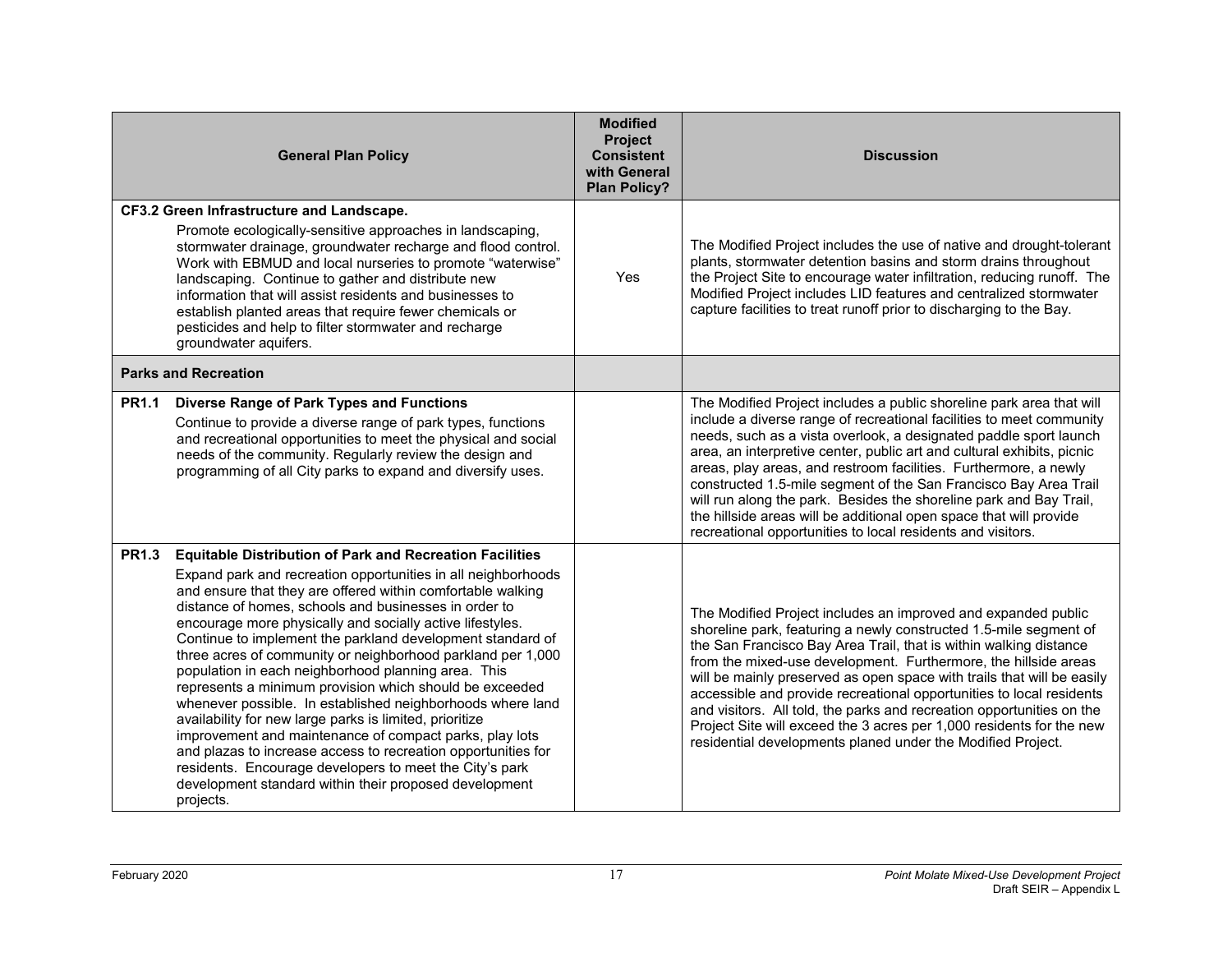|              | <b>General Plan Policy</b>                                                                                                                                                                                                                                                                                                                                                                                                                                                                                                                                                                                                                                                                                                           | <b>Modified</b><br>Project<br><b>Consistent</b><br>with General<br><b>Plan Policy?</b> | <b>Discussion</b>                                                                                                                                                                                                                                                                                                                                                                                                                                                                       |
|--------------|--------------------------------------------------------------------------------------------------------------------------------------------------------------------------------------------------------------------------------------------------------------------------------------------------------------------------------------------------------------------------------------------------------------------------------------------------------------------------------------------------------------------------------------------------------------------------------------------------------------------------------------------------------------------------------------------------------------------------------------|----------------------------------------------------------------------------------------|-----------------------------------------------------------------------------------------------------------------------------------------------------------------------------------------------------------------------------------------------------------------------------------------------------------------------------------------------------------------------------------------------------------------------------------------------------------------------------------------|
| <b>PR1.4</b> | <b>Joint-Use Opportunities</b><br>Promote access to non-City operated parks and recreational<br>facilities. Existing resources operated by the East Bay<br>Regional Parks District, school district, community groups or<br>others may support residents' interim needs for convenient<br>access to parks and community centers. Joint-use<br>opportunities serve to more efficiently utilize existing facilities<br>and amenities, host programs in convenient neighborhood<br>locations, better activate community areas so that they are in<br>use during the day and in the evenings and enable the City<br>and partners to share the cost of maintenance, upgrades and<br>improvements for the benefit of the entire community. | Yes                                                                                    | It remains to be determined whether the parks included in the<br>Modified Project will be managed by the City or the East Bay<br>Regional Park District Regardless, for the benefit of the entire<br>community, access to all the parks and trails in the Project Site will<br>be open to the public.                                                                                                                                                                                   |
| <b>PR2.1</b> | <b>High-Quality, Distinctive Parks</b><br>Provide safe, high-quality, and distinctive community gathering<br>places with broad appeal. Designing parks with attention to<br>placemaking will foster social interaction, community identity,<br>beauty, and livability. Each park in the City should try to draw<br>on the unique cultural, historic, or environmental qualities of an<br>area to create high-quality, distinctive parks where people of<br>all ages and abilities can share experiences.                                                                                                                                                                                                                             | Yes                                                                                    | The Modified Project includes a high-quality shoreline park,<br>featuring a newly constructed segment of the Bay Trail, which<br>would function as a public gathering space that people of all ages<br>and abilities can enjoy. The shoreline park could include viewpoints<br>to highlight the unique physical characteristics and identity of the<br>Project Site, as well as interpretative panels that discuss the site's<br>unique history.                                        |
| <b>PR2.2</b> | <b>Safe Public Spaces and Facilities</b><br>Protect visitors of parks and recreational facilities from<br>exposure to structural and safety hazards, wildland fires, crime<br>and other natural or human-induced incidents and promote<br>park and facility design that discourages vandalism, deters<br>crime, provides natural surveillance and creates a safe and<br>comfortable environment. Improving public safety can be<br>accomplished by appropriately designing parks, trails and<br>recreation facilities, and by providing safe outdoor play<br>structures and equipment in City-owned and operated<br>facilities. Ensure fire safety in areas adjacent to open spaces<br>prone to wild fires.                          | Yes                                                                                    | The Modified Project will include an on-site joint fire and police<br>station to ensure public safety in the new parkland and open space<br>on the Project Site. This joint station will also be responsible for<br>offering emergency and fire protection services. The Project would<br>meet the City's requirements for emergency access vehicles and all<br>on-site structures and infrastructure will meet California Building<br>Code standard for safety, including for hazards. |
| <b>PR4.1</b> | <b>Access to Large-Scale Natural Areas</b><br>Improve access to large-scale natural areas located in the City<br>including regional parks along the shoreline and in the hills.<br>These areas should be open for controlled access to improve<br>public enjoyment and interpretation. Access should be limited                                                                                                                                                                                                                                                                                                                                                                                                                      | Yes                                                                                    | At least 70 percent of the Project Site will be dedicated open space,<br>parks, or other public-access nature areas. Trails and access<br>locations are designed to minimize impacts to sensitive habitats<br>while maximizing public access to outdoor recreational<br>opportunities. The Modified Project includes a public shoreline park                                                                                                                                            |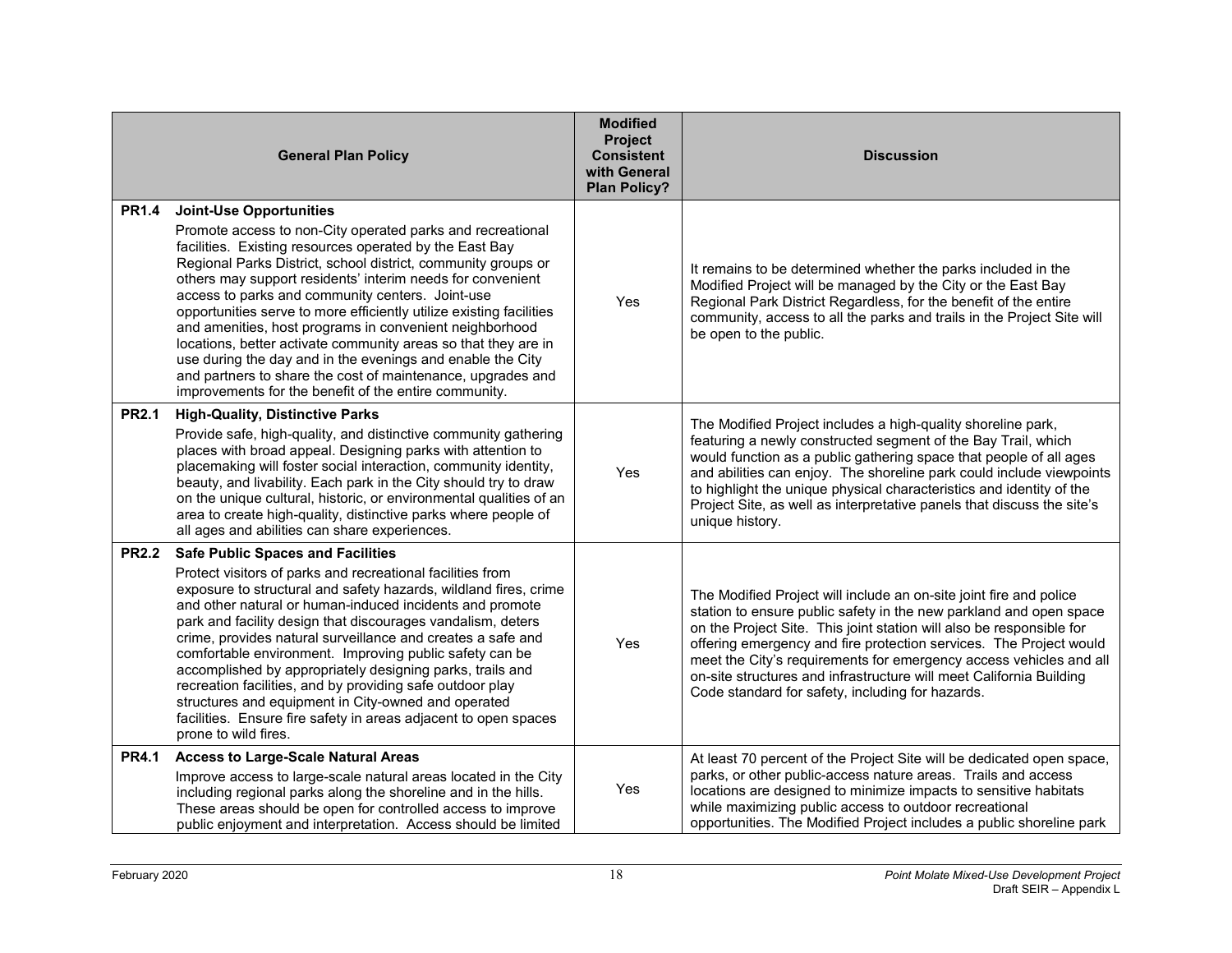|              | <b>General Plan Policy</b>                                                                                                                                                                                                                                                                                                                                                                                                                                                                                                                                                                                                                                                                                                           | <b>Modified</b><br>Project<br><b>Consistent</b><br>with General<br><b>Plan Policy?</b> | <b>Discussion</b>                                                                                                                                                                                                                                                                           |
|--------------|--------------------------------------------------------------------------------------------------------------------------------------------------------------------------------------------------------------------------------------------------------------------------------------------------------------------------------------------------------------------------------------------------------------------------------------------------------------------------------------------------------------------------------------------------------------------------------------------------------------------------------------------------------------------------------------------------------------------------------------|----------------------------------------------------------------------------------------|---------------------------------------------------------------------------------------------------------------------------------------------------------------------------------------------------------------------------------------------------------------------------------------------|
|              | where natural habitat is extremely sensitive. Work with transit<br>agencies to improve connections and access to open space<br>and recreation facilities from all Richmond neighborhoods.                                                                                                                                                                                                                                                                                                                                                                                                                                                                                                                                            |                                                                                        | area that will include recreational facilities and approximately 1.5<br>miles of the planned 500 miles San Francisco Bay Area Trail. The<br>combination of these project elements will provide public access<br>and public recreational opportunities at the shoreline and in the<br>hills. |
| <b>PR4.2</b> | <b>Shoreline Access and Development</b><br>Enhance public access to and encourage development of<br>water-dependent sports and recreation activities, such as<br>kayaking, sailing, sail and kite boarding, swimming and fishing<br>along the Richmond's shoreline to encourage environmental<br>awareness and improve public health and fitness.                                                                                                                                                                                                                                                                                                                                                                                    | Yes                                                                                    | The Modified Project includes an improved and expanded public<br>shoreline park that will provide public access to recreational<br>activities along the shoreline, such as kayaking and swimming, to<br>encourage environmental awareness and improve public health and<br>fitness.         |
|              | <b>Health and Wellness Element</b>                                                                                                                                                                                                                                                                                                                                                                                                                                                                                                                                                                                                                                                                                                   |                                                                                        |                                                                                                                                                                                                                                                                                             |
|              | HW1.2 Diverse Range of Park Types and Functions<br>Continue to provide a diverse range of park types, functions<br>and recreational opportunities to meet the physical and social<br>needs of the community. Regularly review the design and<br>programming of all City parks to expand and diversify uses.                                                                                                                                                                                                                                                                                                                                                                                                                          | Yes                                                                                    | Same as Policy PR1.1                                                                                                                                                                                                                                                                        |
| HW1.5        | <b>Joint-Use Opportunities</b><br>Promote access to non-City operated parks and recreational<br>facilities. Existing resources operated by the East Bay<br>Regional Parks District, school district, community groups or<br>others may support residents' interim needs for convenient<br>access to parks and community centers. Joint-use<br>opportunities serve to more efficiently utilize existing facilities<br>and amenities, host programs in convenient neighborhood<br>locations, better activate community areas so that they are in<br>use during the day and in the evenings and enable the City<br>and partners to share the cost of maintenance, upgrades and<br>improvements for the benefit of the entire community. | Yes                                                                                    | Same as Policy PR1.4.                                                                                                                                                                                                                                                                       |
|              | HW1.6 Safe Public Spaces and Facilities<br>Protect visitors of parks and recreational facilities from<br>exposure to structural and safety hazards, wildland fires, crime<br>and other natural or human-induced incidents and promote<br>park and facility design that discourages vandalism, deters<br>crime, provides natural surveillance and creates a safe and                                                                                                                                                                                                                                                                                                                                                                  | Yes                                                                                    | Same as Policy PR2.2                                                                                                                                                                                                                                                                        |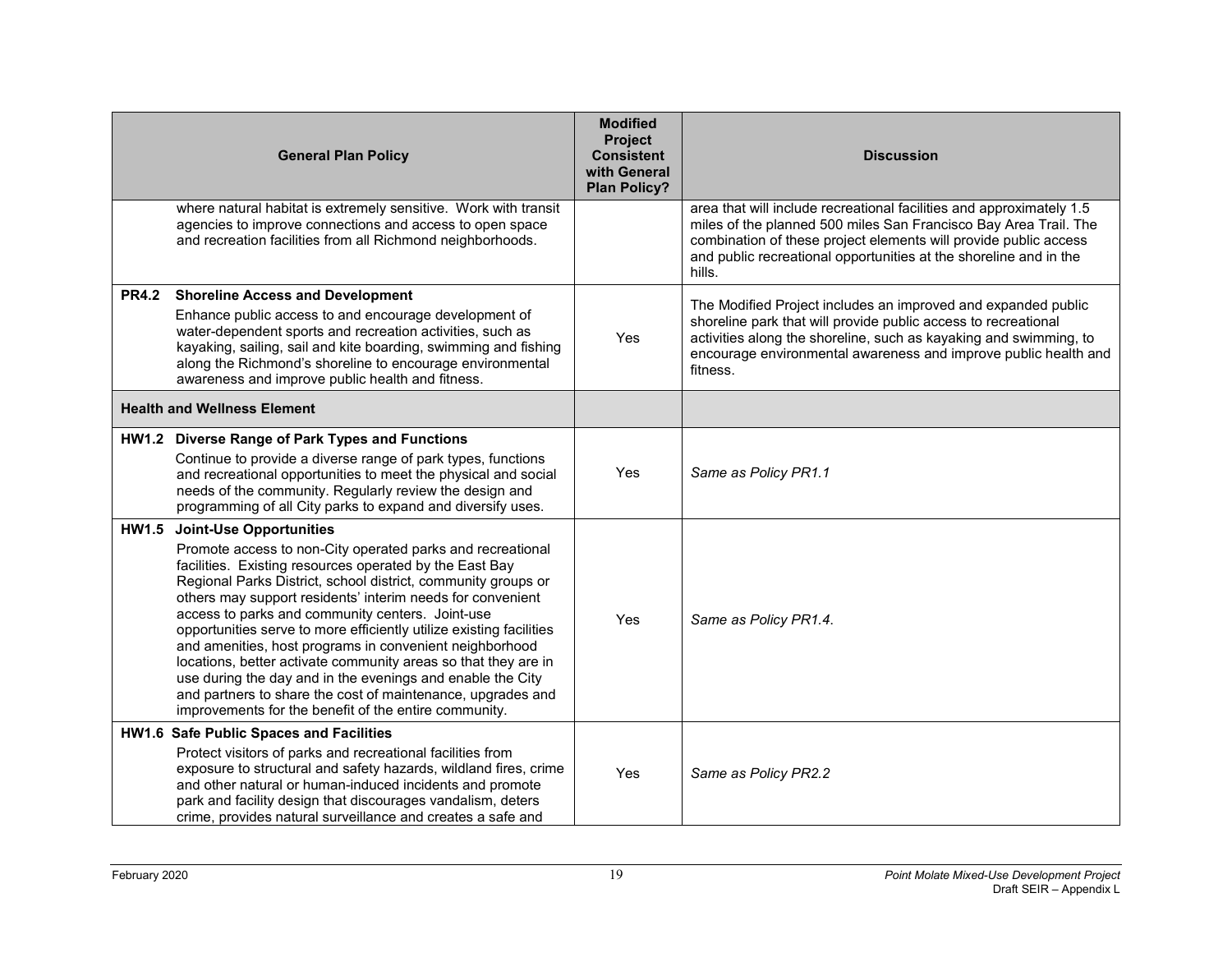| <b>General Plan Policy</b>                                                                                                                                                                                                                                                                                                                                                                                                                                                                                                                                                                                                                                                                                                                                                                                                                                                                                                                                 | <b>Modified</b><br><b>Project</b><br><b>Consistent</b><br>with General<br><b>Plan Policy?</b> | <b>Discussion</b>    |
|------------------------------------------------------------------------------------------------------------------------------------------------------------------------------------------------------------------------------------------------------------------------------------------------------------------------------------------------------------------------------------------------------------------------------------------------------------------------------------------------------------------------------------------------------------------------------------------------------------------------------------------------------------------------------------------------------------------------------------------------------------------------------------------------------------------------------------------------------------------------------------------------------------------------------------------------------------|-----------------------------------------------------------------------------------------------|----------------------|
| comfortable environment. Improving public safety can be<br>accomplished by appropriately designing parks, trails and<br>recreation facilities, and by providing safe outdoor play<br>structures and equipment in City-owned and operated<br>facilities. Ensure fire safety in areas adjacent to open spaces<br>prone to wild fires.                                                                                                                                                                                                                                                                                                                                                                                                                                                                                                                                                                                                                        |                                                                                               |                      |
| HW1.7 Access to Large-Scale Natural Areas<br>Improve access to large-scale natural areas located in the City<br>including regional parks along the shoreline and in the hills.<br>These areas should be open for controlled access to improve<br>public enjoyment and interpretation. Access should be limited<br>where natural habitat is extremely sensitive. Work with transit<br>agencies to improve connections and access to open space<br>and recreation facilities from all Richmond neighborhoods.                                                                                                                                                                                                                                                                                                                                                                                                                                                | Yes                                                                                           | Same as Policy PR4.1 |
| HW1.8 Shoreline Access and Development<br>Enhance public access to and encourage development of<br>water-dependent sports and recreation activities, such as<br>kayaking, sailing, sail and kite boarding, swimming and fishing<br>along the Richmond's shoreline to encourage environmental<br>awareness and improve public health and fitness.                                                                                                                                                                                                                                                                                                                                                                                                                                                                                                                                                                                                           | <b>Yes</b>                                                                                    | Same as Policy PR4.2 |
| HW1.9 Equitable Distribution of Park and Recreation Facilities<br>Expand park and recreation opportunities in all neighborhoods<br>and ensure that they are offered within comfortable walking<br>distance of homes, schools and businesses in order to<br>encourage more physically and socially active lifestyles.<br>Continue to implement the parkland development standard of<br>three acres of community or neighborhood parkland per 1,000<br>population in each neighborhood planning area. This<br>represents a minimum provision which should be exceeded<br>whenever possible. In established neighborhoods where land<br>availability for new large parks is limited, prioritize<br>improvement and maintenance of compact parks, play lots<br>and plazas to increase access to recreation opportunities for<br>residents. Encourage developers to meet the City's park<br>development standard within their proposed development<br>projects. | <b>Yes</b>                                                                                    | Same as Policy PR1.3 |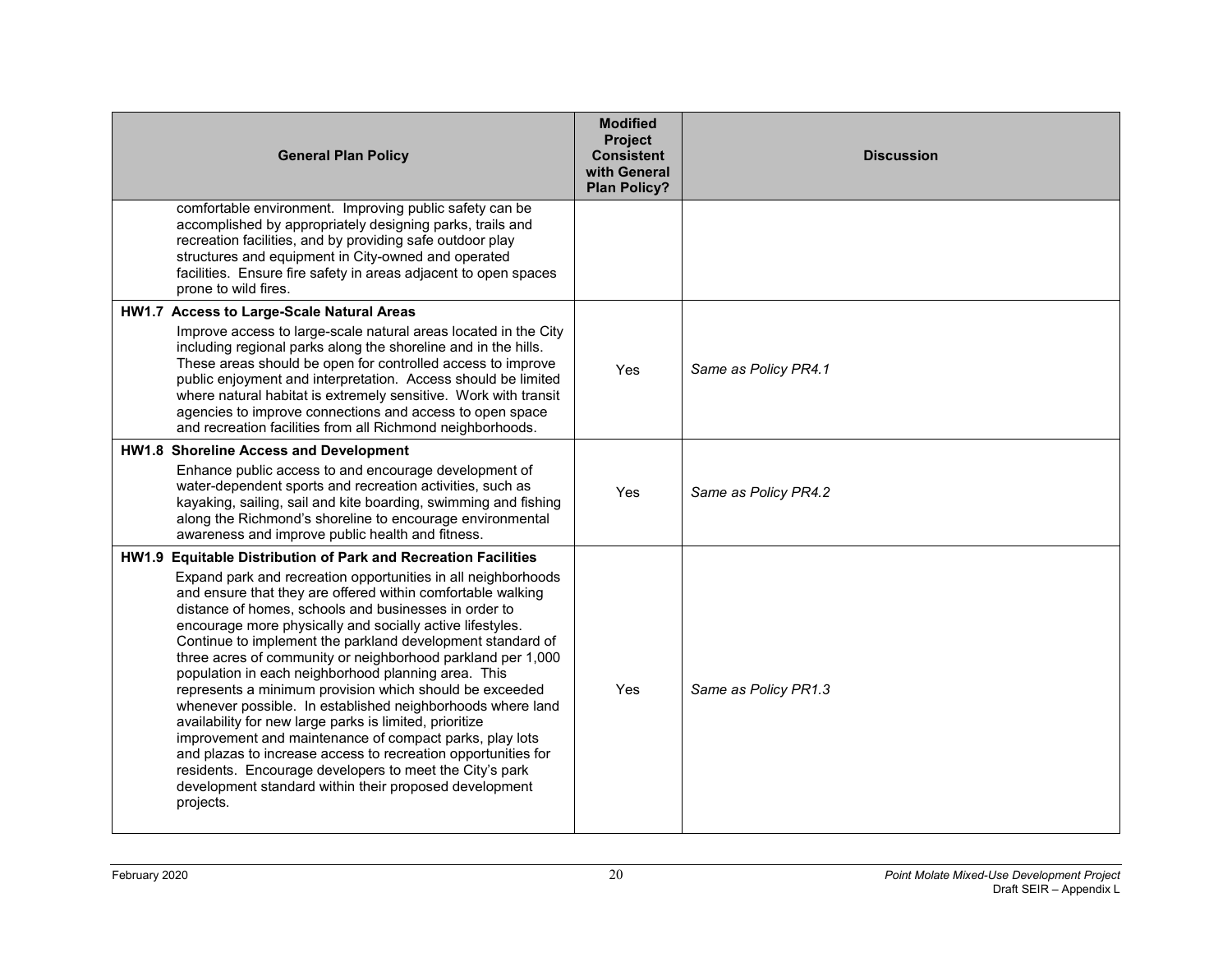|              | <b>General Plan Policy</b>                                                                                                                                                                                                                                                                                                                                                                                                                                                                                                                                                                                                                    | <b>Modified</b><br>Project<br><b>Consistent</b><br>with General<br><b>Plan Policy?</b> | <b>Discussion</b>                                                                                                                                                                                                                                                                                                                                                                                                                                                                     |
|--------------|-----------------------------------------------------------------------------------------------------------------------------------------------------------------------------------------------------------------------------------------------------------------------------------------------------------------------------------------------------------------------------------------------------------------------------------------------------------------------------------------------------------------------------------------------------------------------------------------------------------------------------------------------|----------------------------------------------------------------------------------------|---------------------------------------------------------------------------------------------------------------------------------------------------------------------------------------------------------------------------------------------------------------------------------------------------------------------------------------------------------------------------------------------------------------------------------------------------------------------------------------|
|              | HW3.3 Emergency and Disaster Preparedness<br>Maintain staff and facilities that will continue to support a<br>coordinated and effective response to emergencies and<br>natural disasters throughout the City. Coordinate with<br>neighboring jurisdictions, local employers and industries to<br>make sure that emergency preparedness and disaster<br>response programs equitably serve all parts of the City.<br>Continue to maintain adequate police and fire staffing,<br>facilities, equipment and maintenance in order to protect the<br>community.                                                                                     | Yes                                                                                    | The Modified Project will include a joint on-site fire and police<br>station to serve the required law enforcement, fire protection, and<br>emergency services of the Project Site and ensure the safety and<br>well-being of residents, employees, and visitors. Furthermore,<br>Mitigation Measure 4.7-1 would require the Modified Project to<br>prepare an emergency response plan that includes "shelter-in-<br>place" areas for the Project Site in case of a natural disaster. |
| <b>HW7.1</b> | Higher Density and Mixed-Use Infill Development<br>Provide higher-density and infill mixed-use development<br>affordable to all incomes on vacant and underutilized parcels<br>throughout the City. Ensure efficient use of land and existing<br>circulation infrastructure by:<br>Promoting higher-density, transit-oriented and pedestrian-<br>friendly development along key commercial corridors, at<br>key intersections (community nodes and gateways); and<br>Supporting local-serving commercial activities in<br>residential areas to provide needed services and<br>amenities close to where people live and work.                  | Yes                                                                                    | Same as Policy LU1.1                                                                                                                                                                                                                                                                                                                                                                                                                                                                  |
| <b>HW7.2</b> | <b>Neighborhood-Serving Retail</b><br>Promote local-serving retail and public amenities at key<br>locations within residential neighborhoods. Support<br>development of small-scale neighborhood nodes that provide<br>a range of neighborhood-serving retail, public amenities and<br>services to residents within walking distance of their homes.<br>Revitalizing Richmond's neighborhoods can reduce<br>dependence on cars, improve access to daily goods and<br>services, promote small business development and increase<br>opportunities for social interaction and reduce crime by<br>increasing street use and natural surveillance. | Yes                                                                                    | The Modified Project would include a variety of retail uses, including<br>at neighborhood nodes, with connections throughout the Project<br>Site via roads, trails, and/or bike paths. This Project is not an<br>existing neighborhood, but rather creates new, mixed-use<br>neighborhood in a previously developed area of the City.                                                                                                                                                 |
|              | <b>HW9.1 Air Quality</b><br>Support regional policies and efforts that improve air quality to<br>protect human and environmental health and minimize<br>disproportionate impacts on sensitive population groups.<br>Work with businesses and industry, residents and regulatory                                                                                                                                                                                                                                                                                                                                                               | Yes                                                                                    | The Modified Project will include mitigation measures to reduce air<br>quality impacts. Emissions from construction and operation of the<br>Modified Project would not significantly increase potential health<br>risks to existing off-site sensitive receptors. (Appendix M). The                                                                                                                                                                                                   |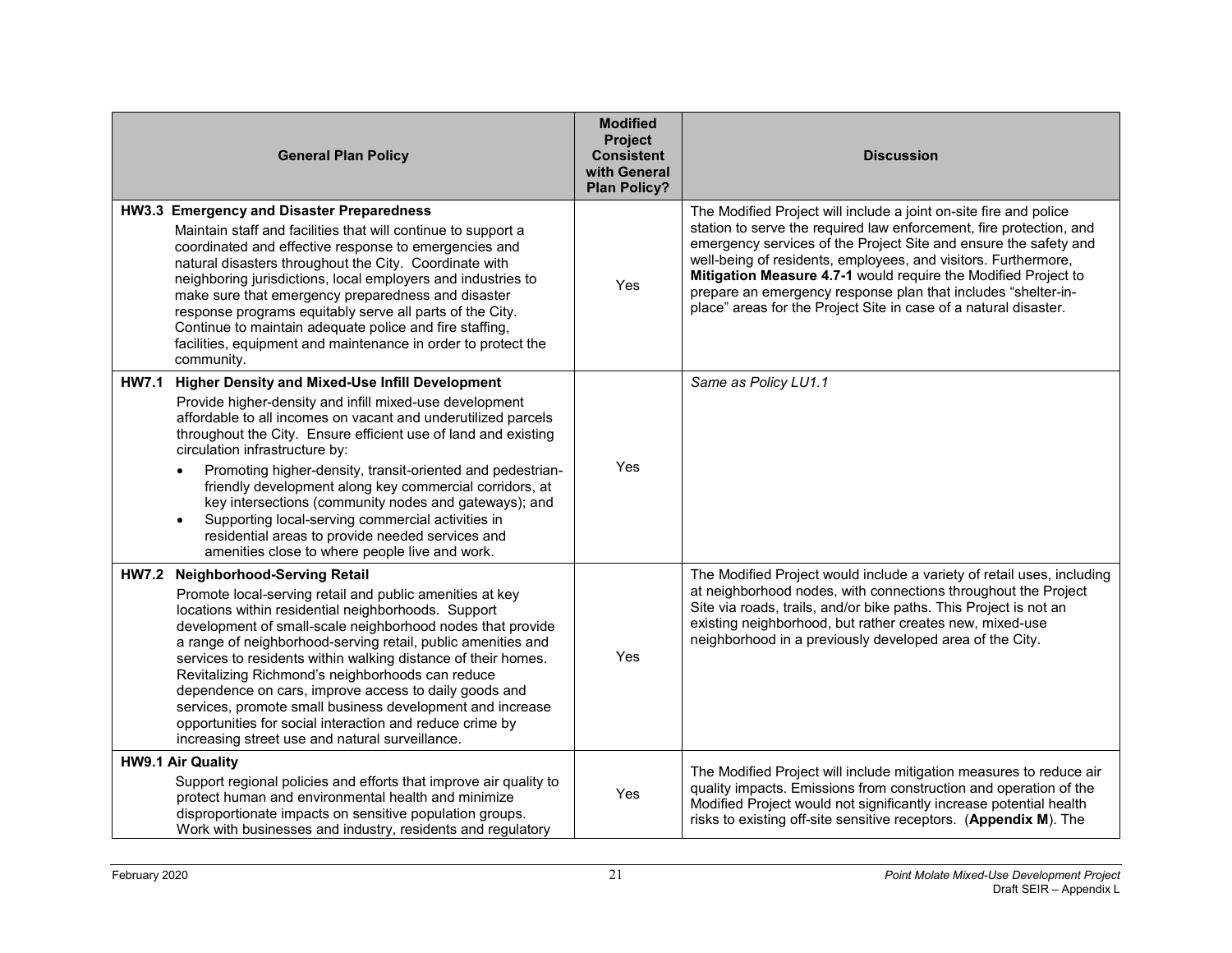|              | <b>General Plan Policy</b>                                                                                                                                                                                                                                                                                                                                                                                                                                                                                                                                                                                                                                                                                                                                                                                                                                                                                                                    | <b>Modified</b><br>Project<br><b>Consistent</b><br>with General<br><b>Plan Policy?</b> | <b>Discussion</b>                                                                                                                                                                                                                                                                                                                                                                                                  |
|--------------|-----------------------------------------------------------------------------------------------------------------------------------------------------------------------------------------------------------------------------------------------------------------------------------------------------------------------------------------------------------------------------------------------------------------------------------------------------------------------------------------------------------------------------------------------------------------------------------------------------------------------------------------------------------------------------------------------------------------------------------------------------------------------------------------------------------------------------------------------------------------------------------------------------------------------------------------------|----------------------------------------------------------------------------------------|--------------------------------------------------------------------------------------------------------------------------------------------------------------------------------------------------------------------------------------------------------------------------------------------------------------------------------------------------------------------------------------------------------------------|
|              | agencies to reduce the impact of direct, indirect and<br>cumulative impacts of stationary and non-stationary sources of<br>pollution such as industry, the Port, railroads, diesel trucks and<br>busy roadways. Fully utilize Richmond's police power to<br>regulate industrial and commercial emissions. Ensure that<br>sensitive uses such as schools, childcare centers, parks and<br>playgrounds, housing and community gathering places are<br>protected from adverse impacts of emissions. Continue to<br>work with stakeholders to reduce impacts associated with air<br>quality on disadvantaged neighborhoods and continue to<br>participate in regional planning efforts with nearby jurisdictions<br>and the Bay Area Air Quality Management District to meet or<br>exceed air quality standards. Support regional, state and<br>federal efforts to enforce existing pollution control laws and<br>strengthen regulations.         |                                                                                        | Modified Project does not propose new industrial uses that would<br>be large stationary sources of pollution.                                                                                                                                                                                                                                                                                                      |
|              | <b>HW9.2 Toxic and Contaminated Sites</b><br>Continue to work with the appropriate local, state, and federal<br>agencies to promote the clean-up and reuse of contaminated<br>sites to protect human and environmental health. Work with<br>property owners and regional agencies to prevent, reduce or<br>eliminate soil and water contamination from industrial<br>operations, the Port and other activities that use, produce or<br>dispose of hazardous or toxic substances. Implement<br>appropriate mitigation measures and clean-up of sites that are<br>known to contain toxic materials as a condition of reuse.<br>Support the remediation and reuse of large, disturbed sites,<br>such as the Winehaven complex at Point Molate and the<br>Terminal 4 site at Point San Pablo, into mixed-use centers that<br>provide the maximum benefit to the community without<br>compromising the integrity of the surrounding natural areas. | Yes                                                                                    | Same as Policy LU4.4                                                                                                                                                                                                                                                                                                                                                                                               |
|              | <b>Conservation, Natural Resources and Open Space Element</b>                                                                                                                                                                                                                                                                                                                                                                                                                                                                                                                                                                                                                                                                                                                                                                                                                                                                                 |                                                                                        |                                                                                                                                                                                                                                                                                                                                                                                                                    |
| <b>CN1.1</b> | Habitat and Biological Resources Protection and<br><b>Restoration</b><br>Natural habitat is essential to ensuring biodiversity and<br>protecting sensitive biological resources. Protect these areas<br>and work with the California Department of Fish and Game,<br>the San Francisco Bay Regional Water Quality Control Board,                                                                                                                                                                                                                                                                                                                                                                                                                                                                                                                                                                                                              | Yes                                                                                    | Development plans are concentrated around those habitats<br>identified as invasive, non-sensitive, or previously developed.<br>Impacts to sensitive habitats are minimized through avoidance and<br>intentional design. Quality or sensitive habitat has been included in<br>the protected open space area, where natural habitat will be left in<br>its current state, or other public-access and park space. The |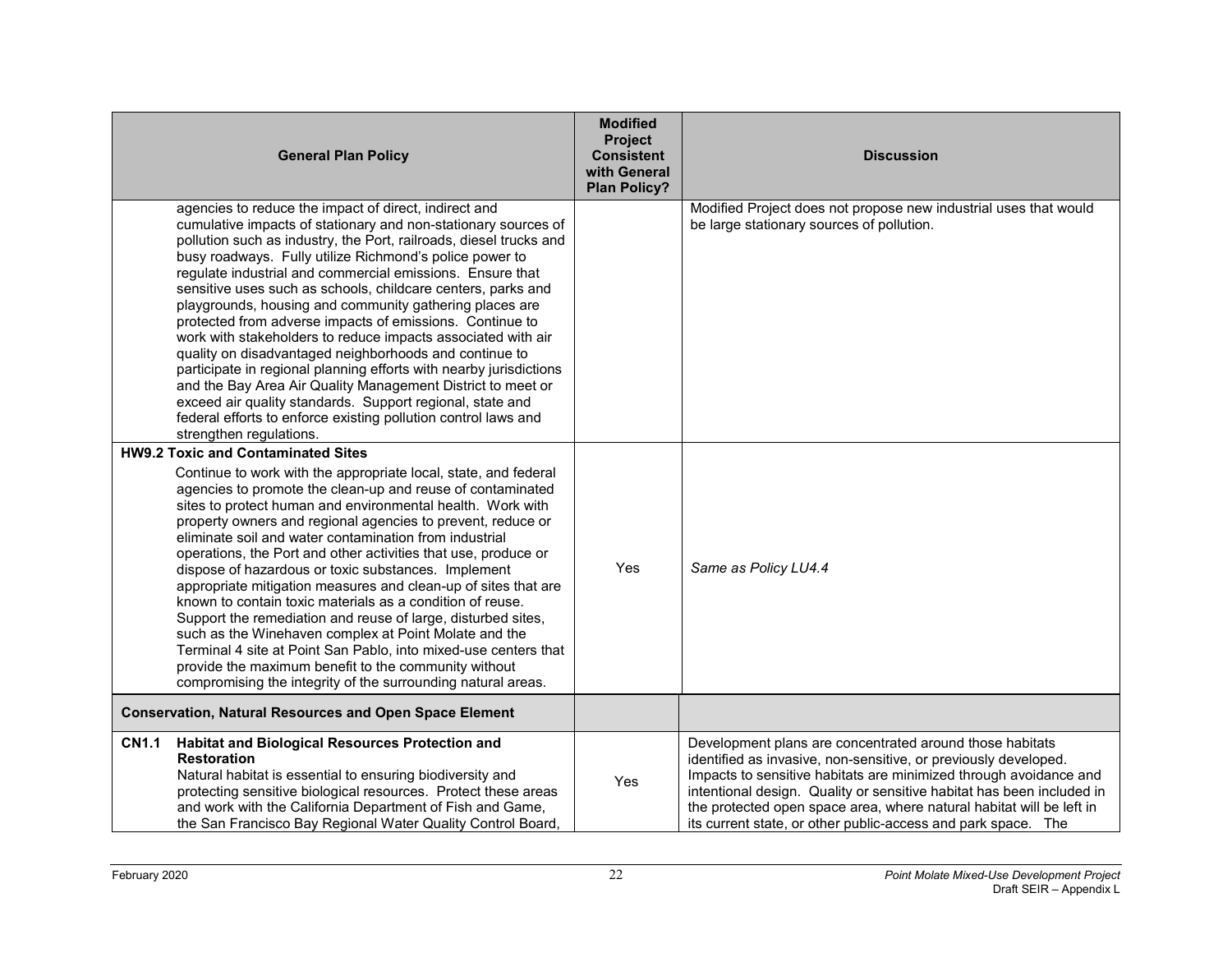|              | the East Bay Regional Park District and other regional<br>agencies to identify areas for special protection and establish<br>appropriate protection measures for these areas. Protect<br>resources to maximize the efficacy of natural systems and<br>encourage sustainable development practices and<br>conservation measures to ensure a healthy natural<br>environment. Protect wetlands from direct and indirect<br>impacts of new and existing development and infrastructure.<br>Ensure that direct and indirect impacts to wetland habitats are<br>minimized by environmentally sensitive project siting and<br>design. Protect marshlands and baylands to ensure they are<br>not polluted or damaged from bay filling and dredging. Protect<br>and restore creek corridors and riparian areas to ensure they<br>function as healthy wildlife habitat and biological areas.<br>Protect and restore creek corridors and riparian areas by<br>restoring riparian habitat with appropriate vegetation and<br>channel design; removing culverts and hardened channels<br>where appropriate; improving creek access; avoiding future<br>culverting or channelization of creeks; and ensuring<br>appropriate and ongoing maintenance. At a minimum, require<br>mitigation of impacts to sensitive species ensuring that a<br>project does not contribute to the decline of the affected<br>species populations in the region. Identify mitigations in<br>coordination with the U.S. Fish and Wildlife service, the<br>California Department of Fish and Game and other regulatory<br>agencies. |     | Project preserves the eelgrass in place and includes mitigation<br>measures to ensure eelgrass would not be harmed by indirect<br>impacts.<br>Furthermore, the Modified Project would incorporate sustainable<br>development under the latest Title 24 green building standards and<br>Water Efficient Landscape Ordinance.<br>The only wetlands impacted by development are manmade and<br>channelized drainages. Wetlands are avoided through the design to<br>the extent feasible. Mitigation Measures 4.3-16 and 4.3-19are<br>included in this SEIR related to wetland impacts that would reduce<br>impacts to less-than-significant levels.<br>Habitat restoration, invasive species management, and stabilizing<br>upgrades to existing drainage will occur, consistent with the General<br>Plan. Furthermore, Mitigation Measures 4.3-1 through 4.3-21 have<br>been identified to minimize and/or would be utilized to address<br>impacts to biological resources (Section 4.3). |
|--------------|-------------------------------------------------------------------------------------------------------------------------------------------------------------------------------------------------------------------------------------------------------------------------------------------------------------------------------------------------------------------------------------------------------------------------------------------------------------------------------------------------------------------------------------------------------------------------------------------------------------------------------------------------------------------------------------------------------------------------------------------------------------------------------------------------------------------------------------------------------------------------------------------------------------------------------------------------------------------------------------------------------------------------------------------------------------------------------------------------------------------------------------------------------------------------------------------------------------------------------------------------------------------------------------------------------------------------------------------------------------------------------------------------------------------------------------------------------------------------------------------------------------------------------------------------------------------------------------------------|-----|-----------------------------------------------------------------------------------------------------------------------------------------------------------------------------------------------------------------------------------------------------------------------------------------------------------------------------------------------------------------------------------------------------------------------------------------------------------------------------------------------------------------------------------------------------------------------------------------------------------------------------------------------------------------------------------------------------------------------------------------------------------------------------------------------------------------------------------------------------------------------------------------------------------------------------------------------------------------------------------------|
| <b>CN1.2</b> | <b>Local Native Plant Species</b><br>Promote the use of locally propagated native plant and tree<br>species and remove and control the spread of invasive exotic<br>plant species. Promote and protect native plant species in<br>natural areas as well as in public landscaping of parks,<br>schools, medians and planter strips. Work closely with<br>landowners, landscapers and nurseries to remove and prevent<br>the spread of invasive exotic plant species.                                                                                                                                                                                                                                                                                                                                                                                                                                                                                                                                                                                                                                                                                                                                                                                                                                                                                                                                                                                                                                                                                                                             | Yes | The palette of the landscape design promotes native plants and<br>those plants that are culturally significant. Identified special-status<br>plants are protected from development with a 50' buffer via<br>mitigation (see Mitigation Measures 4.3-1 and 4.3-2). Mitigation<br>Measures 4.3-12 and 4.3-13 would include a Vegetation<br>Management Plan and Open Space Plan that would address the<br>importance of preserving native vegetation. Mitigation Measure<br>4.3-20 requires the use of native tree species and planting<br>specifications included within the Urban Greening Master Plan. As<br>such, the mitigation measures would assist to manage and control<br>the spread of invasive species and promote native plants (see<br>Section 4.3).                                                                                                                                                                                                                         |
| <b>CN1.3</b> | <b>Urban Creek Restoration</b><br>Encourage the restoration of urban creeks and coordinate with<br>property owners and local interest groups in the restoration<br>efforts. Daylighting of creeks that are currently in culverts or<br>hardened channels shall be pursued where feasible in new<br>and redevelopment projects.                                                                                                                                                                                                                                                                                                                                                                                                                                                                                                                                                                                                                                                                                                                                                                                                                                                                                                                                                                                                                                                                                                                                                                                                                                                                  | Yes | All aquatic features on site are channelized and manmade drainage<br>structures; there are no culverted creeks or creeks in hardened<br>channels on the Project Site.                                                                                                                                                                                                                                                                                                                                                                                                                                                                                                                                                                                                                                                                                                                                                                                                                   |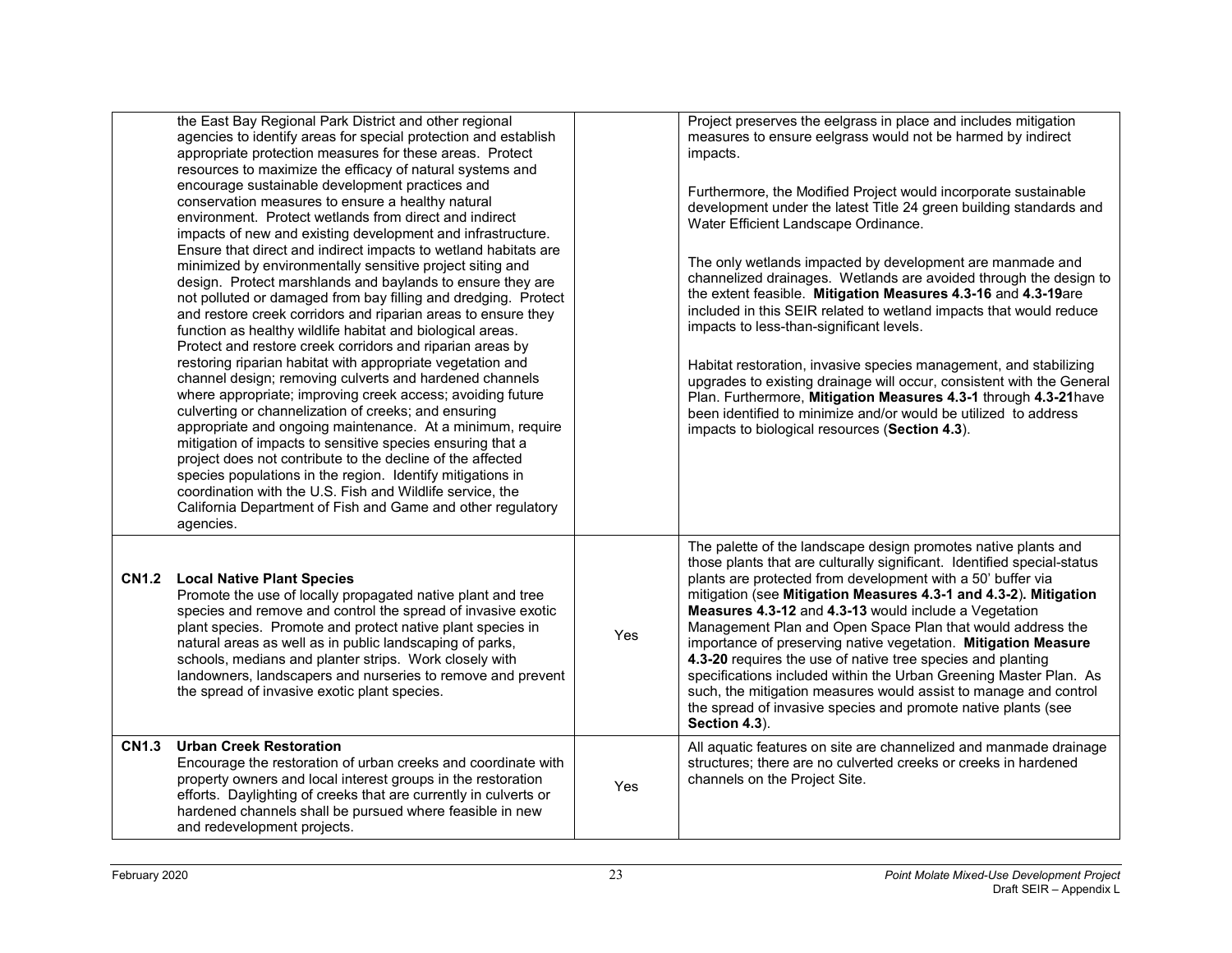| <b>CN2.1</b> | <b>Open Space and Conservation Areas</b><br>Preserve open space areas along the shoreline, creeks, and<br>in the hills to protect natural habitat and maintain the integrity<br>of hillsides, creeks and wetlands. Protect existing open<br>space, agricultural lands and parks.                                                                                                                                                                                                                                                                                                                                                                                                                                                                                                                                                                                                                                                                                                                                                                                                                                                                                | Yes | Same as Policy LU4.2                                                                                                                                                                                                                                                                                                                                                                                                                                                                  |
|--------------|-----------------------------------------------------------------------------------------------------------------------------------------------------------------------------------------------------------------------------------------------------------------------------------------------------------------------------------------------------------------------------------------------------------------------------------------------------------------------------------------------------------------------------------------------------------------------------------------------------------------------------------------------------------------------------------------------------------------------------------------------------------------------------------------------------------------------------------------------------------------------------------------------------------------------------------------------------------------------------------------------------------------------------------------------------------------------------------------------------------------------------------------------------------------|-----|---------------------------------------------------------------------------------------------------------------------------------------------------------------------------------------------------------------------------------------------------------------------------------------------------------------------------------------------------------------------------------------------------------------------------------------------------------------------------------------|
| <b>CN2.2</b> | <b>Richmond Shoreline</b><br>Minimize the impacts of development on the shoreline with<br>special attention to intensity, density, and proximity to the<br>water. Conserve, protect and enhance natural and cultural<br>resources along the Richmond shoreline. Promote a balance<br>of uses along the shoreline that supports multiple community<br>needs such as economic development, recreation, historic<br>preservation and natural resource protection.<br>Provide a mix of residential and recreation uses in the<br>Southern Gateway change area; support an active<br>industrial waterfront around the Port and along the Santa<br>Fe Channel; and promote a cultural heritage shoreline<br>west of the Port.<br>Protect and restore wetlands, native habitats and open<br>$\bullet$<br>space; develop shoreline parks and trails to increase<br>public access; encourage recreation and tourism<br>activities; and enhance and showcase historic and<br>cultural resources. Prepare, adopt, and implement plans<br>that will to protect natural and built environments from<br>adverse potential impacts of sea level rise due to climate<br>change. | Yes | Same as Policy LU4.1                                                                                                                                                                                                                                                                                                                                                                                                                                                                  |
| <b>CN2.3</b> | <b>Natural Topography and Hillside Protection</b><br>Protect natural topography to preserve and enhance<br>Richmond's natural beauty and require developers to<br>concentrate residential development below the 400 foot<br>elevation. The natural characteristics of the Berkeley Hills,<br>San Pablo Ridge, El Sobrante Ridge, Point Potrero and San<br>Pablo Peninsula should be protected and enhanced by<br>regulating allowable methods of site preparation, grading, soils<br>repair, foundation design and topographic alteration, as well<br>as the height, color, material and siting of structures and<br>roadways, quantities of cut and fill, placement of utility<br>crossings and removal of vegetation.                                                                                                                                                                                                                                                                                                                                                                                                                                         | Yes | The ridgeline is the only portion of the Project Site exceeding 400<br>feet in elevation, and is within the proposed designated open space.<br>No development is planned on the ridgeline. Development is<br>centralized on those areas where slope allows for stability of<br>construction. To preserve the natural topography of the area,<br>Project development is concentrated between the area outside of<br>the shoreline band, but below previously undeveloped steep slopes. |
| <b>CN2.5</b> | <b>Access to Large-Scale Natural Areas</b><br>Improve access to large-scale natural areas located in the City<br>including regional parks along the shoreline and in the hills.                                                                                                                                                                                                                                                                                                                                                                                                                                                                                                                                                                                                                                                                                                                                                                                                                                                                                                                                                                                 | Yes | Same as Policy PR4.1                                                                                                                                                                                                                                                                                                                                                                                                                                                                  |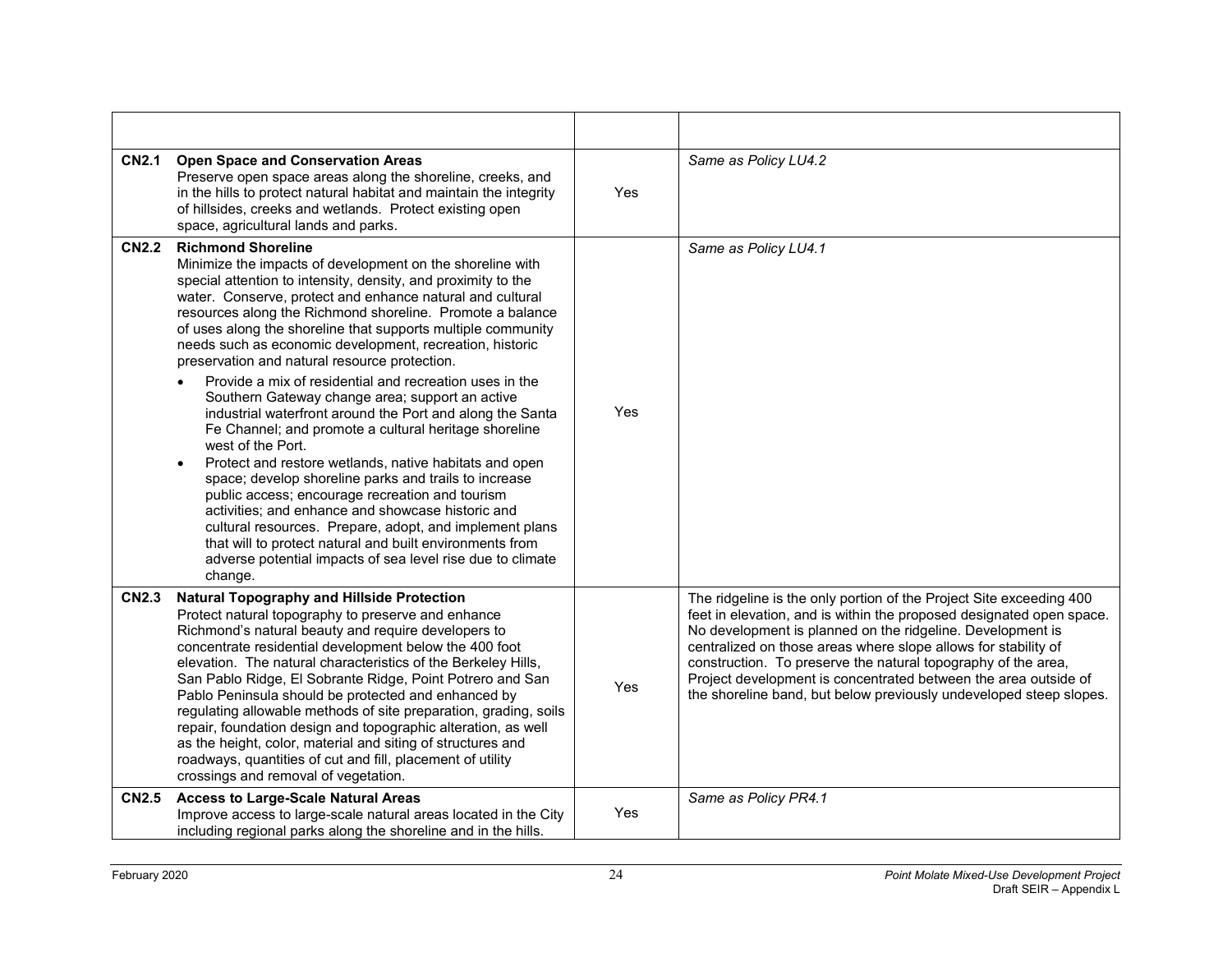|              | These areas should be open for controlled access to improve<br>public enjoyment and interpretation. Access should be limited<br>where natural habitat is extremely sensitive. Work with transit<br>agencies to improve connections and access to open space<br>and recreation facilities from all Richmond neighborhoods.                                                                                                                                                                                                                                                                                       |     |                                                                                                                                                                                                                                                                                                                                                                                                                                                                                                                                                                                                                                                                                                                        |
|--------------|-----------------------------------------------------------------------------------------------------------------------------------------------------------------------------------------------------------------------------------------------------------------------------------------------------------------------------------------------------------------------------------------------------------------------------------------------------------------------------------------------------------------------------------------------------------------------------------------------------------------|-----|------------------------------------------------------------------------------------------------------------------------------------------------------------------------------------------------------------------------------------------------------------------------------------------------------------------------------------------------------------------------------------------------------------------------------------------------------------------------------------------------------------------------------------------------------------------------------------------------------------------------------------------------------------------------------------------------------------------------|
| <b>CN2.6</b> | <b>Protect Soil and Reduce Erosion</b><br>Minimize soil depletion and erosion. Prevent erosion caused<br>by construction activities. Retain natural vegetation and<br>topography and minimize grading of hillsides.                                                                                                                                                                                                                                                                                                                                                                                             | Yes | The Modified Project would be required to comply with the NPDES<br>General Construction Permit, the Project's Stormwater Pollution<br>Prevention Plan (SWPPP), and the City's Excavation, Grading, and<br>Earthwork Construction Ordinance and associated permit. These<br>permits would ensure that erosion and soil depletion are minimized<br>by requirements to hydroseed, use silt fences, and other similar<br>measures during construction, and provide landscaping in disturbed<br>areas after construction. Furthermore, the Modified Project would<br>preserve 70 percent of the Project Site as open space, most of<br>which is in hillside areas, thus retaining its natural vegetation and<br>topography. |
| <b>CN2.8</b> | <b>Mineral Resources</b><br>Preserve mineral resources in undeveloped areas that have<br>been classified by the State Mining and Geology Board as<br>having statewide or regional significance for possible future<br>extraction. Avoid nuisances, hazards or adverse<br>environmental, public health and safety impacts associated<br>with mineral extraction by employing methods such as<br>development setbacks, buffers, screening and other<br>appropriate measures. In locations where mineral extraction<br>is no longer a viable practice, provide environmentally<br>sensitive remediation and reuse. | Yes | There are no identified mineral resources on the Project Site, nor<br>will there be any future mineral extraction on the site.                                                                                                                                                                                                                                                                                                                                                                                                                                                                                                                                                                                         |
|              | <b>CN3.1 Stormwater Management.</b><br>Develop strategies to promote stormwater management<br>techniques that minimize surface water runoff in public and<br>private developments. Utilize low-impact development<br>techniques to best manage stormwater through conservation,<br>on-site filtration and water recycling.                                                                                                                                                                                                                                                                                      | Yes | The Modified Project will employ a number of water conservation<br>measures, including the development of a landscape documentation<br>package, the use of native and drought-tolerant plants to reduce<br>irrigation demands, and compliance with relevant water<br>conservation regulations. The Modified Project includes stormwater<br>detention basins and storm drains throughout the Project Site to<br>encourage water infiltration and reduce runoff. Additionally, the<br>Modified Project includes other LID features and centralized<br>stormwater capture facilities to treat runoff prior to discharging to the<br>Bay.                                                                                  |
|              | <b>CN3.2 Water Quality.</b><br>Work with public and private property owners to reduce<br>stormwater runoff in urban areas to protect water quality in<br>creeks, marshlands and water bodies and the bays. Promote<br>the use of sustainable and green infrastructure design,                                                                                                                                                                                                                                                                                                                                   | Yes | The Modified Project would be subject to a NPDES General Permit,<br>which requires the development and implementation of a<br>Stormwater Pollution Prevention Plan (SWPPP). The SWPPP<br>includes best management practices to address stormwater runoff<br>rates and protect surface and groundwater quality. The Applicant<br>will employ a number of water conservation measures into                                                                                                                                                                                                                                                                                                                               |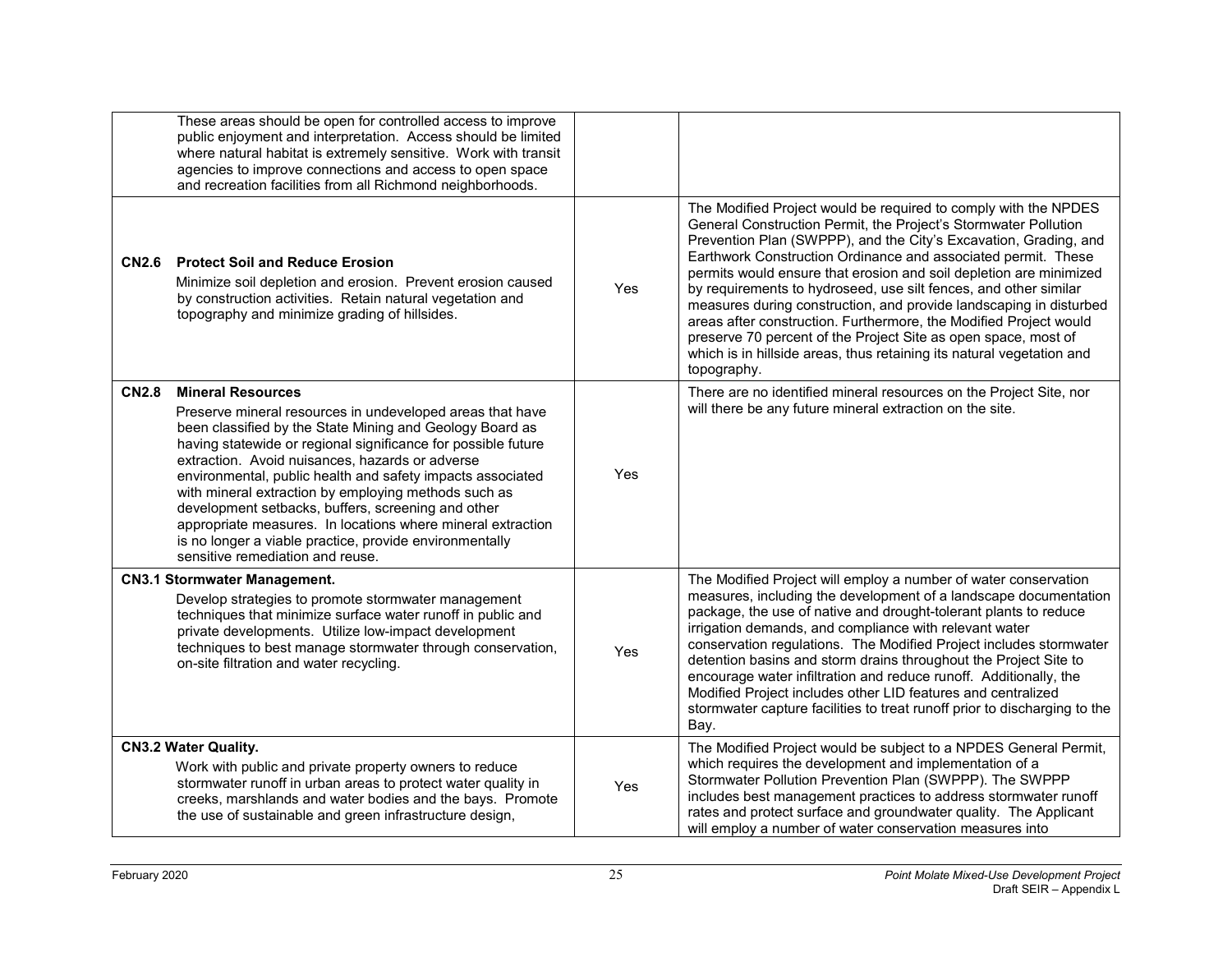|              | construction and maintenance techniques on public and<br>private lands to protect natural resources. Incorporate<br>integrated watershed management techniques and to improve<br>surface water and groundwater quality, protect habitat and<br>improve public health by coordinating infrastructure and<br>neighborhood planning and establishing best practices for<br>reducing non-point runoff. (See also: HW9.3)                                                                                                                                                                                                                                                                                                                         |     | development and operation of the Modified Project, including the<br>development of a landscape documentation package, the use of<br>native and drought-tolerant plants to reduce irrigation demands, and<br>compliance with relevant water conservation regulations. The<br>Modified Project includes LID features and centralized stormwater<br>capture facilities to treat runoff prior to discharging to the Bay.                                                                                                                                                                                                                                    |
|--------------|----------------------------------------------------------------------------------------------------------------------------------------------------------------------------------------------------------------------------------------------------------------------------------------------------------------------------------------------------------------------------------------------------------------------------------------------------------------------------------------------------------------------------------------------------------------------------------------------------------------------------------------------------------------------------------------------------------------------------------------------|-----|---------------------------------------------------------------------------------------------------------------------------------------------------------------------------------------------------------------------------------------------------------------------------------------------------------------------------------------------------------------------------------------------------------------------------------------------------------------------------------------------------------------------------------------------------------------------------------------------------------------------------------------------------------|
| <b>CN3.3</b> | <b>Flood Management.</b><br>Minimize the flood hazard risks to people, property and the<br>environment. Address potential damage from a 100-year<br>flood, tsunami, sea level rise and seiche, and implement and<br>maintain flood management measures in all creeks and in all<br>watersheds. See also: SN1.2                                                                                                                                                                                                                                                                                                                                                                                                                               | Yes | All areas designated for development are located outside of the<br>100- and 500-year floodplains. The Project Site is not located within<br>a mapped tsunami inundation area or on low-lying areas likely to be<br>affected by sea level rise. Seiche risk at areas along Richmond's<br>shoreline, including the Project Site, is minimal because there are<br>no large confined bodies of water with depths that would cause this<br>hazard.                                                                                                                                                                                                           |
| <b>CN3.4</b> | <b>Water Conservation.</b><br>Promote water conservation. Encourage residents, public<br>facilities, businesses and industry to conserve water especially<br>during drought years. Work with East Bay Municipal Utility<br>District to advance water recycling programs including using<br>treated wastewater to irrigate parks, golf courses and roadway<br>landscaping and by encouraging rainwater catchment and<br>graywater usage techniques in buildings.                                                                                                                                                                                                                                                                              | Yes | The Modified Project will employ a number of water conservation<br>measures, including the development of a landscape documentation<br>package, the use of native and drought-tolerant plants to reduce<br>irrigation demands, and compliance with relevant water<br>conservation regulations. Furthermore, the Modified Project<br>includes water conservation measures outlined in a Water Supply<br>Assessment provided by EMBUD (Appendix F). Under wastewater<br>treatment Variant A wastewater would be treated to a tertiary level<br>and then subsequently recycled onsite or conveyed to the adjacent<br>Chevron®-Richmond Refinery for reuse. |
| <b>CN3.5</b> | <b>Municipal Sewer System.</b><br>Continue to modernize wastewater treatment facilities to avoid<br>overflows of untreated sewage.                                                                                                                                                                                                                                                                                                                                                                                                                                                                                                                                                                                                           | Yes | Wastewater treatment Variant A and Variant B would be designed<br>pursuant to the RWQCB's Sewer System Master Plan Guidelines<br>and Statewide Water Discharge Requirements, which provide<br>provisions to prevent overflows of untreated sewage. Additionally,<br>under wastewater treatment Variant B, the Applicant would pay fair<br>share contributions for improvements to the Richmond Municipal<br>Sewer District's existing sewer system.                                                                                                                                                                                                     |
| <b>CN6.1</b> | <b>Toxic and Contaminated Sites</b><br>Continue to work with the appropriate local, state, and federal<br>agencies to promote the clean-up and reuse of contaminated<br>sites to protect human and environmental health. Work with<br>property owners and regional agencies to prevent, reduce or<br>eliminate soil and water contamination from industrial<br>operations, the Port and other activities that use, produce or<br>dispose of hazardous or toxic substances. Implement<br>appropriate mitigation measures and clean-up of sites that are<br>known to contain toxic materials as a condition of reuse.<br>Support the remediation and reuse of large, disturbed sites,<br>such as the Winehaven complex at Point Molate and the | Yes | Same as Policy LU4.4                                                                                                                                                                                                                                                                                                                                                                                                                                                                                                                                                                                                                                    |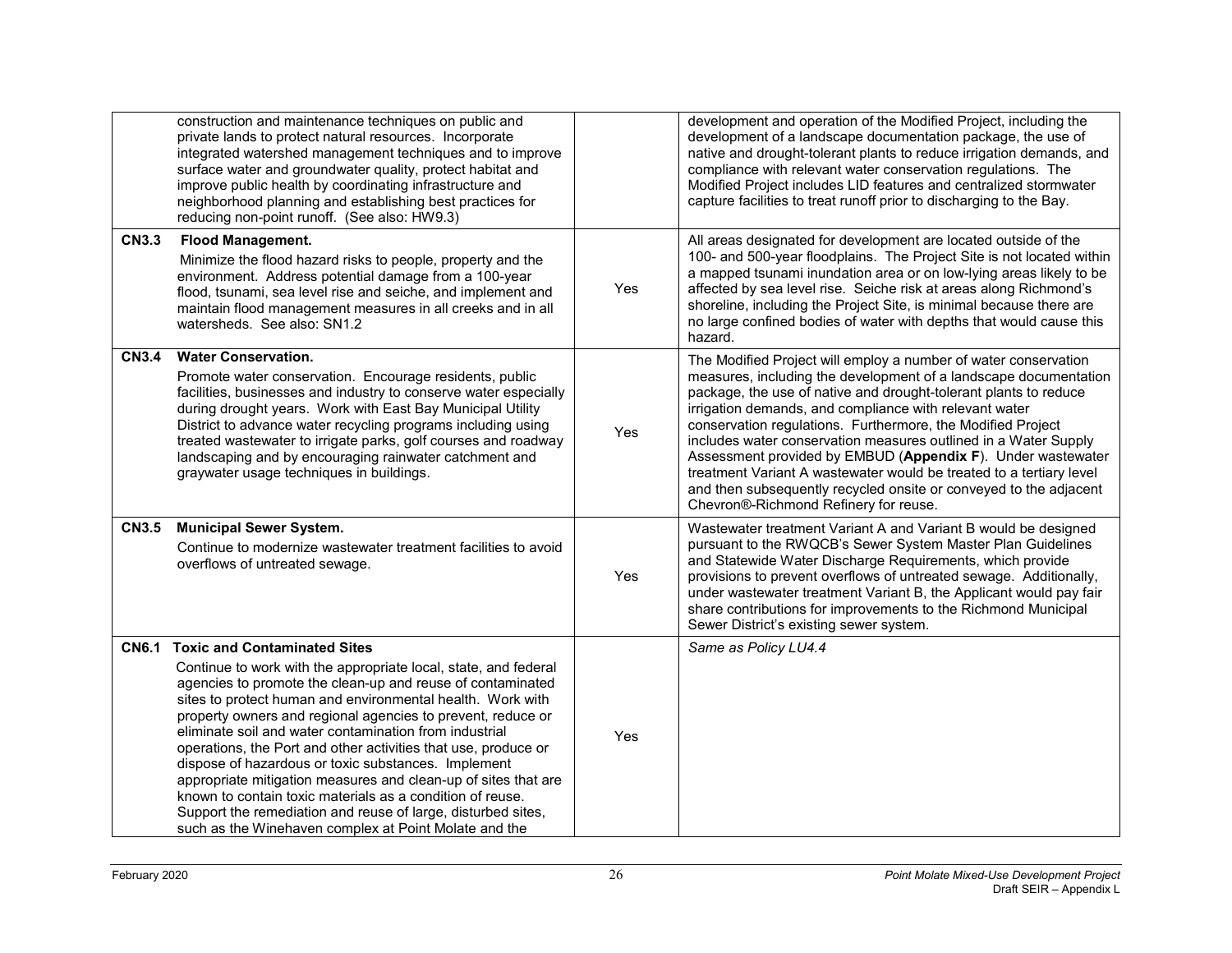|              | Terminal 4 site at Point San Pablo, into mixed-use centers that<br>provide the maximum benefit to the community without<br>compromising the integrity of the surrounding natural areas.                                                                                                                                                                                                                                                                                                                                                                                                                                                                                                                                                                                                                                 |     |                                                                                                                                                                                                                                                                                                                                                                                                                                                                                                                                                                                                                                                                                                                                                                                                                                                                                                                                                                                                                                                                                        |
|--------------|-------------------------------------------------------------------------------------------------------------------------------------------------------------------------------------------------------------------------------------------------------------------------------------------------------------------------------------------------------------------------------------------------------------------------------------------------------------------------------------------------------------------------------------------------------------------------------------------------------------------------------------------------------------------------------------------------------------------------------------------------------------------------------------------------------------------------|-----|----------------------------------------------------------------------------------------------------------------------------------------------------------------------------------------------------------------------------------------------------------------------------------------------------------------------------------------------------------------------------------------------------------------------------------------------------------------------------------------------------------------------------------------------------------------------------------------------------------------------------------------------------------------------------------------------------------------------------------------------------------------------------------------------------------------------------------------------------------------------------------------------------------------------------------------------------------------------------------------------------------------------------------------------------------------------------------------|
| <b>CN6.2</b> | <b>Protection and Expansion of Tree Resources</b><br>Protect and expand tree resources within Richmond. Protect<br>native trees, heritage trees and oak woodlands; expand and<br>maintain street tree planning; use zoning and building<br>requirements to ensure that trees are included in new<br>developments; and engage the community to undertake<br>planting campaigns. Furthermore, promote trees as economic<br>and environmental resources for the use, education and<br>enjoyment of current and future generations.                                                                                                                                                                                                                                                                                         |     | The Project Site does not include oak woodlands or heritage trees.<br>Native trees would be preserved to the extent feasible. A<br>Vegetation Management Plan and Open Space Plan will be created<br>as part of the identified mitigation for the Modified Project (see<br>Mitigation Measure 4.3-12). Both of these plans address the<br>importance of preserving native vegetation, including tree<br>resources. Mitigation Measure 4.3-20 requires the use of native<br>tree species and planting specifications included within the Urban<br>Greening Master Plan. In accordance with the Urban Greening<br>Master Plan, use of trees along streetscapes will be maximized.<br>The mitigation measure also includes recommendations on tree<br>species removal and replacement. Removal of invasive tree<br>species and minimized removal of native tree species will be<br>generally addressed through the rezoning application. Additionally,<br>the Modified Project would provide street trees as well as shade<br>trees along Stenmark Drive and other public rights of ways. |
|              | <b>Public Safety and Noise Element</b>                                                                                                                                                                                                                                                                                                                                                                                                                                                                                                                                                                                                                                                                                                                                                                                  |     |                                                                                                                                                                                                                                                                                                                                                                                                                                                                                                                                                                                                                                                                                                                                                                                                                                                                                                                                                                                                                                                                                        |
| <b>SN1.1</b> | <b>Geologic and Seismic Safety</b><br>Minimize risk of injury, loss of life and property damage from<br>seismically induced and other known geologic hazards.<br>Regulate land use and apply development standards and<br>construction practices to reduce the risk to humans and<br>property in the event of an earthquake or other geological<br>activity.                                                                                                                                                                                                                                                                                                                                                                                                                                                            | Yes | The Modified Project would comply with the California Building<br>Standards Code and obtain a final geotechnical evaluation, both of<br>which are intended to minimize risks from seismic and geologic<br>hazards. The Modified Project would comply with the<br>recommendations within the final geotechnical evaluation.                                                                                                                                                                                                                                                                                                                                                                                                                                                                                                                                                                                                                                                                                                                                                             |
| <b>SN1.3</b> | <b>Hazardous Materials Operations</b><br>Require safe production, transportation, handling, use and<br>disposal of hazardous materials that may cause air, water or<br>soil contamination. Encourage best practices in hazardous<br>waste management and ensure consistency with City, West<br>Contra Costa County and OSHA guidelines, standards and<br>requirements. Protect Richmond's shoreline and other natural<br>resources from accidental occurrences by controlling the<br>location of new hazardous waste facilities and by limiting the<br>expansion of existing hazardous waste facilities adjacent to<br>the shoreline and along streams or creeks. Coordinate with<br>federal, state and local agencies and law enforcement to<br>prevent the illegal transportation and disposal of hazardous<br>waste. | Yes | The Modified Project will safely transport, handle, use and dispose<br>of hazardous materials that may cause environmental<br>contamination, in accordance with State, federal and local<br>regulations and guidelines, including the Regional Water Quality<br>Control Board's Order No. R2-2011-0087. The Modified Project<br>does not include any new or expanding hazardous waste facilities<br>along the shoreline or streams or creeks. The Modified Project may<br>include an on-site wastewater treatment plant to serve the project's<br>wastewater needs. If included, this facility would need to comply<br>with numerous state laws, as described in Section 4.8 and Section<br>4.13, to ensure that it is safely operated.                                                                                                                                                                                                                                                                                                                                                |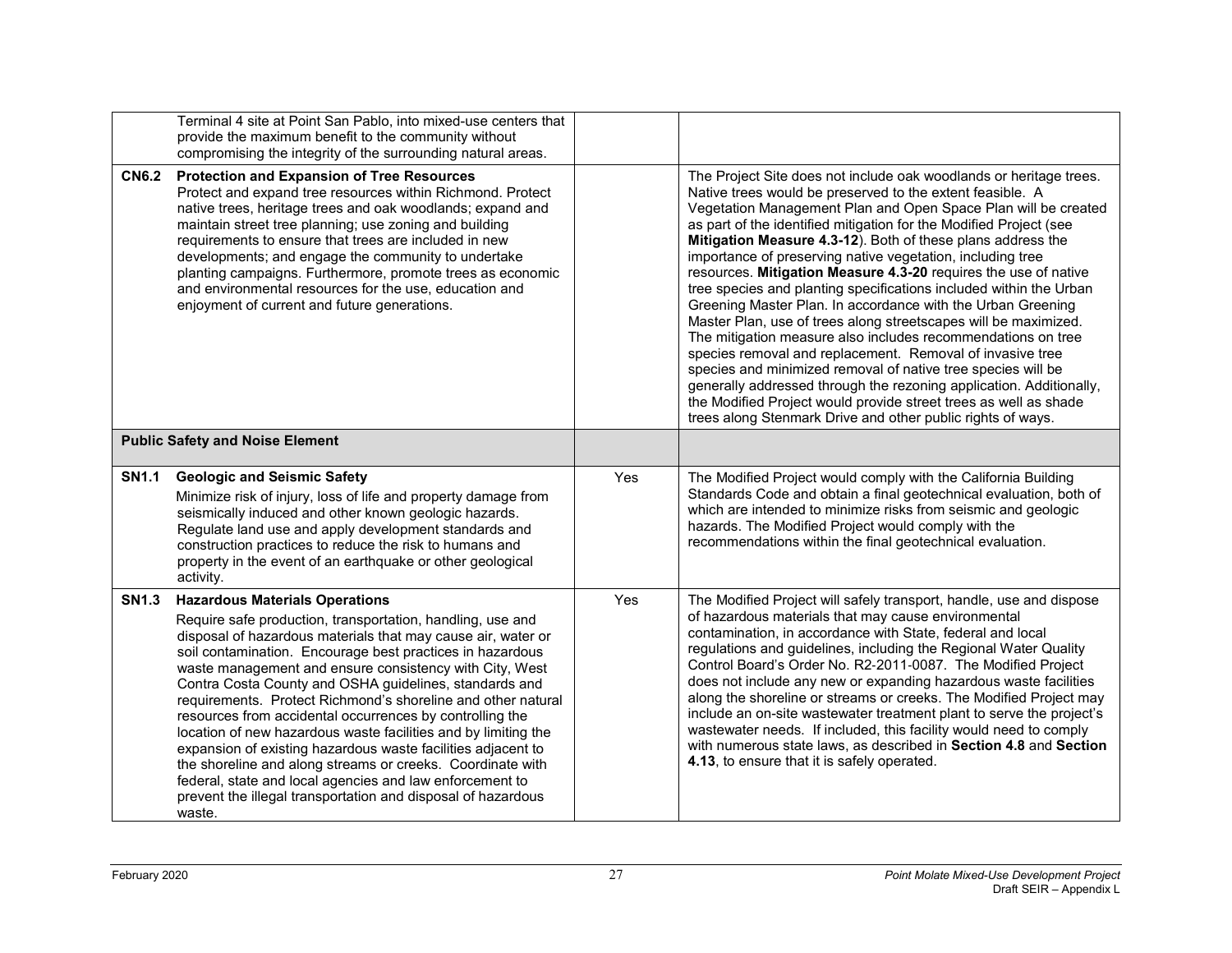| <b>SN3.1</b> | <b>Emergency and Disaster Preparedness</b>                                                                                                                                                                                                                                                                                                                                                                                                                                                                                                                                                                                                                                                                                                                                                                                                                                       |     | Same as Policy HW3.3                                                                                                                                                                                                                     |
|--------------|----------------------------------------------------------------------------------------------------------------------------------------------------------------------------------------------------------------------------------------------------------------------------------------------------------------------------------------------------------------------------------------------------------------------------------------------------------------------------------------------------------------------------------------------------------------------------------------------------------------------------------------------------------------------------------------------------------------------------------------------------------------------------------------------------------------------------------------------------------------------------------|-----|------------------------------------------------------------------------------------------------------------------------------------------------------------------------------------------------------------------------------------------|
|              | Maintain staff and facilities that will continue to support a<br>coordinated and effective response to emergencies and<br>natural disasters throughout the City. Coordinate with<br>neighboring jurisdictions, local employers and industries to<br>make sure that emergency preparedness and disaster<br>response programs equitably serve all parts of the City.<br>Continue to maintain adequate police and fire staffing,<br>facilities, equipment and maintenance in order to protect the<br>community.                                                                                                                                                                                                                                                                                                                                                                     | Yes |                                                                                                                                                                                                                                          |
| <b>SN4.1</b> | <b>Noise Levels</b>                                                                                                                                                                                                                                                                                                                                                                                                                                                                                                                                                                                                                                                                                                                                                                                                                                                              |     | Noise generated from construction and operation of the Modified                                                                                                                                                                          |
|              | Work with regulatory agencies to monitor and enforce noise<br>standards in the community.                                                                                                                                                                                                                                                                                                                                                                                                                                                                                                                                                                                                                                                                                                                                                                                        |     | Project would not conflict with any applicable noise standards. With<br>mitigation identified in this EIR, the future noise levels onsite at<br>project sensitive receptors would not exceed applicable noise<br>standards (Appendix T). |
|              | Reduce or mitigate objectionable noise sources and require<br>new noise sources to comply with noise standards. Regulate                                                                                                                                                                                                                                                                                                                                                                                                                                                                                                                                                                                                                                                                                                                                                         | Yes |                                                                                                                                                                                                                                          |
|              | both indoor and outdoor noise levels to protect health and                                                                                                                                                                                                                                                                                                                                                                                                                                                                                                                                                                                                                                                                                                                                                                                                                       |     |                                                                                                                                                                                                                                          |
|              | safety. Use a combination of noise standards and existing<br>noise levels to determine impacts and mitigation measures.                                                                                                                                                                                                                                                                                                                                                                                                                                                                                                                                                                                                                                                                                                                                                          |     |                                                                                                                                                                                                                                          |
| <b>SN4.2</b> | <b>Land Use Compatibility</b>                                                                                                                                                                                                                                                                                                                                                                                                                                                                                                                                                                                                                                                                                                                                                                                                                                                    |     | Same as Policy LU5.3                                                                                                                                                                                                                     |
|              | Minimize conflicts between land uses to protect wetlands,<br>marshlands, and creeks, human and environmental health and<br>safety, preserve community character, and retain job<br>generating activities that have long-term viability. Types,<br>intensities, and ranges of use and development should be<br>compatible with existing uses and should minimize or<br>eliminate conflicts that adversely impact wetlands,<br>marshlands, creeks, mudflats, public safety, human or<br>environmental health or generate nuisances. All new<br>development must avoid or mitigate to the greatest extent<br>feasible potential negative impacts such as noise, odors, and<br>pollution.<br>Consistent with the City's Industrial Buffer Zone Ordinance,<br>prohibit the location of residential uses in the area between<br>Harbour Way South and Marina Way South, and between I- | Yes |                                                                                                                                                                                                                                          |
|              | 580 and Hall Avenue.<br>Encourage existing larger industries that have surplus land to<br>develop modern industrial parks that could attract new and<br>existing industries and facilitate a reduction of existing and<br>future land use conflicts.                                                                                                                                                                                                                                                                                                                                                                                                                                                                                                                                                                                                                             |     |                                                                                                                                                                                                                                          |
|              |                                                                                                                                                                                                                                                                                                                                                                                                                                                                                                                                                                                                                                                                                                                                                                                                                                                                                  |     |                                                                                                                                                                                                                                          |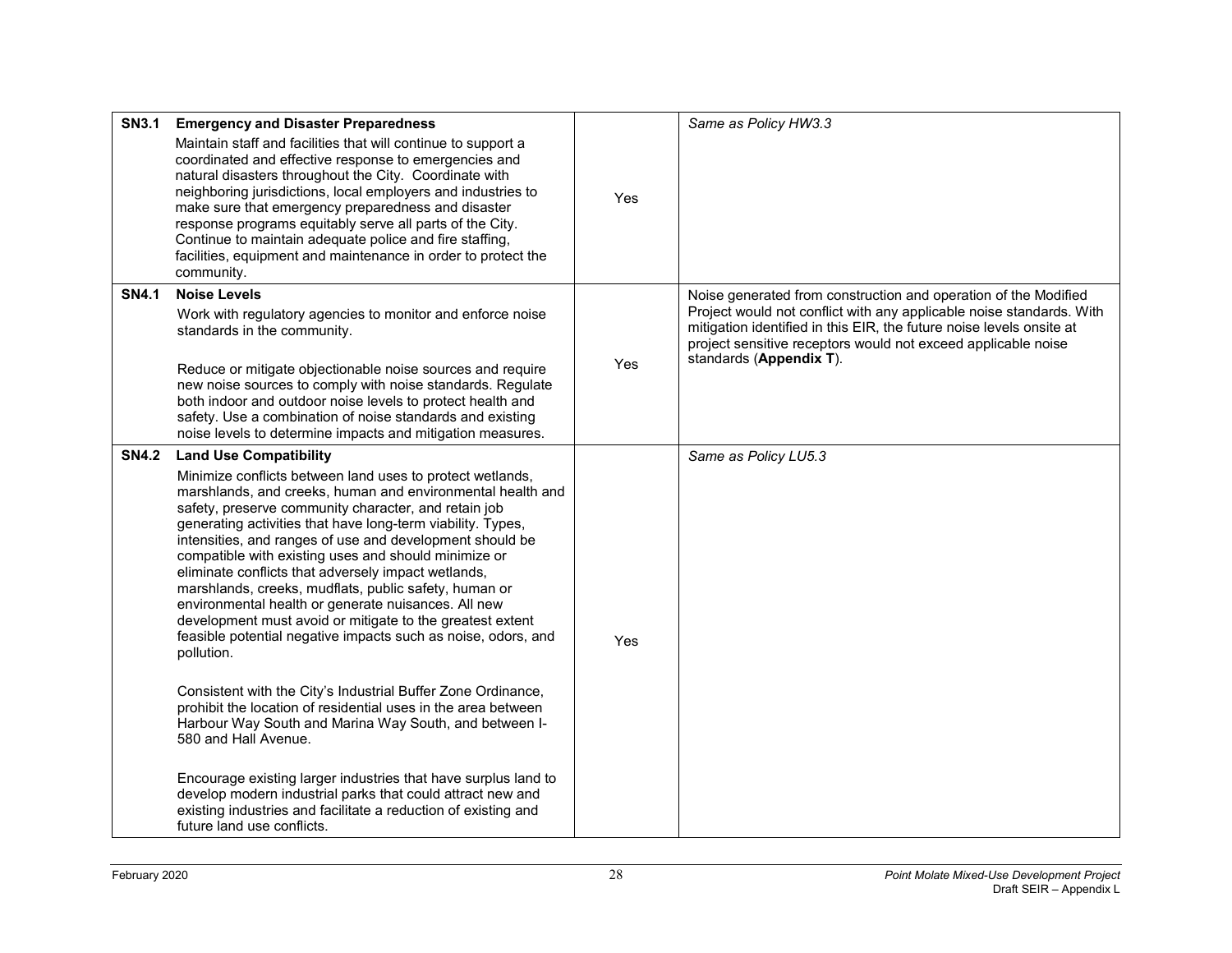|              | New development should complement the character and scale<br>of existing neighborhoods, cultural resources, historic<br>structures, and landscapes. In particular, existing industrial<br>and residential uses can successfully coexist through well-<br>conceived circulation and urban design strategies including<br>buffers (which may be in the form of sound walls and/or<br>enclosed buildings and appropriate transitional habitat zones<br>between wetlands, marshlands, creeks, and mudflats) and<br>transitional uses, rerouting of truck traffic, and design<br>components that mark transitions in land use. Similar to other<br>cities that host mixed uses, consider requiring land use<br>covenants for new development in areas where new uses may<br>generate a perception of conflict with existing uses. Require<br>sufficient visual open space and/or landscaped screening<br>between industrial operations and adjacent residential or<br>recreational activities in order to create adequate buffers. |     |                                                                                                                                                                                                                                                                                                                                                                                                                                                                                                                                                                                                                                                                                                                                                                                                                                                                                                                                                                                                                                                                                                                                   |
|--------------|-------------------------------------------------------------------------------------------------------------------------------------------------------------------------------------------------------------------------------------------------------------------------------------------------------------------------------------------------------------------------------------------------------------------------------------------------------------------------------------------------------------------------------------------------------------------------------------------------------------------------------------------------------------------------------------------------------------------------------------------------------------------------------------------------------------------------------------------------------------------------------------------------------------------------------------------------------------------------------------------------------------------------------|-----|-----------------------------------------------------------------------------------------------------------------------------------------------------------------------------------------------------------------------------------------------------------------------------------------------------------------------------------------------------------------------------------------------------------------------------------------------------------------------------------------------------------------------------------------------------------------------------------------------------------------------------------------------------------------------------------------------------------------------------------------------------------------------------------------------------------------------------------------------------------------------------------------------------------------------------------------------------------------------------------------------------------------------------------------------------------------------------------------------------------------------------------|
| <b>SN4.3</b> | <b>Transportation-Related Noise</b><br>Monitor changes in technology that will prevent and mitigate<br>transportation-related noise impacts on residential and<br>sensitive uses in the community.<br>Support traffic and freeway improvements that will reduce<br>noise impacts of vehicles. Alternatives to sound walls should<br>be considered where possible.                                                                                                                                                                                                                                                                                                                                                                                                                                                                                                                                                                                                                                                             | Yes | Noise generated from construction and operation of the Modified<br>Project would not adversely affect residential and sensitive uses in<br>the community. With the mitigation as described in this EIR, the<br>future noise levels onsite at project sensitive receptors would not<br>exceed the City of Richmond noise level limits (Appendix T). The<br>Modified Project does not propose any heavy industrial uses that<br>include frequent truck noise.                                                                                                                                                                                                                                                                                                                                                                                                                                                                                                                                                                                                                                                                       |
|              | <b>Circulation Element</b>                                                                                                                                                                                                                                                                                                                                                                                                                                                                                                                                                                                                                                                                                                                                                                                                                                                                                                                                                                                                    |     |                                                                                                                                                                                                                                                                                                                                                                                                                                                                                                                                                                                                                                                                                                                                                                                                                                                                                                                                                                                                                                                                                                                                   |
|              | CR1.1 Balanced Modes of Travel and Equitable Access<br>Encourage multiple circulation options in the City and work<br>with transit operators to ensure equitable access for all<br>members of the community. Create streets and corridors that<br>support a variety of travel modes including transit,<br>pedestrians, bicycles and goods movement as well as<br>automobiles. Provide affordable circulation options which meet<br>the needs of low-income populations, seniors, youth and<br>persons with disabilities to ensure equitable access.                                                                                                                                                                                                                                                                                                                                                                                                                                                                           | Yes | The Modified Project encourages multiple circulation options in the<br>Project Site. First, the Modified Project would be pedestrian and<br>bicyclist friendly with trails, sidewalks, and complete streets (streets<br>that accommodate cyclists and cars) throughout the site, providing<br>access to the local-serving retail uses in the proposed development<br>areas. New pedestrian and bicycle facilities would be constructed<br>where none are currently provided. The Modified Project Site would<br>include a newly constructed segment of the Bay Trail which would<br>connect to other sections to provide bicycle and pedestrian access<br>from I-580 to Stenmark Drive and around San Pablo Point to the<br>San Pablo Yacht Harbor. Furthermore, the Modified Project would<br>support the established goals and policies of the Richmond Bicycle<br>Master Plan and Richmond Pedestrian Plan by expanding and<br>improving the City's bicycle and pedestrian network.<br>Second, the Modified Project would increase access to transit by<br>working with AC Transit to provide transit service between the site |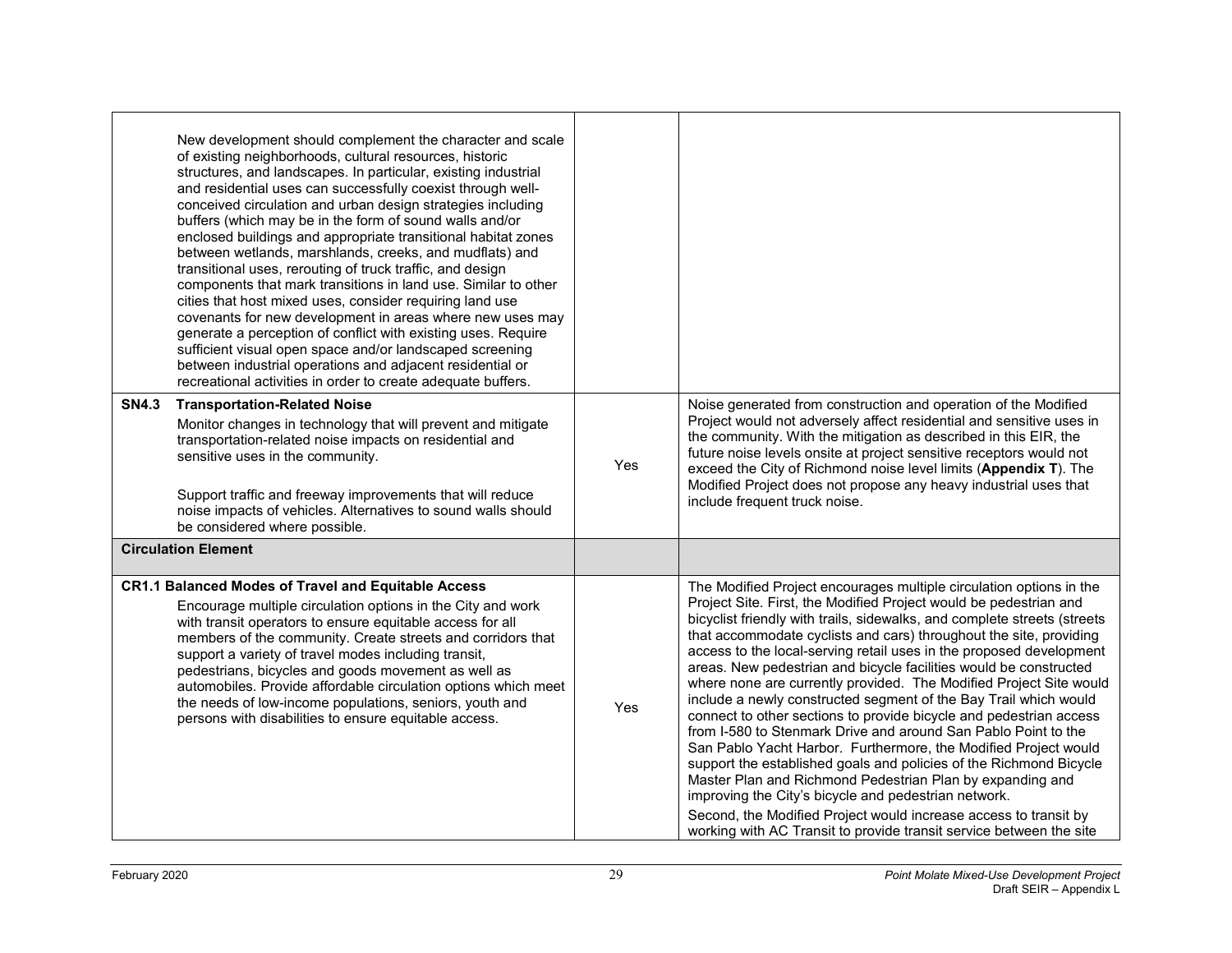|                                                                                                                                                                                                                                                                                                                                                                                                                                                                                                                                                                                                                                                                                                                                                                                     |     | and transit centers or providing commute-time shuttle service from<br>the Project Site to a local transit center, as described under the<br>TDM. Third, the repair of the pier would allow for the addition of<br>passenger ferry service to the Project Site. Ferry service would<br>have a beneficial impact by reducing the load on local vehicular<br>traffic from private automobile use, and would be accessible to<br>visitors and residents of the Modified Project area by trails and bike<br>paths.<br>Pedestrian and bicycle trails, public transit, and passenger ferry<br>service would provide affordable circulation options for low-income<br>populations, seniors, youth and persons with disabilities to ensure<br>equitable access. |
|-------------------------------------------------------------------------------------------------------------------------------------------------------------------------------------------------------------------------------------------------------------------------------------------------------------------------------------------------------------------------------------------------------------------------------------------------------------------------------------------------------------------------------------------------------------------------------------------------------------------------------------------------------------------------------------------------------------------------------------------------------------------------------------|-----|--------------------------------------------------------------------------------------------------------------------------------------------------------------------------------------------------------------------------------------------------------------------------------------------------------------------------------------------------------------------------------------------------------------------------------------------------------------------------------------------------------------------------------------------------------------------------------------------------------------------------------------------------------------------------------------------------------------------------------------------------------|
| <b>CR1.2 An Interconnected Street System</b><br>Promote an interconnected system of streets that adequately<br>serves current and future travel needs. By promoting an<br>interconnected system for streets along with pedestrian,<br>bicycle and transit facilities, the City can support streets that<br>are compatible with surrounding land uses, street function and<br>community character.                                                                                                                                                                                                                                                                                                                                                                                   | Yes | The Modified Project would provide infrastructure to adequately<br>serve the travel needs in the Project Site. The Modified Project<br>would widen and realign Stenmark Drive and install dedicated bike<br>lanes and a sidewalk to ensure adequate site access for<br>pedestrians, bicyclists, automobiles, and emergency service<br>vehicles.                                                                                                                                                                                                                                                                                                                                                                                                        |
| <b>CR1.3 Local and Regional Transportation Linkages</b><br>Enhance circulation linkages within the City and region. The<br>City will work with regional transportation agencies such as<br>AC Transit, BART, West Contra Costa Transit Agency, and<br>Amtrak to provide or improve connections to Richmond's key<br>transportation hubs such as the proposed ferry terminal in<br>Marina Bay, the Downtown Intermodal Transit Station, Hilltop<br>Mall, the shoreline and commercial and mixed-use streets.<br>Collaborate with regional, state and federal transportation<br>agencies and neighboring jurisdictions to support a high level<br>of service for all users including pedestrians, bicyclists, and<br>automobile drivers.                                              | Yes | The Modified Project would provide connections to local transit by<br>providing commute-time shuttle service from the Project Site to a<br>local transit center or working with AC transit to provide bus service<br>between the site and transit centers, as described in the TDM.<br>Additionally, the repair of the pier would allow for the addition of<br>passenger ferry service between the Project Site and San<br>Francisco. Ferry service could reduce the load on local roads from<br>private automobiles.                                                                                                                                                                                                                                  |
| <b>CR1.4 Expanded and Affordable Public Transit</b><br>Coordinate with regional transportation agencies and support<br>enhanced and expanded public transit to improve mobility<br>options for residents and visitors. Public transit provides an<br>environmentally-friendly, cost-effective and equitable mode of<br>travel for residents and visitors. Encouraging transit-supportive<br>development patterns can further maximize the efficiency of<br>these systems and help reduce air pollution and greenhouse<br>gas emissions within Richmond. Public transit service should<br>connect major destinations in Richmond including education<br>institutions, community facilities, regional open space areas<br>and major commercial corridors to serve a greater number of | Yes | The Modified Project would increase access to transit by either<br>working with AC transit to provide service to the Site or providing<br>commute-time shuttle service from the Project Site to a local transit<br>center, as required by the Project's TDM Plan. Additionally, the<br>repair of the pier would allow for the addition of passenger ferry<br>service between the Project Site and San Francisco. Ferry service<br>would be an additional method to travel to San Francisco from<br>Richmond. The Project would include a police substation that would<br>help ensure that public transit connections on the Project Site (such<br>as a ferry connection) would be safe.                                                                |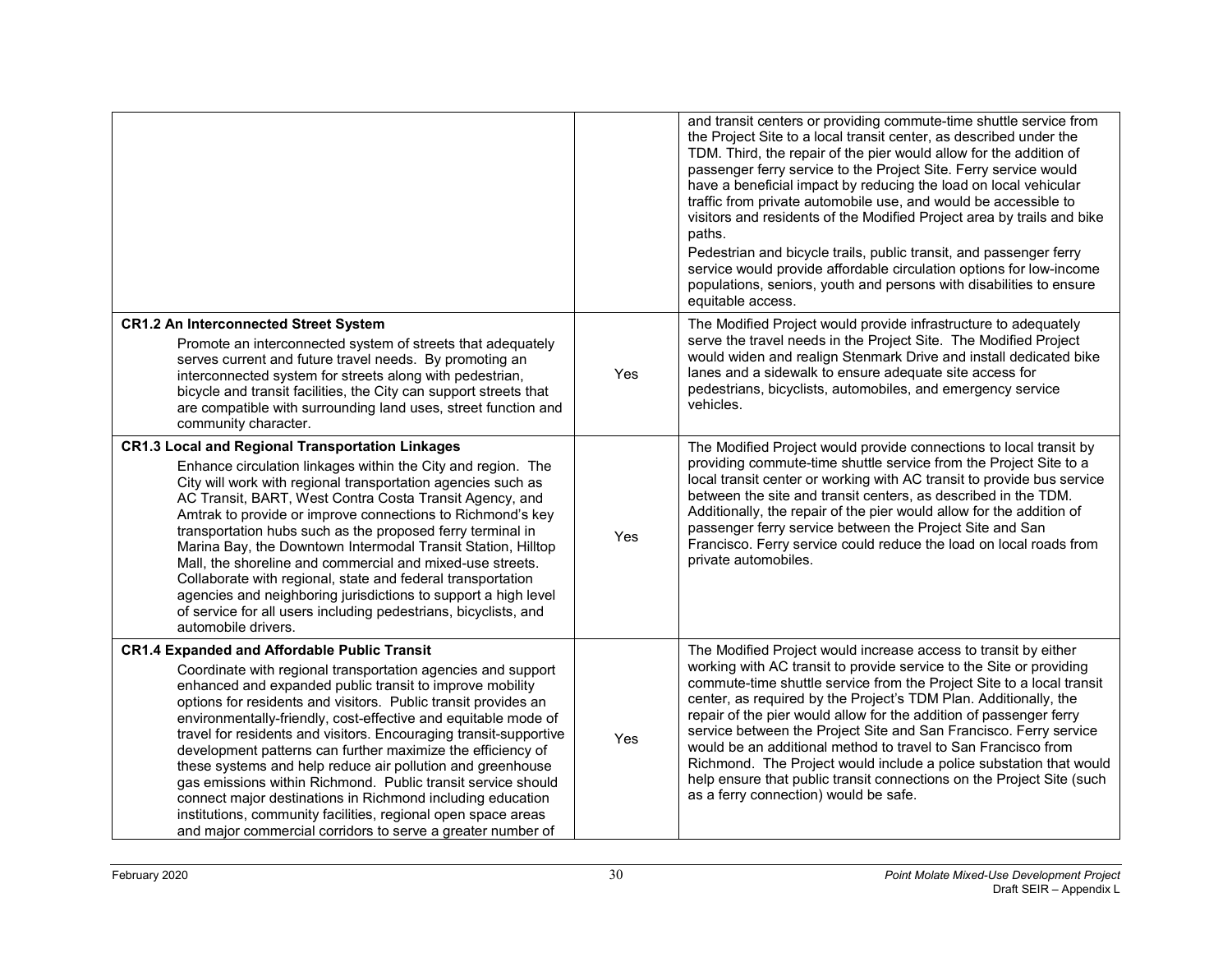|              | riders and reduce commuter vehicle miles. All housing units<br>and employment centers in Richmond should have access to<br>a local and regional public transit stop. Ensure that all transit<br>stations and routes to and from these stations are safe. As<br>many residents and visitors rely on regional passenger rail<br>and air travel, support efforts to create efficient public transit<br>connections to train stations and regional airports. Support<br>efforts to expand service at night and on weekends and to<br>make transit affordable and accessible to people of all<br>abilities, seniors, youth and low-income households.                                                                                                                                                                                                                                                                                                                                                                                                                                                                                                                                                                                                                                                               |     |                                                                                                                                                                                                                                                                                                                                                                                                                                                                                                                                                                                                                                                 |
|--------------|----------------------------------------------------------------------------------------------------------------------------------------------------------------------------------------------------------------------------------------------------------------------------------------------------------------------------------------------------------------------------------------------------------------------------------------------------------------------------------------------------------------------------------------------------------------------------------------------------------------------------------------------------------------------------------------------------------------------------------------------------------------------------------------------------------------------------------------------------------------------------------------------------------------------------------------------------------------------------------------------------------------------------------------------------------------------------------------------------------------------------------------------------------------------------------------------------------------------------------------------------------------------------------------------------------------|-----|-------------------------------------------------------------------------------------------------------------------------------------------------------------------------------------------------------------------------------------------------------------------------------------------------------------------------------------------------------------------------------------------------------------------------------------------------------------------------------------------------------------------------------------------------------------------------------------------------------------------------------------------------|
|              | CR1.5 Safe and Convenient Walking and Bicycling                                                                                                                                                                                                                                                                                                                                                                                                                                                                                                                                                                                                                                                                                                                                                                                                                                                                                                                                                                                                                                                                                                                                                                                                                                                                |     | Same as Policy EC2.4                                                                                                                                                                                                                                                                                                                                                                                                                                                                                                                                                                                                                            |
|              | Promote walking and bicycling as a safe and convenient mode<br>of transportation. Improve pedestrian and bicycle amenities to<br>serve<br>the recreation and travel needs of residents and visitors in all<br>parts of Richmond. Where feasible, the City will: connect<br>major destinations such as parks, open spaces, civic facilities,<br>employment centers, retail and recreation areas with<br>pedestrian and bicycle infrastructure; promote shared<br>roadways in residential streets; require new development and<br>redevelopment projects to provide pedestrian and bicycle<br>amenities, streetscape improvements and linkages to planned<br>and completed City and regional multi-use trails; and develop<br>safe routes to schools and out-of-school programs that allow<br>access by bicycle and pedestrian paths or reliable and safe<br>transit. Explore innovative solutions such as bicycle-sharing<br>programs and encourage businesses, schools and residential<br>developments to provide secure bicycle parking to ensure that<br>these ecologically-friendly, low-impact transportation modes<br>are available to all<br>community members, thereby reducing emissions from<br>vehicles within the City, improving environmental quality and<br>enhancing mobility and connectivity. | Yes |                                                                                                                                                                                                                                                                                                                                                                                                                                                                                                                                                                                                                                                 |
| <b>CR1.6</b> | <b>Comprehensive Network of Multi-Use Trails</b><br>Develop a comprehensive network of multi-use trails including<br>to enhance bicycle and pedestrian connectivity throughout the<br>City and the region. Completion of the Bay Trail will enhance<br>access to the Richmond shoreline and adjacent open space.<br>The proposed San Francisco Bay Water Trail will also provide<br>enhanced access and recreational opportunities to the Bay.<br>Connecting the Richmond Greenway with the Ohlone<br>Greenway and the Bay Trail, and linking Richmond with Marin<br>County with a bicycle trail across the Richmond-San Rafael                                                                                                                                                                                                                                                                                                                                                                                                                                                                                                                                                                                                                                                                                | Yes | The Modified Project would provide a comprehensive network of<br>multi-use trails, including pedestrian and bicycle trails to enhance<br>connectivity throughout the Project Site. New pedestrian and bicycle<br>facilities would be constructed where none are currently provided.<br>Furthermore, the Modified Project would include a newly<br>constructed segment of the Bay Trail along an improved and<br>expanded shoreline park, to enhance access to the shoreline and to<br>recreational opportunities at the shoreline park. The new Bay Trail<br>segment will connect the Project Site to other areas along this<br>regional trail. |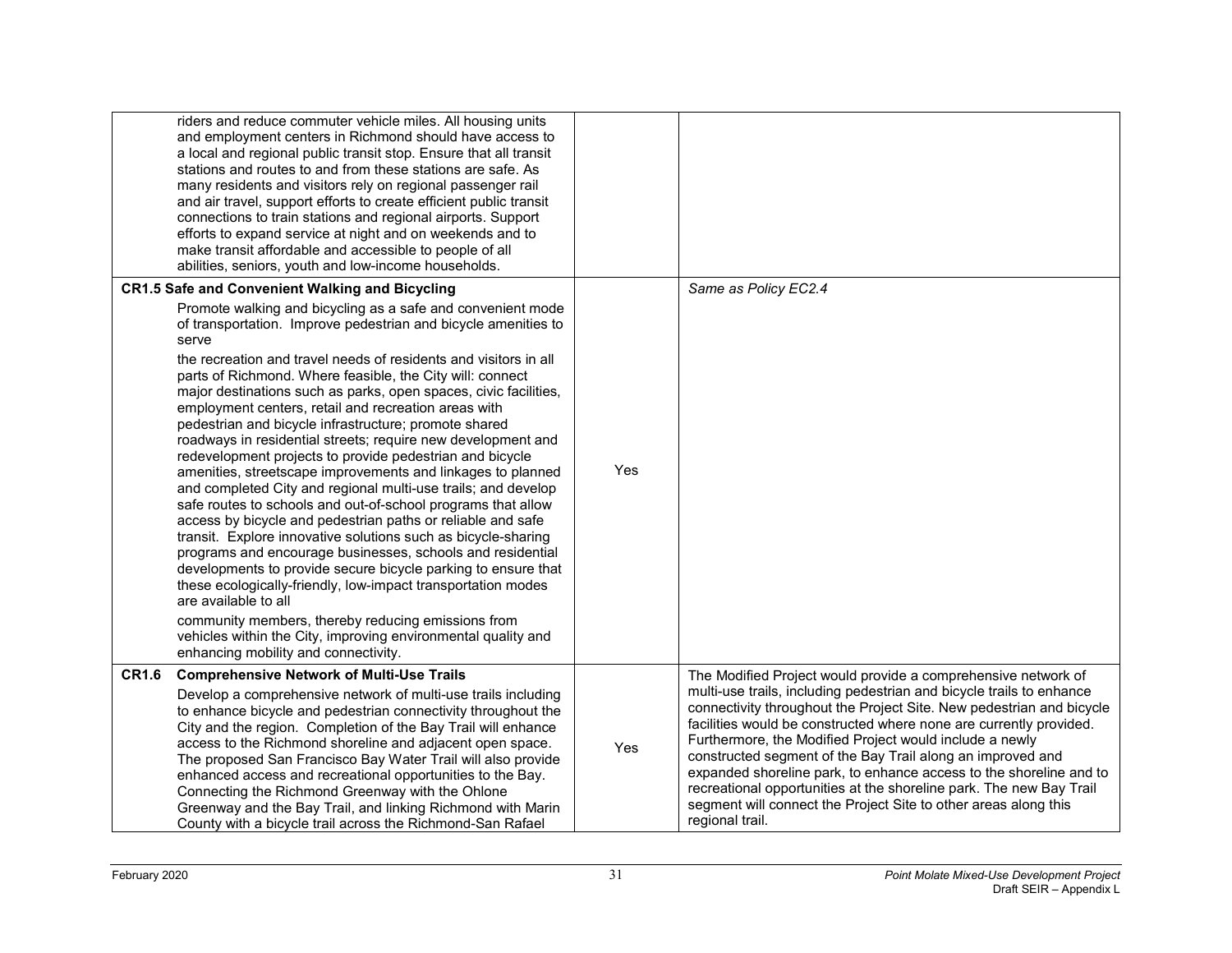|              | Bridge will help create a comprehensive network of multi-use<br>trails.                                                                                                                                                                                                                                                                                                                                                                                                                                                                                                                                                                                                                                                                                                                                                                                                                                                                                                                                                                                                                                             |             |                                                                                                                                                                                                                                                                                                                                                                                                                                                                                                                                                                                                                                                                                                                                                                                                                                                                                                                                                              |
|--------------|---------------------------------------------------------------------------------------------------------------------------------------------------------------------------------------------------------------------------------------------------------------------------------------------------------------------------------------------------------------------------------------------------------------------------------------------------------------------------------------------------------------------------------------------------------------------------------------------------------------------------------------------------------------------------------------------------------------------------------------------------------------------------------------------------------------------------------------------------------------------------------------------------------------------------------------------------------------------------------------------------------------------------------------------------------------------------------------------------------------------|-------------|--------------------------------------------------------------------------------------------------------------------------------------------------------------------------------------------------------------------------------------------------------------------------------------------------------------------------------------------------------------------------------------------------------------------------------------------------------------------------------------------------------------------------------------------------------------------------------------------------------------------------------------------------------------------------------------------------------------------------------------------------------------------------------------------------------------------------------------------------------------------------------------------------------------------------------------------------------------|
|              | CR1.10 Vehicular Level of Service Standards for West County<br><b>Routes of Regional Significance</b><br>Maintain vehicular LOS standards for signalized intersections<br>consistent with the CCTA West County Action Plan for Routes<br>of Regional Significance. Require a traffic impact study for<br>projects that would generate more than 100 net new peak-<br>hour vehicular trips. Require traffic impact studies to be<br>prepared by professional transportation consultants selected<br>and hired by the City and require the studies to be fully paid<br>for by the project applicant. Traffic impact studies shall be<br>prepared according to CCTA's travel demand model and<br>technical procedures. Approve projects only if they are found<br>to be consistent with the CCTA's West County Action Plan for<br>Routes of Regional Significance. Projects found to be<br>inconsistent with the CCTA's West County Action Plan for<br>Routes of Regional Significance may be approved if findings<br>of special circumstances, including appropriate mitigation<br>measures, are adopted by the City. | Potentially | A traffic impact analysis (TIA) was performed for the Modified<br>Project as part of this SEIR (Appendix D) that evaluated the<br>Modified Project using the criteria in the CCTA's West County<br>Action Plan for Routes of Regional Significance.<br>As a major project, the Modified Project was found to contribute<br>significantly to unacceptable LOS at an intersection along CCTA<br>Routes of Regional Significance including I-580, Richmond<br>Parkway, and San Pablo Avenue. This SEIR identifies mitigation<br>measures for these impacts (Mitigation Measures 4.13-1 and<br>4.13-2), however several of these impacts would remain significant<br>and unavoidable as the intersections are not under the jurisdiction<br>of the City and the City does not control the funding, prioritization,<br>and/or construction of improvement projects. Therefore, the City will<br>need to determine if there are findings of special circumstances. |
| <b>CR2.2</b> | <b>Complete Streets</b><br>Promote mixed-use urban streets that balance public transit,<br>walking, and bicycling with other modes of travel. Support<br>pedestrian and bicycle connectivity by restoring and<br>reinforcing Richmond's grid-based network of streets with<br>landscaping and amenities for transit, bicycles, pedestrians,<br>and people with disabilities. Establish a process for modifying<br>streets to support various modes of travel.                                                                                                                                                                                                                                                                                                                                                                                                                                                                                                                                                                                                                                                       | Yes         | Same as Policy LU6.2                                                                                                                                                                                                                                                                                                                                                                                                                                                                                                                                                                                                                                                                                                                                                                                                                                                                                                                                         |
| <b>CR2.3</b> | <b>Integrated Bicycle and Pedestrian System</b><br>Plan, construct, and maintain a safe, comprehensive, and<br>integrated bicycle and pedestrian system. Walking and<br>bicycling to work, to schools and for recreation can be<br>encouraged by providing amenities and facilities for<br>pedestrians and bicycles, enhancing pedestrian and bicycle<br>connectivity within neighborhoods, promoting multimodal trails<br>and pathways accessible to all and addressing major barriers<br>in the community such as freeways, railroads and steep<br>terrain. Pedestrian improvements at parks, community<br>centers, open space areas, schools, transit stops and<br>commercial nodes will further enhance the bicycle and<br>pedestrian system.                                                                                                                                                                                                                                                                                                                                                                   | Yes         | The Modified Project would enhance pedestrian and bicycle<br>connectivity in the area by providing new pedestrian and bicycle<br>facilities where none currently exist. The Modified Project would<br>include a newly constructed segment of the Bay Trail along an<br>improved and expanded shoreline park, as well as dedicated bike<br>lanes and a sidewalk along the widened Stenmark Drive. Including<br>the segment of trail constructed by the Project, the Bay Trail will<br>provide bicycle and pedestrian access from I-580 to Stenmark Drive<br>and around San Pablo Point to the San Pablo Yacht Harbor.<br>Additionally, implementation of the Modified Project would support<br>the established goals and policies of the Richmond Bicycle Master<br>Plan and Richmond Pedestrian Plan by expanding and improving<br>the City's bicycle and pedestrian network.                                                                                |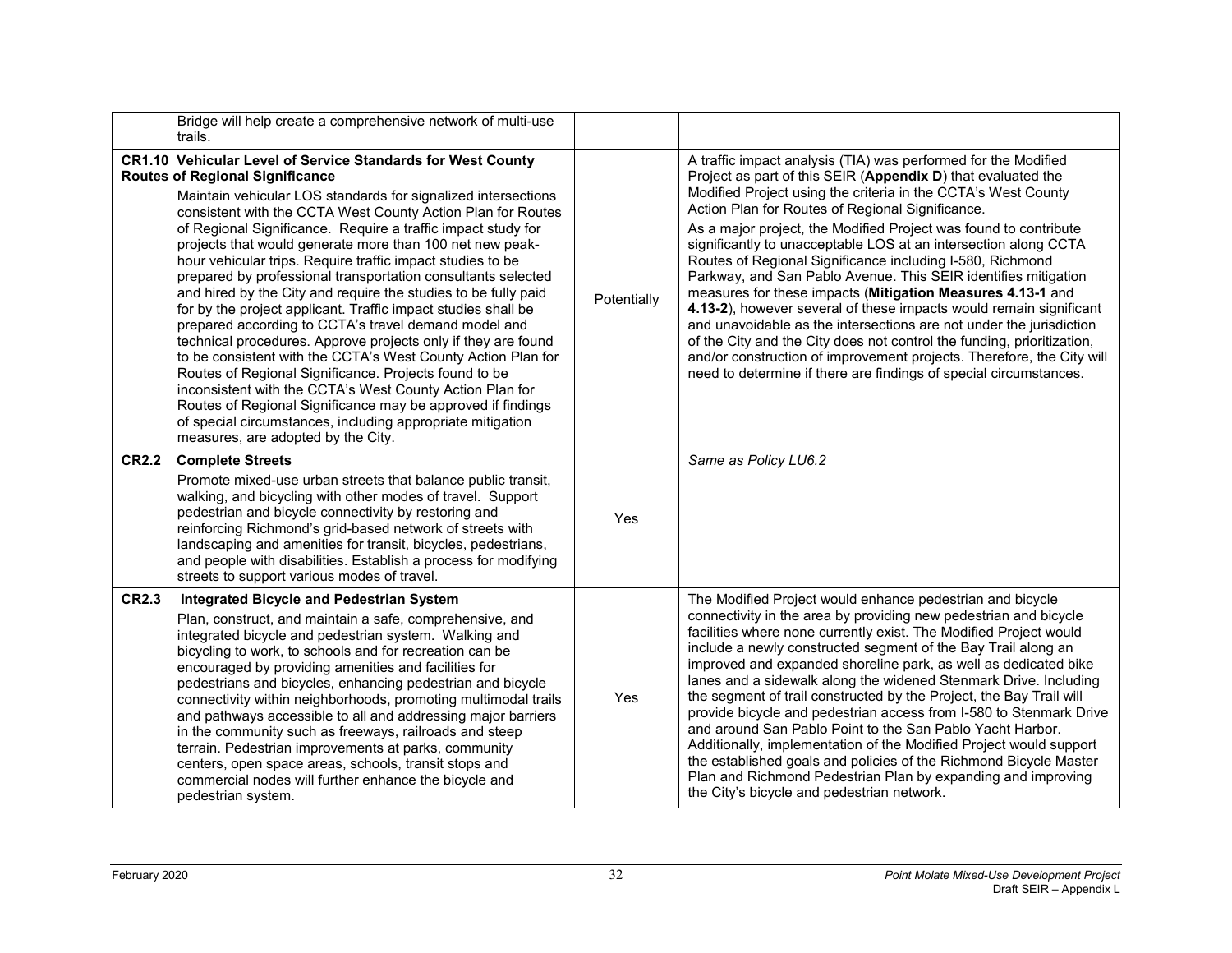| <b>CR3.1</b> | <b>Safety and Accessibility</b><br>Enhance safety and accessibility for pedestrians, bicyclists,<br>and transit riders. Promote walking, bicycling and transit use<br>by improving key intersections and streets to reduce<br>pedestrian and bicycle collisions. Support improvements at<br>transit stations and stops to reduce crime and vandalism.<br>Continue to work toward the elimination of at-grade railroad<br>crossings to minimize traffic conflicts and increase connectivity<br>and streetscape design to address traffic speeds and<br>pollution. | Yes | The Modified Project would enhance accessibility for pedestrians<br>and bicyclists in the area by providing new pedestrian and bicycle<br>facilities where none currently exist, including a newly constructed<br>segment of the Bay Trail as well as dedicated bike lanes and a<br>sidewalk along the widened Stenmark Drive. Additionally, the<br>Modified Project would enhance safety for pedestrians and<br>bicyclists by remediating the Project Site, providing appropriate<br>street lighting, secure bicycle parking, and other safety measures<br>that would be incorporated as required by City Code. Furthermore,<br>the Modified Project would include an on-site joint fire and police<br>station that would serve the law enforcement requirements of the<br>project in order to keep the Point Molate development areas safe. |
|--------------|------------------------------------------------------------------------------------------------------------------------------------------------------------------------------------------------------------------------------------------------------------------------------------------------------------------------------------------------------------------------------------------------------------------------------------------------------------------------------------------------------------------------------------------------------------------|-----|-----------------------------------------------------------------------------------------------------------------------------------------------------------------------------------------------------------------------------------------------------------------------------------------------------------------------------------------------------------------------------------------------------------------------------------------------------------------------------------------------------------------------------------------------------------------------------------------------------------------------------------------------------------------------------------------------------------------------------------------------------------------------------------------------------------------------------------------------|
| <b>CR3.3</b> | <b>Concurrent Infrastructure Development</b><br>Require concurrent infrastructure development for new and<br>redevelopment projects that may have a significant impact on<br>the existing circulation system including streets, trails,<br>sidewalks, bicycle paths, and public transit.                                                                                                                                                                                                                                                                         | Yes | As part of the Modified Project, Stenmark Drive would be widened<br>to accommodate the traffic generated by the Modified Project.<br>Furthermore, The Modified Project would contribute a proportionate<br>share toward necessary roadway improvements in order to provide<br>well-maintained transportation infrastructure within the region.                                                                                                                                                                                                                                                                                                                                                                                                                                                                                                |
| <b>CR5.1</b> | <b>Transportation Demand Management</b><br>Promote TDM strategies among residents and businesses to<br>reduce reliance on automobiles. Encouraging major<br>employers to develop and implement transportation demand<br>management (TDM) for employees will address peak<br>commute traffic, congestion and air quality. Encourage and<br>support development and transportation projects that<br>emphasize design elements for bicycle and pedestrian<br>access.                                                                                                | Yes | The Modified Project will include a TDM Plan, which would<br>incorporate bus service or a private shuttle to the Richmond BART,<br>installation of bike lanes and a sidewalk along Stenmark Drive,<br>secure bicycle parking, carpool assistance and preferential parking,<br>and other TDM strategies to reduce peak commute traffic<br>congestion and air quality impacts.                                                                                                                                                                                                                                                                                                                                                                                                                                                                  |
| <b>CR5.2</b> | <b>Renewable Energy and Clean Technology</b><br>Promote the use of renewable energy, including non-fossil<br>fuels, and clean technology for transportation including public<br>transit and goods movement.                                                                                                                                                                                                                                                                                                                                                      | Yes | The Modified Project would encourage the use of alternative fuel<br>vehicles by providing electric car charging stations on the Project<br>Site. Any shuttle operated by the Project would be an alternative-<br>fuel vehicle.                                                                                                                                                                                                                                                                                                                                                                                                                                                                                                                                                                                                                |
| <b>CR5.3</b> | <b>Green Streets.</b><br>Promote the development of street design elements that<br>incorporate natural stormwater drainage and landscaping in<br>new and retrofitted streets.                                                                                                                                                                                                                                                                                                                                                                                    | Yes | The Modified Project will incorporate storm drains and inlets within<br>streets. The Modified Project includes stormwater detention basins<br>and storm drains throughout the Project Site to encourage water<br>infiltration, reducing runoff. The Modified Project includes LID<br>features and centralized stormwater capture facilities to treat runoff<br>prior to discharging to the Bay. The Modified Project will include<br>street landscaping that uses native and drought-tolerant plants and<br>City-permitted street trees.                                                                                                                                                                                                                                                                                                      |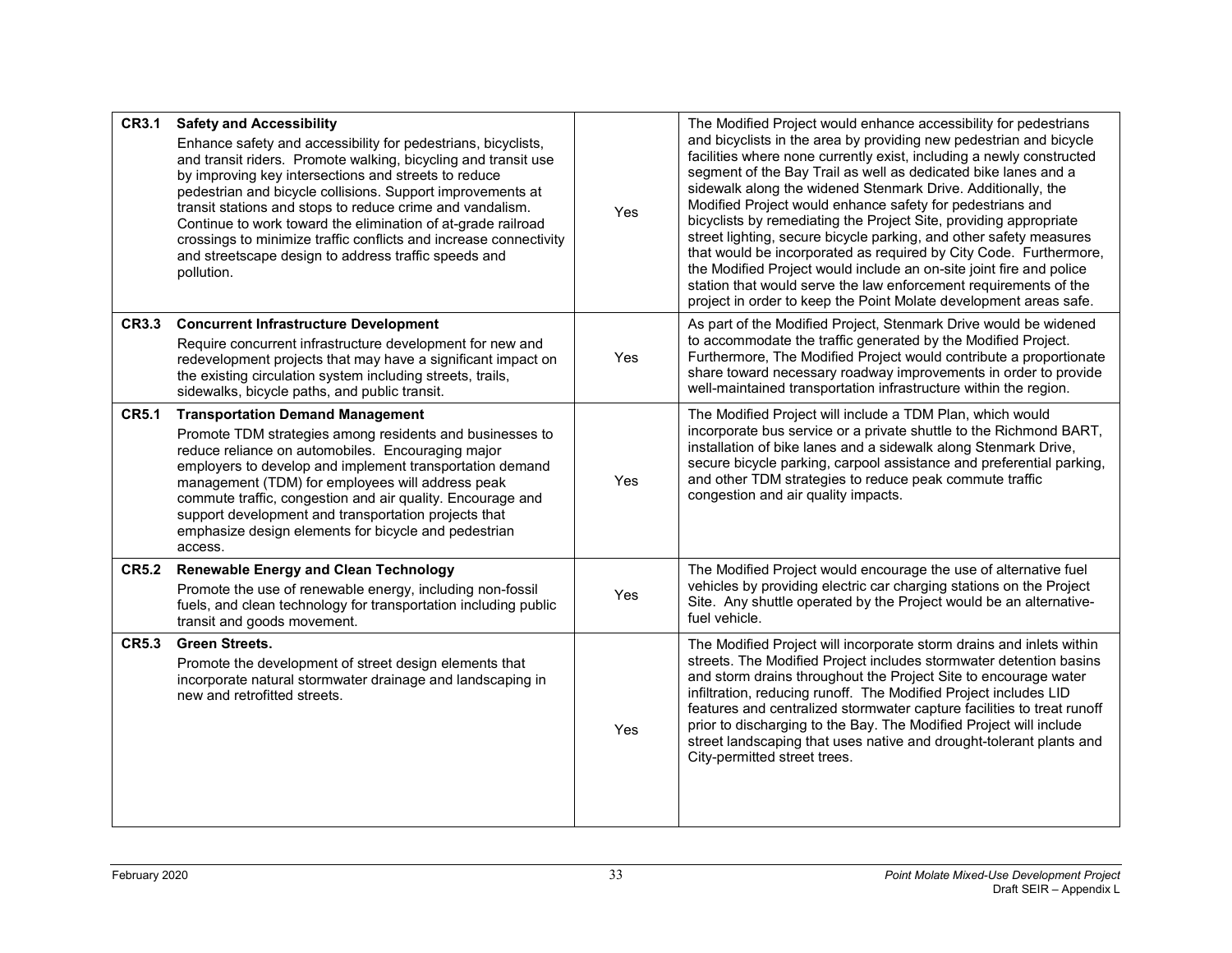|              | <b>Growth Management</b>                                                                                                                                                                                                                                                                                                                                                                                                                                                                                                                                                                                                                                                                                                                                                                                                                                                                                                                                                                                                                                                                                                     |     |                                                                                                                                                                                                                                                                                                                                                                                                                                                                                                                                                                                                                                                                                                                                                                                                                                                                                                                                                                                                                                                                                                                                                                                                                                                                |
|--------------|------------------------------------------------------------------------------------------------------------------------------------------------------------------------------------------------------------------------------------------------------------------------------------------------------------------------------------------------------------------------------------------------------------------------------------------------------------------------------------------------------------------------------------------------------------------------------------------------------------------------------------------------------------------------------------------------------------------------------------------------------------------------------------------------------------------------------------------------------------------------------------------------------------------------------------------------------------------------------------------------------------------------------------------------------------------------------------------------------------------------------|-----|----------------------------------------------------------------------------------------------------------------------------------------------------------------------------------------------------------------------------------------------------------------------------------------------------------------------------------------------------------------------------------------------------------------------------------------------------------------------------------------------------------------------------------------------------------------------------------------------------------------------------------------------------------------------------------------------------------------------------------------------------------------------------------------------------------------------------------------------------------------------------------------------------------------------------------------------------------------------------------------------------------------------------------------------------------------------------------------------------------------------------------------------------------------------------------------------------------------------------------------------------------------|
| GM1.1        | Pedestrian and Transit-Oriented Urban Environment<br>Promote walkability and public transit by encouraging mixed-<br>use, higher-density development close to community<br>amenities. Promote multifamily and mixed-use infill and<br>brownfield redevelopment close to the Richmond<br>BART/Amtrak Station, Hilltop Area and Marina Bay. Support<br>increased residential density, commercial intensity and<br>reduced parking requirements in areas well served by transit<br>while protecting and increasing land dedicated to parks and<br>open space. Support complete and balanced streets and an<br>expanded multimodal circulation system. Locate medium and<br>high-density housing and mixed-use development along<br>corridors where improvements to multimodal systems are<br>planned. Require new development and improvements to<br>include amenities for pedestrians, bicycles and transit users.<br>Encourage location of new public facilities near primary user<br>groups and existing public transit infrastructure. Encourage<br>new residential uses near existing schools and community<br>facilities. | Yes | The Modified Project would construct a pedestrian friendly mixed-<br>use development, with walking paths/sidewalks throughout the site,<br>on a brownfield site. The Modified Project would improve the<br>pedestrian or bicycle conditions in the area by providing new<br>pedestrian and bicycle facilities where none are currently provided.<br>The Modified Project would include a newly constructed segment of<br>the Bay Trail, that with other segments, would provide bicycle and<br>pedestrian access from I-580 to Stenmark Drive and around San<br>Pablo Point to the San Pablo Yacht Harbor. Additionally,<br>implementation of the Modified Project would support the<br>established goals and policies of the Richmond Bicycle Master Plan<br>and Richmond Pedestrian Plan by expanding and improving the<br>City's bicycle and pedestrian network. Additionally, 70 percent of the<br>Project Site would be protected and dedicated as open space,<br>featuring parks and trails accessible to the public. The Project would<br>include amenities for transit users, including a 100-space parking lot<br>for potential ferry service at the pier the Project would repair, and<br>service to the Richmond BART station during commute hours. |
| <b>GM2.2</b> | <b>Community Amenities for New Development</b><br>Require new development to pay costs attributable to that<br>development including impacts on: local streets; local and<br>regional transportation systems; and public facilities such as<br>parks and recreation, schools, and emergency services.                                                                                                                                                                                                                                                                                                                                                                                                                                                                                                                                                                                                                                                                                                                                                                                                                        | Yes | The Modified Project would contribute a proportionate share toward<br>all necessary improvements to the regional circulation system.                                                                                                                                                                                                                                                                                                                                                                                                                                                                                                                                                                                                                                                                                                                                                                                                                                                                                                                                                                                                                                                                                                                           |
|              | <b>Historic Resources Element</b>                                                                                                                                                                                                                                                                                                                                                                                                                                                                                                                                                                                                                                                                                                                                                                                                                                                                                                                                                                                                                                                                                            |     |                                                                                                                                                                                                                                                                                                                                                                                                                                                                                                                                                                                                                                                                                                                                                                                                                                                                                                                                                                                                                                                                                                                                                                                                                                                                |
| <b>HR1.1</b> | <b>Preservation of Diverse Resources</b><br>Protect, preserve and enhance the diverse range of historic,<br>cultural and archaeological sites and resources in the City for<br>the benefit of current and future residents and visitors.                                                                                                                                                                                                                                                                                                                                                                                                                                                                                                                                                                                                                                                                                                                                                                                                                                                                                     | Yes | The Modified Project would protect and enhance the Historic<br>Winehaven District by rehabilitating the existing historic buildings for<br>new uses. Interpretive panels would make the Project Site's history<br>available to visitors. The panels would include information about<br>the Project Site's cultural, archaeological, and historic features.                                                                                                                                                                                                                                                                                                                                                                                                                                                                                                                                                                                                                                                                                                                                                                                                                                                                                                     |
| <b>HR1.2</b> | <b>Adaptive Reuse of Resources</b><br>Promote adaptive reuse, rehabilitation and retrofitting of<br>historic buildings that are no longer in their original use and<br>explore approaches to integrate preservation with economic<br>revitalization objectives.                                                                                                                                                                                                                                                                                                                                                                                                                                                                                                                                                                                                                                                                                                                                                                                                                                                              | Yes | The Modified Project would rehabilitate the historic buildings that<br>form the Historic Winehaven District for new uses, which would<br>preserve the historic character of the buildings while revitalizing the<br>economy of the area.                                                                                                                                                                                                                                                                                                                                                                                                                                                                                                                                                                                                                                                                                                                                                                                                                                                                                                                                                                                                                       |
| <b>HR1.3</b> | <b>Compatibility of New Development</b><br>Promote context-sensitive design that respects and celebrates<br>the history and historical character of sites and resources                                                                                                                                                                                                                                                                                                                                                                                                                                                                                                                                                                                                                                                                                                                                                                                                                                                                                                                                                      | Yes | The Modified Project's Design Guidelines would require that new<br>construction in the Winehaven Historic District and adaptive reuse<br>of the historic buildings within the Historic District comply with the<br>Secretary of the Interior's Standards and Guidelines for the                                                                                                                                                                                                                                                                                                                                                                                                                                                                                                                                                                                                                                                                                                                                                                                                                                                                                                                                                                                |